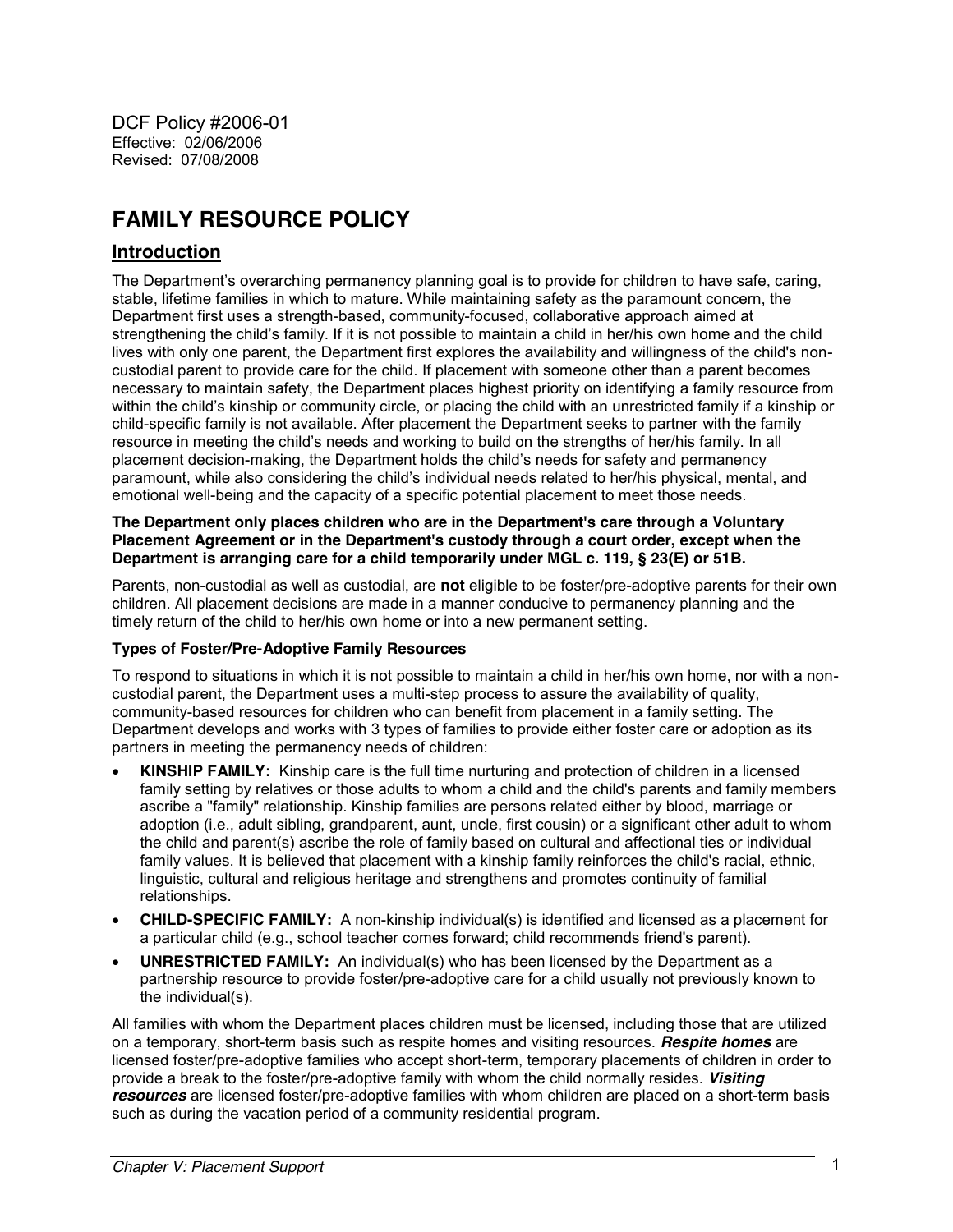When foster/pre-adoptive care is determined to be the most appropriate placement setting, the Department considers potential foster/pre-adoptive families in the following order of priority: kinship families;

child-specific families;

unrestricted families with parenting experience;

unrestricted families without parenting experience.

### **Assuring Quality**

The multi-step process that the Department uses to assure the quality of its foster/pre-adoptive family resources includes:

- x **Recruitment/Identification:** The use of wide-ranging, family-centered and community-focused approaches for identifying families willing to participate in training and assessment in preparation for licensing as placements for children in the Department's care or custody. Approaches include: (1) efforts to identify prospective kinship and child-specific families from the children's own kinship, social and community networks; and (2) programs to recruit unrestricted families that involve statewide, regional and local multi-media advertising, toll-free telephone access, person-to-person contacts, recognition events, child-specific recruitment events, etc.
- x **Initial Eligibility Screening:** The process of obtaining sufficient information regarding a prospective foster/pre-adoptive family/individual to determine whether the family/individual meets the Department's minimum standards for: (1) eligibility to apply, and (2) the home. The process includes at least one visit to the home.
- x **Pre-Licensing Education, Support and Training Program:** The preparation of each prospective foster/pre-adoptive family through participation in the program specified for the type of licensing they are seeking, taking into consideration their previous experience and/or preparation and their individual training needs, particularly related to the needs of the children who are to be placed in their care.
- **Licensing Study:** The participation of each applicant in the completion of a comprehensive family assessment, the purpose of which is to determine that the family meets Department standards for licensing as a Department foster/pre-adoptive family.
- **Placement Support:** Various efforts undertaken by the Department to encourage and enable foster/pre-adoptive families to meet the needs of the children placed with them, including: provision of regular contact from a Department Social Worker that is relatively intensive during the probationary period, and the establishment of limits on the number of children the family may care for.
- x **Annual Reassessments and License Renewal Studies:** Each foster/pre-adoptive family is reassessed annually. The reassessment completed every second year is called the "License Renewal Study," is conducted by the assigned Family Resource Worker (FRW), and includes additional steps required for renewal of the license.

The Department may convene a clinical review team to review information and develop recommendations regarding any decision required by this policy.

### **Definitions**

For the purpose of this policy, the following definitions are applicable:

**HOUSEHOLD MEMBER**: Any individual, regardless of age, who resides, or spends substantial time at the home. This may include, but is not limited to, a non-custodial parent who visits the home; relatives, paramours and/or other individuals who spend overnights in the home; an individual who routinely babysits in the home and/or assumes some degree of caretaking responsibility, in the home, for **any** child in that home.

**PROBATIONARY PERIOD:** The 6 month period following initial child placement with the family, during which the following special provisions for supporting and encouraging the family are maintained: (1) no more than 2 children or one larger sibling group can be placed in the home at any given time unless a waiver is approved by the hosting Regional Director; and (2) the FRW contacts the family at least monthly, and after a foster/pre-adoptive child is placed in the home, the monthly contacts are normally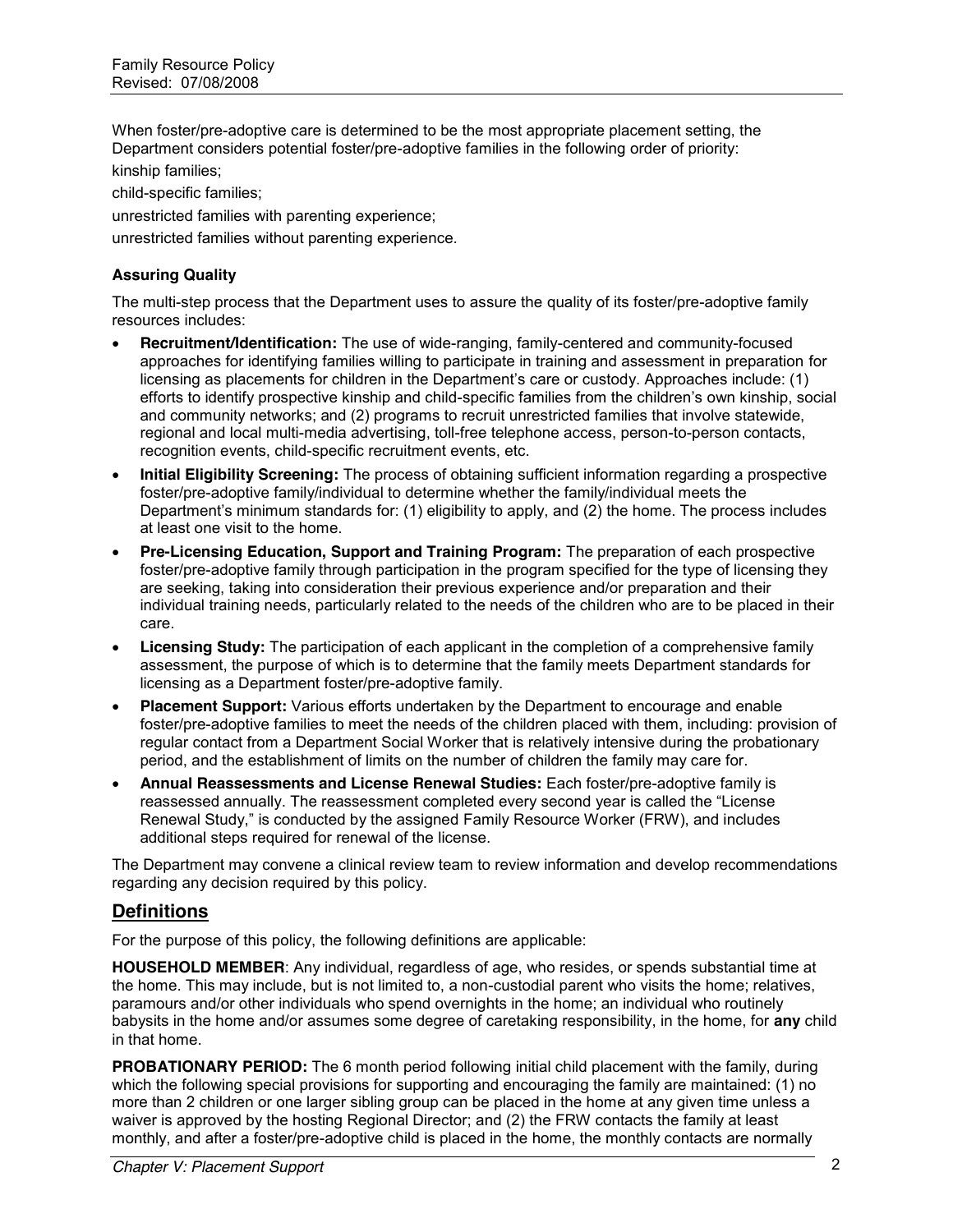home visits. At the end of this initial 6 month period following the child's placement, the FRW, in consultation with her/his Supervisor, develops recommendations regarding future use of the resource.

**HOSTING REGIONAL/AREA OFFICE/DIRECTOR**: The Regional/Area Office/Director responsible for the foster/pre-adoptive family applicant or licensed foster/pre-adoptive family. This is normally determined by the geographic location of the home.

**PLACING REGIONAL/AREA OFFICE/DIRECTOR**: The Regional/Area Office/Director responsible for a case in which a child is in need of placement.

### **License Study Resources**

Appendix 1, **"Waivers of Pre-Licensing Training for Foster/Pre-Adoptive Families"**, is provided to assist staff seeking waivers on behalf of prospective foster and pre-adoptive families who have had prior comparable training and/or experience or who have an acceptable reason for being unable to attend the pre-licensing education, support, and training program specified for the type of licensing they are seeking.

Appendix 2, **"Foster/Pre-Adoptive Family License Study Guide"**, further details the information to be gathered during the License Study and provides illustrative questions. During this process, the following appendices to *Policy #85-011*, Assessment Policy, should also be consulted: Appendix C, **"Substance Abuse Protocol"**, and Appendix D, **"Domestic Violence Protocol"**.

Appendix 3, **"Enhanced Safety Assessment Guidelines"**, expands upon the basic physical requirements for family resource homes by outlining additional safety issues/potential concerns which may be found inside or outside the home, including the neighborhood. The purpose of the Guidelines is to assist staff and prospective or current foster/pre-adoptive families in identifying and resolving any safety issues that may exist.

Appendix 4, **"Waivers for Placement of Children in Homes with Presumptively Disqualifying Dog Breeds or Other Potentially Dangerous Pets/Animals"**, is provided to assist staff seeking waivers when placement is being considered of a child in Department care or custody under age 12 years in a home that maintains a Rottweiler, Pit Bull or German Shepherd dog, or a dog which mixes at least 2 of those 3 breeds. Appendix 4 also provides guidance for protecting child safety and well-being when homes have other pets or animals.

Appendix 5, **"Licensing of Department Employees as Department Foster/Pre-Adoptive Families"**, provides guidance regarding situations in which Department employees seek licensing from the Department to provide foster care or adoption to children who are in Department care or custody.

Appendix 6, **"Operational Map of Family Resource Activities"**, outlines the Department's organization of responsibilities for completion of family resource-related tasks within Area, Regional and Central Offices.

#### **Related Policies:**

| Policy #97-003: | Service Planning and Referral Policy                                     |
|-----------------|--------------------------------------------------------------------------|
| Policy #86-011: | Ongoing Casework Policy, Procedures and Documentation                    |
| Policy #88-001: | Indian Child Welfare Act Policy                                          |
| Policy #86-014: | Background Records Check Policy                                          |
| Policy #85-003: | Health Care Services to Children in Placement                            |
| Policy #89-003: | Policy for Children Who Have AIDS, Are HIV+, or at Risk of HIV Infection |
| Policy #84-004: | <b>Clothing Grant</b>                                                    |
| Policy #89-002: | Supplemental Reimbursement Policy                                        |
| Policy #84-005: | <b>Guardianship Policy</b>                                               |
| Policy #85-007: | <b>Adoption Subsidy Policy</b>                                           |
| Policy #89-004: | <b>Obtaining MassHealth</b>                                              |
| Policy #97-002: | <b>Education Policy</b>                                                  |
| Policy #94-001: | Fair Hearing and Grievance Policy                                        |

#### **See** *Regulations* **110 CMR 7.100 – 7.200, 110 CMR 10.10 and 110 CMR 18.000 et seq.**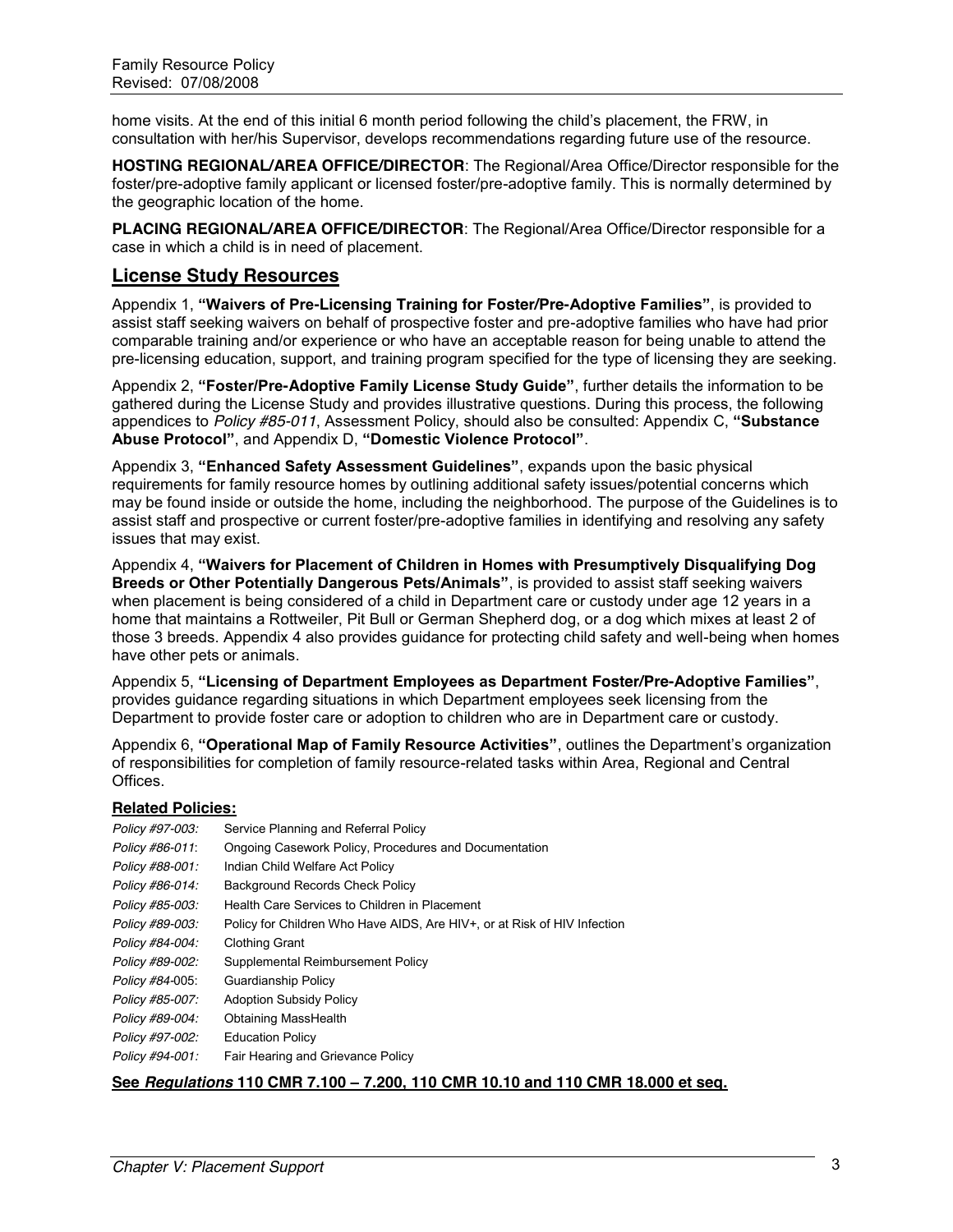# **RECRUITMENT / IDENTIFICATION OF FOSTER / PRE-ADOPTIVE FAMILIES**

# **Policy**

Using a family-centered approach, the Department identifies potential *kinship* and *child-specific* foster/pre-adoptive families from within the child's kinship or community circles. Potential *unrestricted* foster/pre-adoptive families are recruited through the variety of programs the Department sponsors for this purpose. A key element in successfully engaging families is to respond rapidly to their initial indications of interest with provision of information and support regarding the role/responsibilities they are considering.

#### **Identification of Kinship and Child-Specific Foster/Pre-Adoptive Families**

The Department regards kinship and child-specific resources as valued partners in its work with families who need Department services. Kinship and child-specific resources provide information about the child and family and provide support to them. They are particularly valued as placement resources, because when successful they support the child in maintaining meaningful relationships, reinforce positive identifications and may facilitate linguistic, cultural and/or religious continuity.

The Department's efforts to identify kinship and child-specific resources and coordinate with them on behalf of a child receiving Department services begin with initial contact, when the child and her/his family first become known to the Department. During all Intakes, including 51B Investigations, and during Assessments, the Department seeks to identify kin and child-specific resources who may be able to support the child and family and provide placement, if necessary, by asking the parent, the child and/or others involved with the situation for the names of potential kinship or child-specific families/individuals who might be willing and able to care for the child.

If placement becomes necessary, the Department first considers the availability of an appropriate kinship or child-specific family. However, even when prospective foster/pre-adoptive placements are fully knowledgeable about the child and the reasons for placement, efforts must be made to assess carefully their ability to assure the child's safety as well as meet her/his individual needs for permanence and wellbeing.

#### **Recruitment of Unrestricted Foster/Pre-Adoptive Families**

To meet the needs of children for whom appropriate families cannot be identified from the child's own kinship or community networks, the Department carries out a variety of efforts, on statewide, regional and local levels, to recruit families from the general public. Efforts include establishment of a toll-free telephone number for receiving inquiries; designation of recruitment specialists who are regionally and area based; development and dissemination of written materials; creation of multi-media campaigns; and sponsorship of recognition and child-specific recruitment events.

# **Procedures for Recruitment / Identification of Foster / Pre-Adoptive Families**

#### 1. **Recruitment, Initial Inquiries & Preliminary FamilyNet Person Search.**

#### *For Potential Kinship/Child-Specific Family:*

- The child's Social Worker explores with the child's family the availability of any kinship and/or child-specific individual/family to provide placement. The child's Social Worker considers the name(s) of individual(s) provided by the parent(s) and/or child first and, if more than one is identified, determines, with her/his Supervisor, the order in which contacts for home visits will be made.
- For each family/individual considered, the child's Social Worker conducts a preliminary Person Search on FamilyNet to determine whether the individual/family has been previously involved with the Department and if yes, how; adds information necessary to track the family/individual; documents the reason(s) why each was considered and the outcome in the dictation section of the child's case record; and commences Initial Eligibility Screening.

#### *For Potential Unrestricted Family:*

#### Central Office

Coordinates recruitment and maintains toll-free telephone line for receiving inquiries.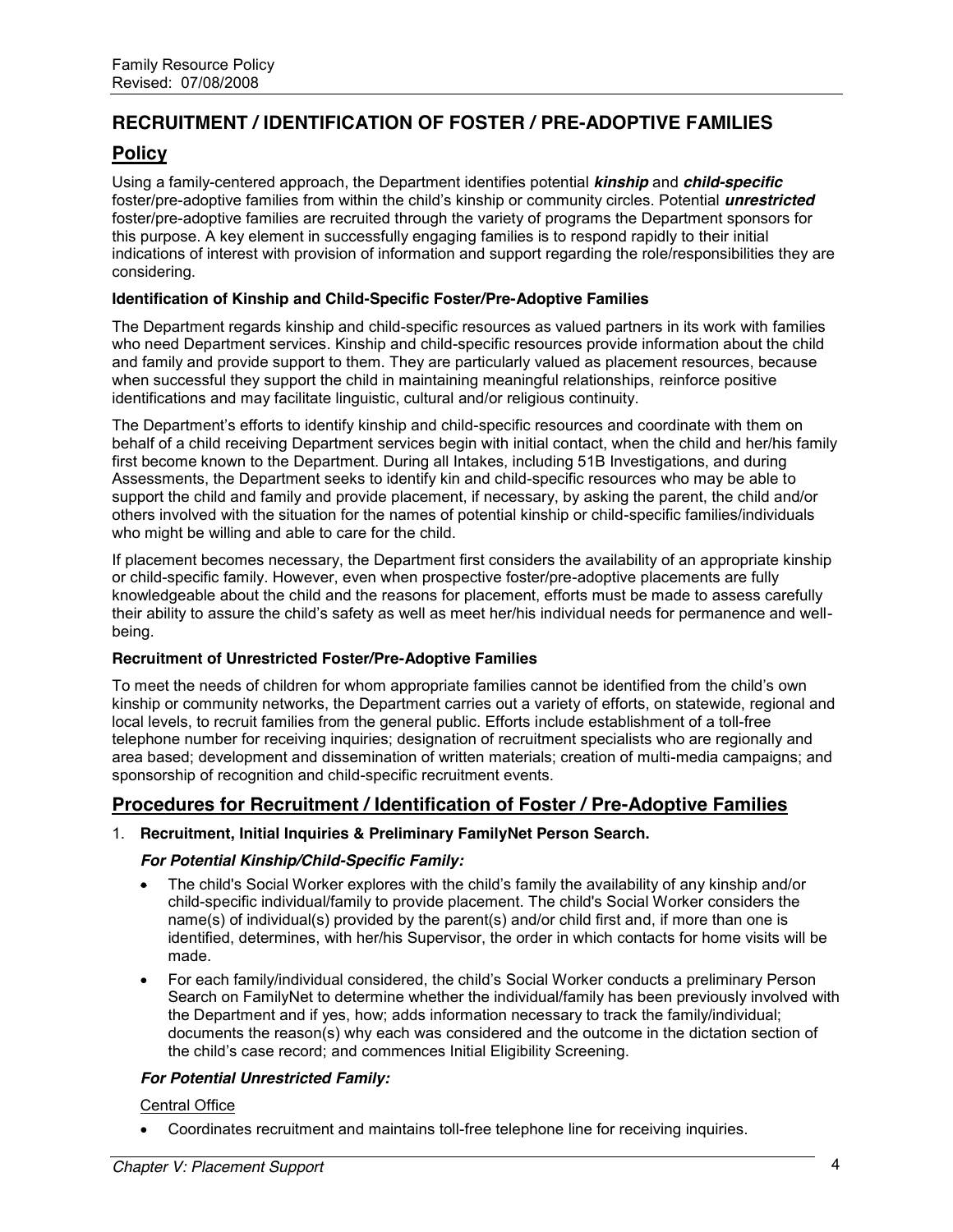- Conducts a preliminary Person Search on FamilyNet to determine whether the individual/family has been previously involved with the Department and if yes, how; and adds information necessary to track the inquiry, including name, address telephone number and type of service inquirer is seeking to provide.
- Assigns inquiries to the appropriate hosting Area or Regional Office.

#### Area/Regional Office

- Upon receipt of an inquiry, the Family Resource Worker (FRW) completes a preliminary Person Search on FamilyNet to determine whether the individual/family has been previously involved with the Department and if yes, how; and adds information necessary to track the inquiry, including name, address, telephone number and type of service.
- The FRW commences Initial Eligibility Screening, or when necessary, transfers the inquiry to the appropriate FRW Supervisor for assignment to complete Initial Eligibility Screening.
- 2. **Interstate Compact Request.** For out-of-state *kinship* placement of a child in Department custody ONLY (including custody under a CHINS order), the child's Social Worker completes and submits an "Interstate Compact Request", through her/his Supervisor and APM, within 10 working days after identification of the potential placement and receipt of the information needed to contact the family.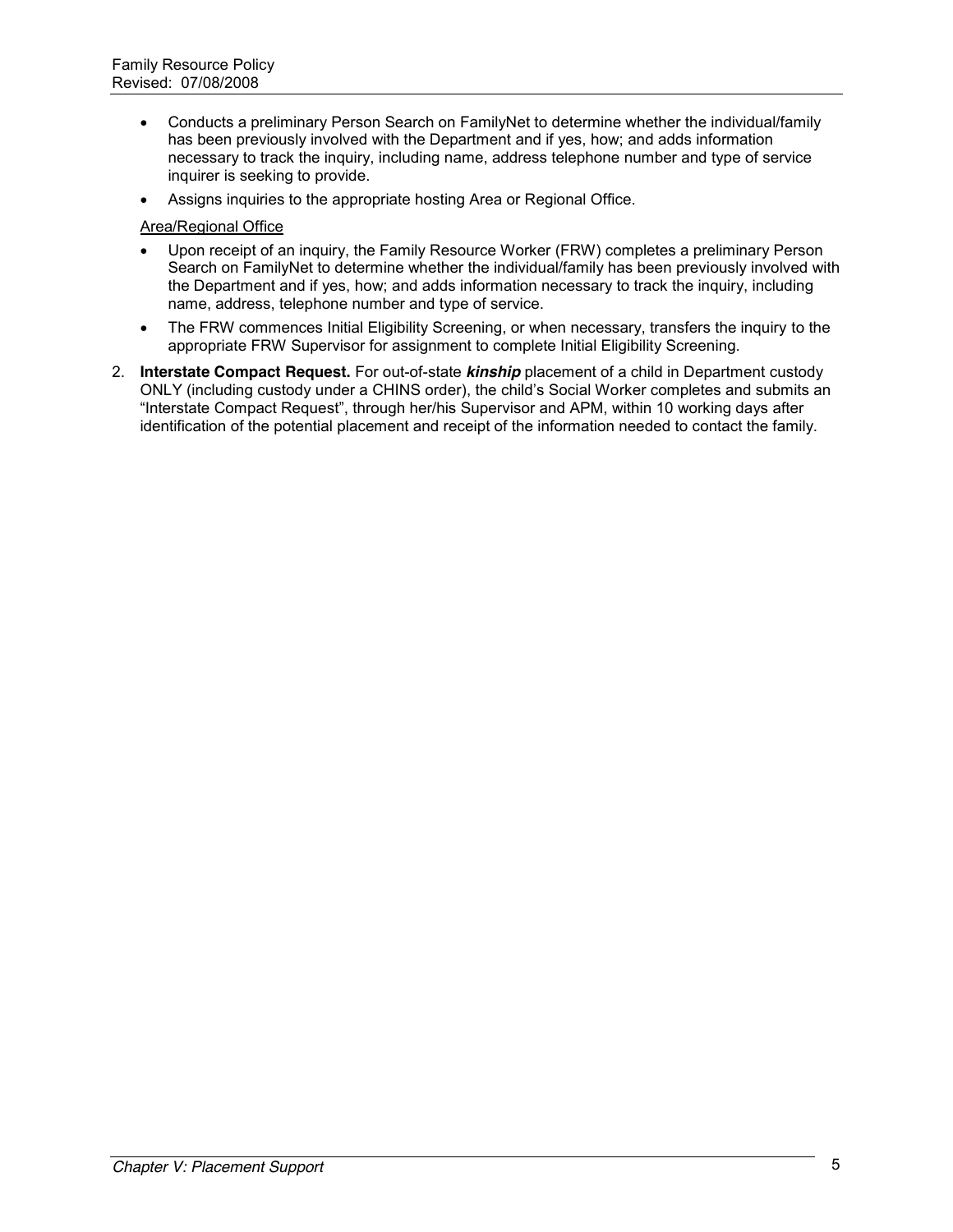# **INITIAL ELIGIBILITY SCREENING**

# **Policy**

To determine that a family or individual meets the Department's minimum requirements of eligibility to apply to become a Department foster/pre-adoptive family, the Department conducts an initial eligibility screening. This process commences with an initial visit to the home. During this visit or subsequent visits the home's ability to meet basic health and safety standards is evaluated. Interviews are conducted with at least one potential foster/pre-adoptive parent (*for kinship/child-specific families* with whom emergency placement of a child is anticipated, all household members present must be interviewed, as appropriate to age and verbal capacity, and an individual interview must be conducted with at least one potential foster/pre-adoptive parent). During the visit(s) the family is provided with a copy of the Department's "Family Resource Application" and is given guidance in how to complete it. Sufficient information is obtained regarding the members of the household to enable background records checks to be completed on all household members age 14 years and older and younger household members about whom concerns exist.

The outcome of initial eligibility screening is a determination that the family/individual meets the following "Standards of Eligibility to Apply" and "Standards for Foster/Pre-Adoptive Homes":

#### **Standards for Eligibility to Apply**

- x Any individual providing foster/pre-adoptive care must have reached her/his 18th birthday. The parent of a child to be placed in foster/pre-adoptive care is not eligible to be a foster/pre-adoptive parent for that child. All approved foster/pre-adoptive parents are eligible to receive reimbursement for children placed in their home. This reimbursement is equal to the standard foster care rate for a child of that age.
- x All household members, age 14 years and older, must have a record which is free of criminal conduct which, in the judgment of the Department, bears upon the foster/pre-adoptive family's ability to assume and carry out the responsibilities of a foster/pre-adoptive parent. (See *Policy #86-014,*  Background Records Check Policy, and *Regulations,* 110 CMR 18.000 et seq.)
- No member of the household has currently or, during the 12 months prior to completion of Initial Eligibility Screening, has had a Department open case. The hosting Regional Director may approve a waiver, based on a review of supporting information and the approval of a clinical review team, for one of the following exceptions:
	- The individual/household member has a Department open case to receive services following an adoption legalization.
	- The individual/household member has a Department open case to receive services on behalf of a child for whom a household member is a guardian.
	- The family is a prospective KINSHIP placement (ONLY), and the household member who has the open case is the teen parent of a child to be placed, the teen parent is not the person alleged to be responsible for the physical or sexual abuse of any child in a supported 51B investigation, and it is considered to be in the child's best interests for the teen parent to be a member of that kinship household
	- Any other circumstance approved by the Regional Director, upon the recommendation of a Regional clinical review team.
- No member of the household has been identified as the person alleged to be responsible for abuse or neglect of a child in a supported 51B investigation and the report which identified her/him is referred to the District Attorney.
- No member of the household has a history of involvement with the Department which would bear adversely on the prospective foster/pre-adoptive parent's ability to assume and carry out foster/adoption responsibilities.
- The family/individual has a stable source of income for support of current household members (in situations other than emergency placement, the Department will consider whether the family whose stable source of income is T-AFDC has a plan for maintaining a stable income if the T-AFDC will terminate during the child's anticipated period of placement with the family).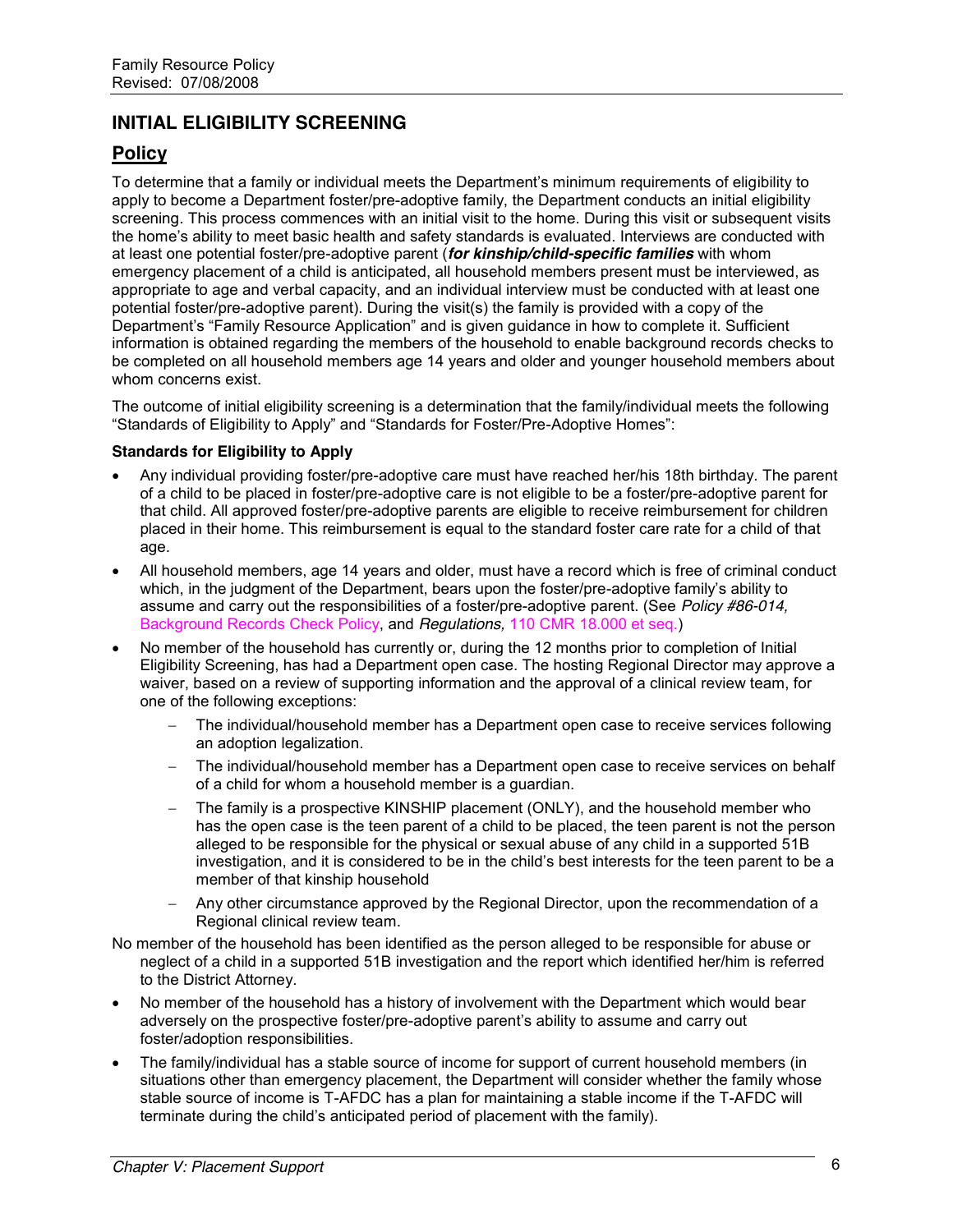- The family/individual has a stable housing history and current housing which meets the Department's physical requirements and currently has sufficient space to accommodate at least one additional household member within the Department's limits for maximum number of children residing in the home.
- At least one prospective applicant in the household has a basic ability to read and write in English or in the family's primary language.
- The prospective applicant(s) has sufficient time and availability to be a foster/ pre-adoptive parent(s). A foster/pre-adoptive parent may place a foster/pre-adoptive child in work-related child care for no more than 50 hours per week for a pre-school age child or 25 hours per week for a child in grade 1 or up.
- No animal that poses a danger to a foster/pre-adoptive child is maintained on the premises of the home.

#### **Standards for Foster/Pre-Adoptive Homes**

- Home must be clean, safe, free of obvious fire and other hazards, and of sufficient size to accommodate comfortably and appropriately all members of the household and the approved number of foster/pre-adoptive children. (See Appendix 3, "Enhanced Safety Assessment Guidelines")
- Home must have safe and adequate lighting, ventilation, hot and cold water supply, plumbing, electricity and heat.
- Home must be furnished with a refrigerator and cooking stove in safe, working condition.
- No foster/pre-adoptive child over age one year shall share a bedroom with an adult.
- No foster/pre-adoptive child over age 4 years, except for siblings up to age 8 years, shall share a bedroom with a child of the opposite sex.
- Home must have sufficient furniture to allow each child to sleep in a separate bed and to have adequate storage space for her/his personal belongings.
- Home must have bedrooms which provide at least 50 square feet per child; the Department may waive this requirement *for kinship homes* if the bedrooms provide at least 35 square feet per child.
- No bedroom to be used by foster/pre-adoptive children shall be located above the second floor unless any such floor has 2 safe means of egress.
- No bedroom to be used by foster/pre-adoptive children shall be located below the first floor unless it contains a ground level, standard door exit and at least one operable window.
- The home shall be equipped with smoke detectors in working order on every floor, including the basement.
- If well water is used, it shall be tested and determined safe, and a report of the test results furnished to the Department.
- The home must not have any household member, alternative caretaker or frequent visitor who would, in the judgment of the Department, pose a threat of abuse or neglect to children placed in the home, or would impede or prevent the provision of adequate foster/pre-adoptive care in the home.
- Any firearms located in the home shall be registered and licensed in accordance with state law. All firearms shall be trigger-locked or fully inoperable and stored without ammunition in a locked area. Ammunition shall be stored in a separate locked location.
- The family/individual has a working telephone in the home for both incoming and outgoing calls.
- All dogs maintained on the premises of the foster/pre-adoptive home must have up to date vaccinations and rabies shots, and must be licensed in accordance with local authority requirements.
- No child under age 12 will be placed in a home where a Rottweiler, Pit Bull or German Shepherd dog, or a dog which mixes at least 2 of these 3 breeds, is maintained on the premises, except after a review conducted in accordance with *Regulation* 110 CMR 7.105 (18) and with the approval of the Area Director.
- Any home that is used for family child care must be in compliance with the requirements of EEC, as set forth in EEC Regulations 102 CMR 8.06 – 8.09.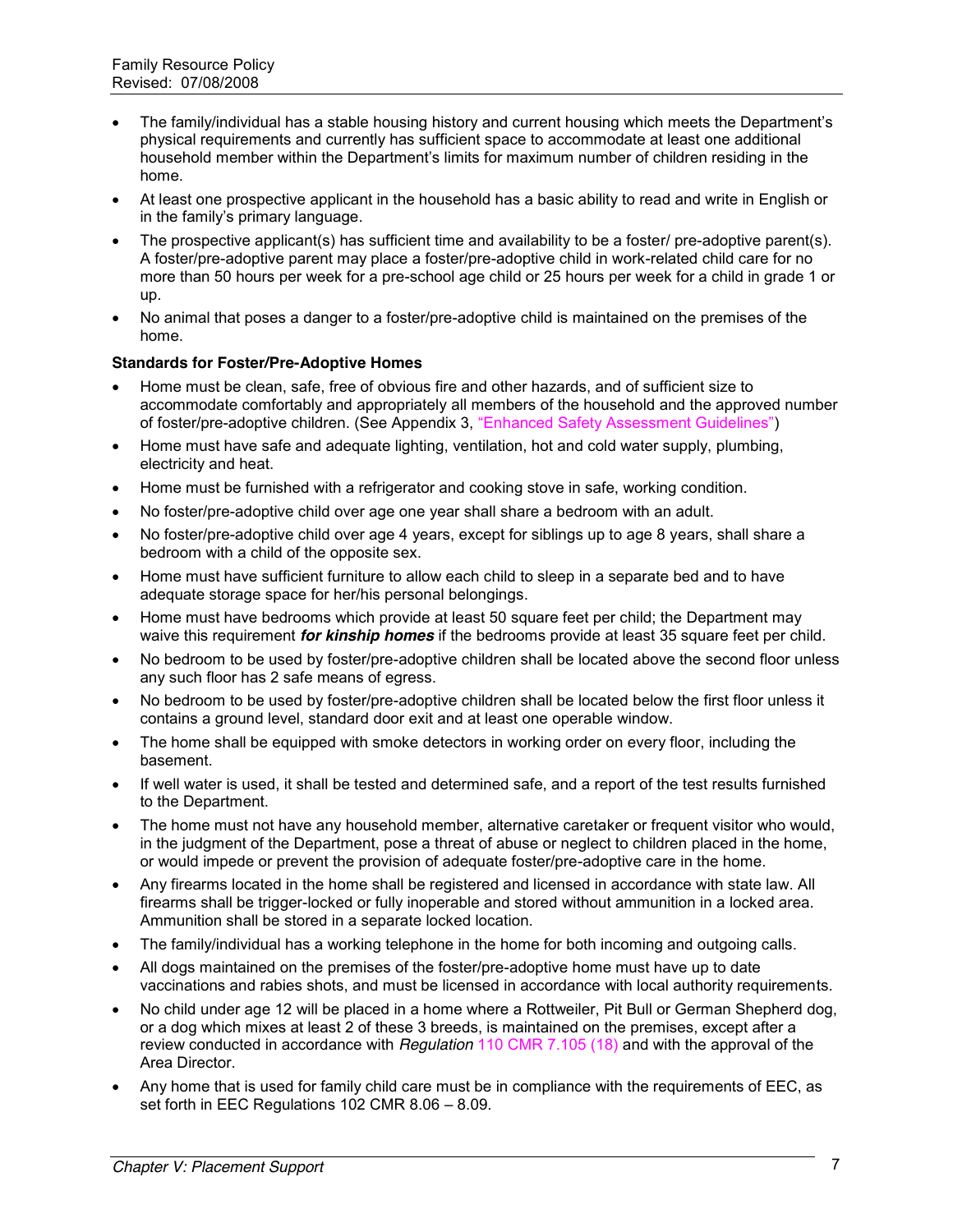Families/individuals who are determined not to be eligible to apply based upon the "Standards for Eligibility to Apply" and the "Standards for Foster/Pre-Adoptive Homes" do not have the right to appeal that determination. [See *Regulation* 110 CMR 7.100 (6)]

For kinship care resources, supports should be available which are intended to strengthen the ability of parents and kin to meet the needs of their children within their own family, recognizing the importance to children of identity, connectedness and roots.

# **Initial Eligibility Screening Procedures**

1. **Initial Background Record Check (BRC).** If the date of birth or at least approximate age is known for any family member(s), the child's Social Worker *(for a prospective kinship or child-specific foster/pre-adoptive family)* or the Family Resource Worker (FRW) *(for a prospective unrestricted foster/pre-adoptive family)*, in conjunction with her/his Supervisor, considers requesting a BRC check, including CORI, from the BRC Unit. If the findings do not indicate that the family is ineligible to apply or if any required approvals are obtained, the child's Social Worker or FRW, as applicable, begins to arrange the initial home visit. The potential placement has 10 working days to agree to be considered. (See *Policy #86-014*, Background Records Check Policy)

#### 2. **Initial Eligibility Screening Home Visit(s).**

*For a Potential Kinship or Child-Specific Family:* (See Procedure 7 below for procedures when emergency placement prior to completion of the full License study is being considered)

- Is initiated by the child's Social Worker by telephone, if possible, or by sending "Notice to Kinship/Child-Specific Potential Placement: Initial Inquiry‖ by certified mail.
- Is confirmed by the child's Social Worker, in writing, using "Notice to Kinship/Child-Specific Potential Placement: Initial Meeting" which states the date and time the initial home visit will occur.
- Occurs within 10 working days after potential placement agrees to be considered.
- Includes an interview with at least one potential foster/pre-adoptive parent which explores:
	- motivation:
	- understanding of the family resource role;
	- orientation, pre-licensing training, and the assessment process;
	- ability to promote continuity for the identified child;
	- $-$  current relationship with the child and parents;
	- understanding of reason(s) for removal/Department role; and
	- ability to work with parent(s) and the Department.
- Includes completion of "Physical Requirements for Foster/Pre-Adoptive Homes". (See Appendix 3, "Enhanced Safety Assessment Guidelines")
- Includes a review of informational materials with the family.
- Includes giving the family a copy of the "Family Resource Application" and assisting them in beginning its completion (child's Social Worker documents this information in dictation); sufficient information is obtained to conduct BRC checks.

#### *For a Potential Unrestricted Family:*

- Is initiated by the FRW, by telephone, normally within 2 working days after the initial inquiry was received/registered.
- Occurs prior to participation in Department-approved foster/pre-adoptive family training.
- Includes an interview with at least one potential foster/pre-adoptive parent which explores:
	- motivation:
	- understanding of the family resource role;
	- orientation, pre-licensing training, and the assessment process;
	- ability to promote continuity for children placed with them; and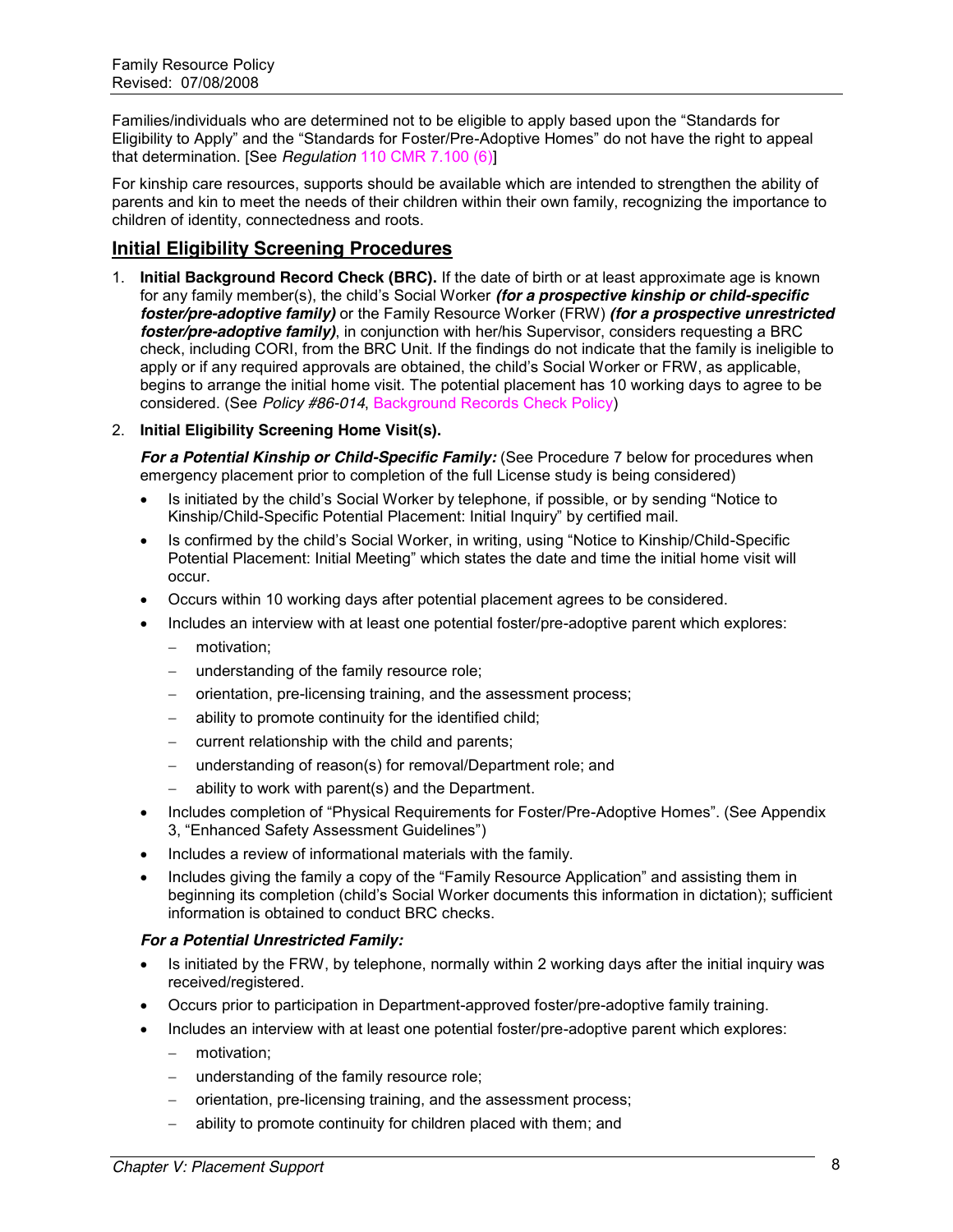- determination of the preference to provide foster or pre-adoptive care for any family who is undecided.
- Includes completion of "Physical Requirements for Foster/Pre-Adoptive Homes". (See Appendix 3, "Enhanced Safety Assessment Guidelines")
- Includes a review of informational materials with the family.
- Includes giving the family a copy of the "Family Resource Application" and assisting them in beginning its completion (FRW documents this information in dictation); sufficient information is obtained to conduct BRC checks.
- 3. **Background Records Checks.** Using information obtained during the initial home visit(s), the child's Social Worker *(for the potential kinship or child-specific family)* or FRW *(for the potential unrestricted family)* initiates background record checks, including CORI checks, on all household members age 14 years and older (and younger household members about whom concerns exist) and obtains any necessary approvals, in accordance with *Policy #86-014,* Background Records Check **Policy**

*NOTE: Approval for the placement of a child with a potential kinship or child-specific family may be requested on an emergency basis prior to completion of the full License Study regardless of the type of BRC findings. (See Background Records Check Policy cited above and Procedure 7 below) When a household member has a "lifetime presumptive disqualifying criminal conviction," emergency placement can be completed ONLY with a kinship family and requires the prior approval of the Deputy Commissioner for Field Operations, General Counsel and Commissioner through the Area Director/designee and Regional Director/designee.*

- 4. **Contacts for Verification.** The FRW completes contacts for verification of housing and income stability, as determined necessary in consultation with the FR Supervisor. Such checks may be completed by the child's Social Worker, if determined necessary in consultation with the Supervisor, when placement of a child with a *kinship* or a *child-specific* family prior to completion of the full License Study is being considered.
- 5. **Provision of Assistance & Waivers of Physical Requirements** *(For Kinship Homes ONLY).*
	- The child's Social Worker, in consultation with her/his Supervisor, submits recommendations for approval to the placing Area Director/designee regarding resources the potential kinship family needs to overcome identified barriers/obstacles to caring for the child, e.g., child care, smoke detectors, transportation, parent aide services, referrals.
	- The child's Social Worker or FRW, in consultation with her/his Supervisor, may request the approval of the hosting Area Director/designee to waive temporarily the following Department of Early Education and Care physical requirements for the 30 working day period during which the kinship family's full License Study is completed:
		- ―sufficient furniture to allow each child to…have adequate storage space for her/his personal belongings"; and
		- "homes with well water will be tested and the water determined safe and a report of the test is furnished to the Department" [the Department will assist in obtaining a water test and/or identify an alternate source of water (e.g., bottled water) during the 30 working day period of the full License Study].
	- The child's Social Worker or the FRW, in consultation with her/his Supervisor, may request the approval of the hosting Area Director/designee to waive the requirement that the home has ―bedrooms which provide at least 50 square feet per child‖ for kinship families who have at least 35 square feet per child of bedroom space available.
- 6. **Waiver for a Presumptively Disqualifying Dog Breed in the Home.** Prior to placement of a child under age 12 years in a home where a Rottweiler, Pit Bull or German Shepherd dog, or a dog which mixes at least 2 of these 3 breeds is maintained, or prior to the placement of any child in a home where another type of potentially dangerous pet/animal is maintained, the child's Social Worker or FRW obtains Area Director/designee approval based on a review that meets the requirements of Appendix 4, "Waivers for Placement of Children in Homes with Presumptively Disqualifying Dog Breeds or Other Potentially Dangerous Pets/Animals".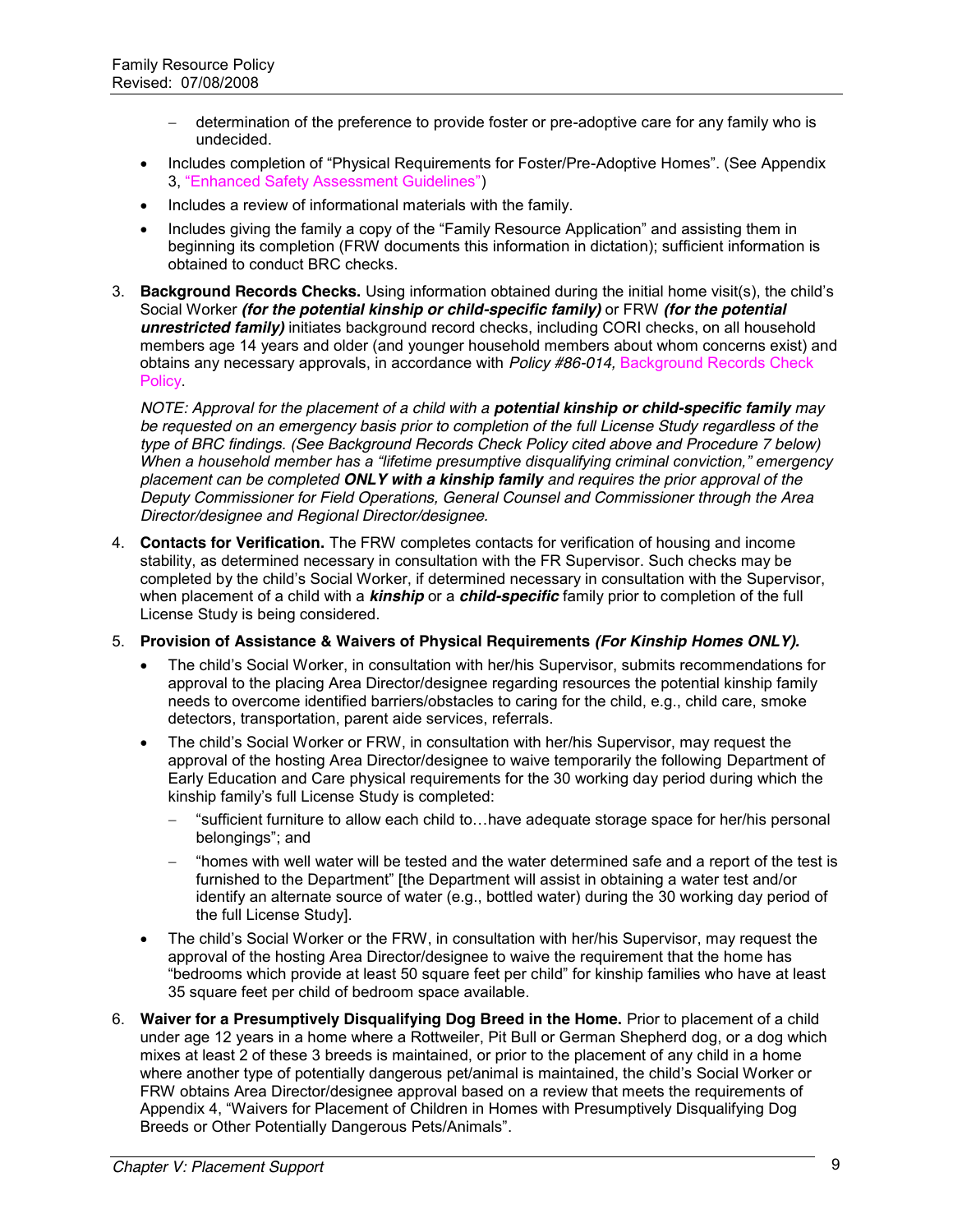- 7. **Emergency Placement (***Kinship* **or** *Child-Specific* **Homes ONLY).** A child may be placed with a *kinship* or *child-specific* family, on an emergency basis prior to completion of the full License Study when:
	- initial interviews have been completed with all household members present, as appropriate to age and verbal capacity, including an individual interview with at least one potential foster/preadoptive parent, and she/he has committed to completing the full assessment and approval process (initial interviews with remaining verbal household members must be completed within 10 working days after the child is placed with the family);
	- the "Family Resource Application" has been completed and signed:
	- background records checks have been completed on each household member age 14 and older and those younger about whom concerns exist, and any necessary approvals have been obtained;
	- a home visit and the "Physical Requirements for Foster/Pre-Adoptive Homes" have been completed to determine that the home meets health and safety requirements, including the "Enhanced Safety Assessment Guidelines";
	- the placing Area Director/designee agrees; and
	- if different, the hosting Area Director/designee is informed of the placement.

The *kinship* or *child-specific* foster/pre-adoptive family is reimbursed for care and maintenance provided to the child as of the date the Department approves placement of the child with the family regardless of whether the license is subsequently granted or not (i.e., as of the "Date of Placement" on the "Child Placement Agreement").

- 8. **Outcome of Initial Eligibility Screening:** The child's Social Worker and Supervisor *(for a potential kinship or child-specific family)* or the FRW and FR Supervisor *(for a potential unrestricted family*) determine whether potential foster/pre-adoptive family meets "Standards for Eligibility to Apply" and "Standards for Foster/ Pre-Adoptive Homes":
	- x **Eligible to Apply:** *For a kinship or child-specific home,* the child's Social Worker documents the outcome in the case record and informs her/his Supervisor that the prospective foster/preadoptive family is ready to be transferred; the Supervisor forwards the completed BRC check information and the "Physical Requirements for Foster/Adoptive Homes" and completes the relevant FamilyNet screens to transfer the family to the Area Office Family Resource Unit, normally within 2 working days after any emergency placement or after the completion of the BRC process. If the family is being transferred for assignment out-of-area, the FR Supervisor reviews the materials and completes the out-of-area FamilyNet transfer. *For an unrestricted home,* the FR Supervisor notifies the family, in writing, within 30 calendar days after receipt of the completed Application, that they have been determined eligible to apply through Initial Eligibility Screening and will be scheduled for Department-approved foster/pre-licensing training and assigned for completion of the License Study.
	- Not Eligible to Apply: For a kinship or child-specific home, the child's Social Worker sends the appropriate notice to inform the family normally within 2 working days after the outcome of Person Search or other BRC process or initial interview/home visit. *For an unrestricted home,* the FRW sends the appropriate notice normally within 2 working days after the "not eligible to apply" decision is made. She/he places a copy of the notice and all materials utilized during initial eligibility screening in the case record and documents the outcome and reason(s) for it in dictation.
	- x **Family Withdraws from Consideration:** The child's Social Worker confirms a potential *kinship* or *child-specific* family's withdrawal from consideration, in writing, using "Notice to Potential Kinship/Child-Specific Family: Not Available"; or the FRW confirms a potential *unrestricted* family's withdrawal from consideration, in writing, using "Notice to Potential Unrestricted Family: Not Available." She/he places a copy of the notice and all materials utilized during initial eligibility screening in the case record and documents the outcome and the reason(s) for it in dictation.
	- **Family Does Not Complete Application:** If the family does not submit a completed Application within 30 calendar days after the family receives it, the child's Social Worker *(for a potential kinship or child-specific family)* or FRW *(for a potential unrestricted family)* attempts to contact the family and sends a written notification explaining the Department's intention to close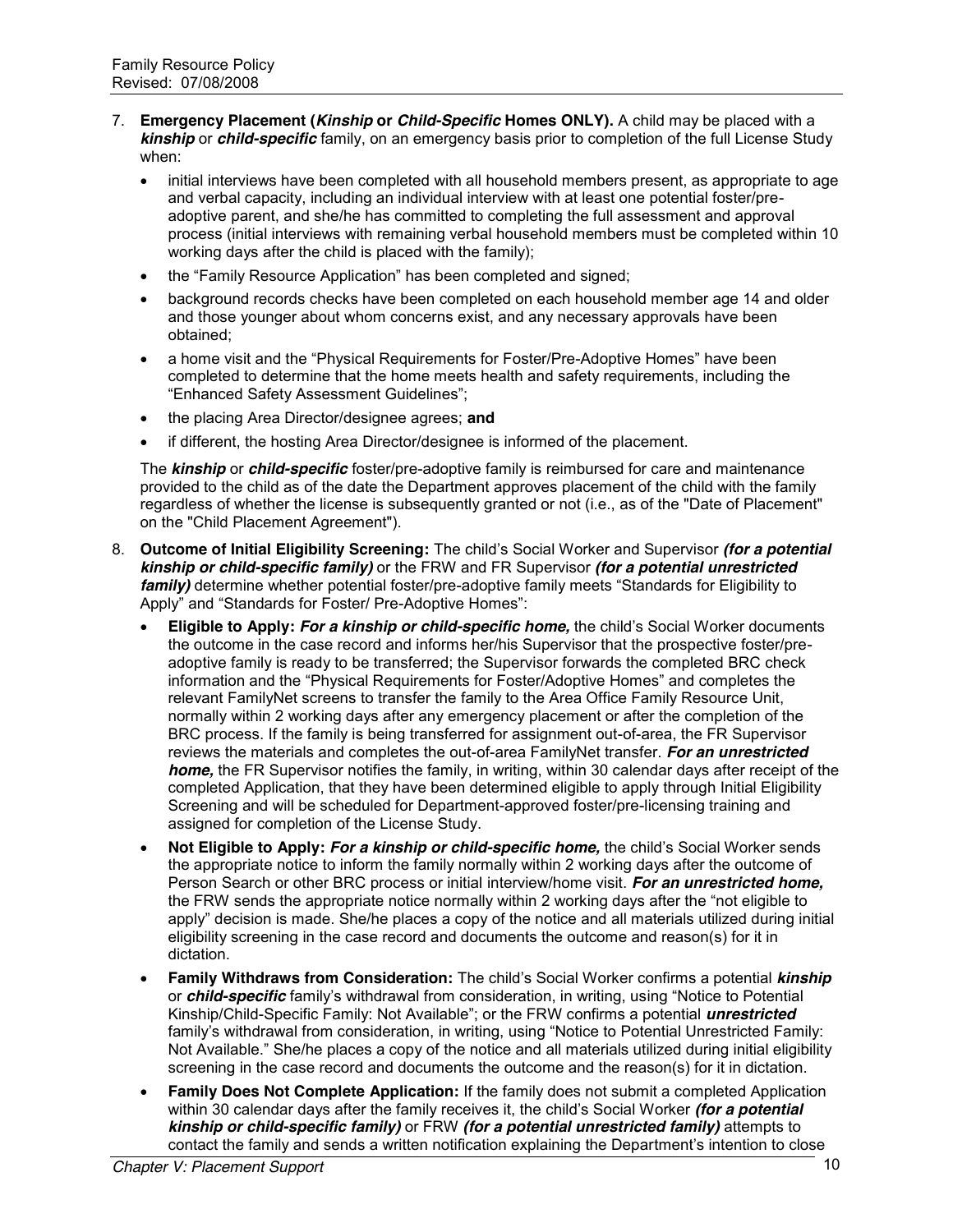the family's file in 30 calendar days, if the Department is unable to contact the family and make arrangements for completion of the Application. If, 30 calendar days after the written notification is sent, the child's Social Worker's (or FRW's) attempts have been unsuccessful and the completed Application has not been received, the child's Social Worker (or FRW) documents the Department's attempts and the family's lack of response in dictation and closes file.

- 9. **Determining License Study Order for Multiple Potential** *Kinship/Child-Specific* **Families.** If more than one family has participated in an initial home visit, continues to desire to be considered as a potential placement, and has been determined to be eligible to apply, the child's Social Worker, in consultation with her/his Supervisor, determines the order in which the License Study for these resources will be initiated by the FR Unit, considering at least the following factors:
	- ability to provide a safe, nurturing environment for the specific child being considered for placement;
	- ability to promote continuity of significant connections the child has to her/his family, community, school, service providers, etc.;
	- nature and quality of the current relationship with the child and the child's parent(s), including the child's/parent's preferences regarding the resource as a placement; demonstrated historic and current frequency of contact;
	- understanding of the need to remove the child from the parent(s)' home; acknowledgement and agreement that a problem exists that warrants intervention by the Department;
	- ability to work with the parent(s) and the Department—the extent to which the potential foster/preadoptive family understands the need for limit-setting with the child's parent(s) and her/his receptiveness to working as a partner with the Department toward accomplishing the goal(s) of the Service Plan;
	- ability to access appropriate services for the child (both within the Department and the community) and to develop an appropriate support network adequate to meet the child's needs;
	- motivation—i.e., the reason(s) why the potential foster/pre-adoptive family is interested in becoming a placement resource for this child;
	- previous involvement—the extent of the potential foster/pre-adoptive family's past history and role in helping to protect the child from abuse and/or neglect;
	- current involvement—understanding of the present problem(s) and willingness and ability to care for and protect the child, especially when the teen parent of the child has a Department open case, and a clinical review team has approved the parent's as well as the child's placement in the home;
	- inter-generational family functioning—assessment of the roles, rules, patterns of communication, behaviors, boundaries, limit setting, and family interactions within the extended family constellation; and
	- x willingness to be the permanent family for the child, if this becomes necessary.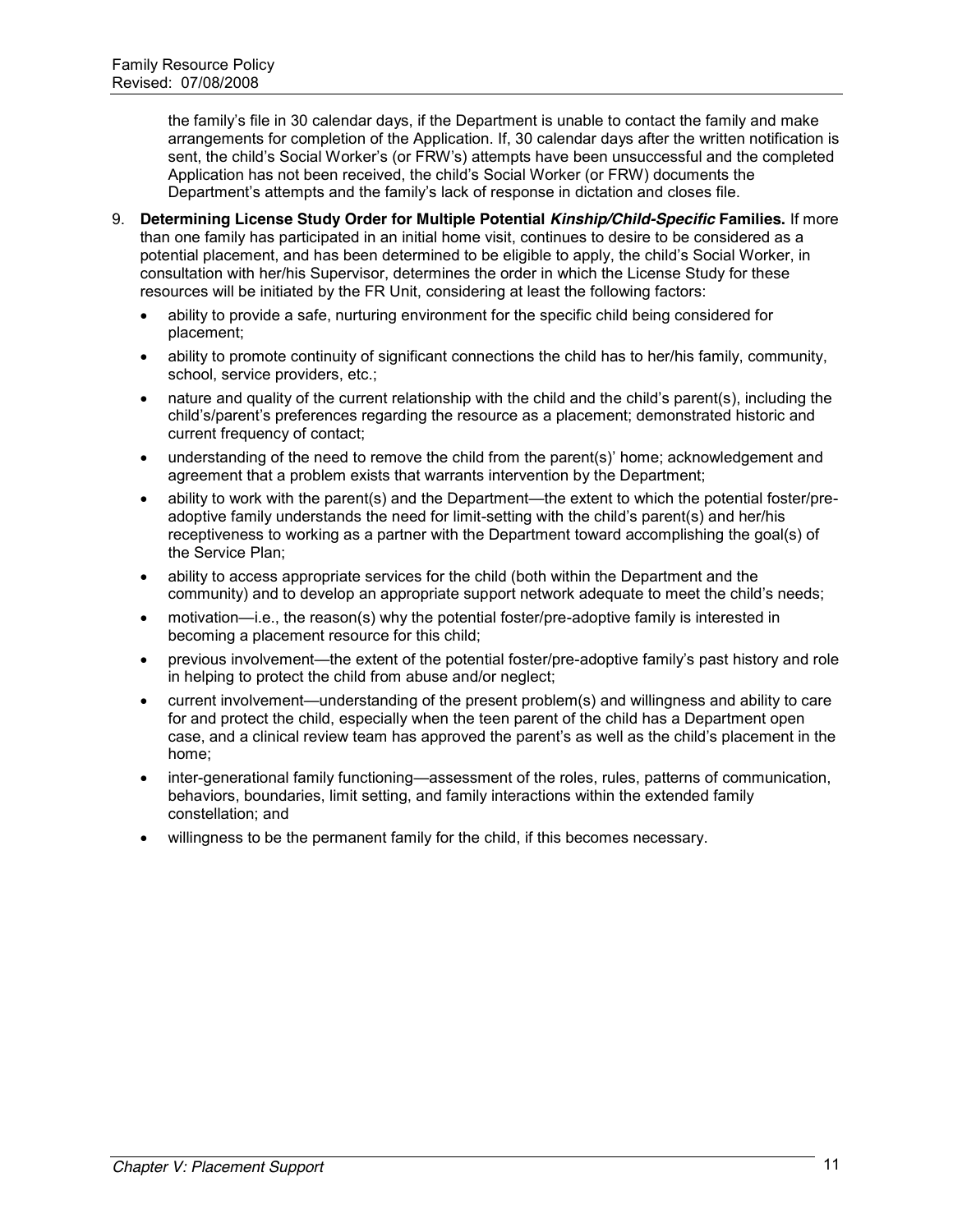# **LICENSE STUDY**

# **Policy**

To assure quality of care, children who are in Department care or custody are placed only in fully assessed, prepared and licensed homes. The only exception is when the procedures provided above under "Emergency Placement Prior to Completion of Full License Study" are followed to obtain emergency approval of the placement of a child with a kinship or child-specific resource.

A full License Study by the designated Department office or agency is initiated, completed and approved or denied as follows:

- **For kinship or child-specific foster/pre-adoptive families:** Within 40 working days after the placement of a child or, if no child is placed, the completion of Initial Eligibility Screening. *NOTE: Management is responsible for maintaining a system for assignment that affords the Family Resource Worker a minimum of 30 working days to complete the License Study.*
- **For unrestricted foster/pre-adoptive families:** Within 30 working days after the last meeting of the Department-approved foster/pre-adoptive family pre-licensing training program.

All prospective foster/pre-adoptive applicants must successfully complete the Department-approved prelicensing education, support, and training program specified for the type of licensing they are seeking. If a couple is applying, both are required to be trained. An exception to completion of the program may be granted to prospective applicants under certain specified circumstances. (See Appendix 1, "Waivers of Pre-Licensing Training for Foster/Pre-Adoptive Families")

To be licensed as an *unrestricted* foster or pre-adoptive family, applicants must successfully complete the Department-approved combined pre-licensing training and assessment program. The philosophy of this program is that the Department and persons seeking to become licensed as unrestricted families are team members, partnering in the process of permanency planning. The program integrates preparation for the role of foster/pre-adoptive family with the assessment process, an approach that emphasizes shared decision-making, problem-solving, and mutual selection. If a kinship or child-specific family also wishes to be licensed to provide unrestricted foster/pre-adoptive pre-licensing training and assessment program for unrestricted families.

When a court grants custody of a child to the Department, the Department assumes responsibility for determining where the child is placed, although the court may recommend that the Department consider placement of the child with a particular family. The Department assesses the court-recommended family in accordance with the policy and procedures established for child-specific families, along with any other kinship or child-specific family who may be identified for that child.

Following completion of the written License Study and a determination that the family meets the ―Standards for Licensing‖, all foster/pre-adoptive parent(s) will enter into an agreement between the Department and the foster/pre-adoptive parent(s). This agreement indicates the type of licensure the family received according to the categories described below:

- kinship,
- x child-specific, or
- unrestricted.

#### **Standards for Licensing**

- Foster/pre-adoptive parent(s), through the successful completion of the Department's License Study and of the Department-approved foster/pre-adoptive family pre-licensing training program specified for the type of licensing they are seeking, must demonstrate skill in parenting and providing substitute care including the following:
	- 1. The physical and emotional stability and well-being to assure that a child placed in her/his care will experience a safe, supportive and stable family environment which is free from abuse and neglect.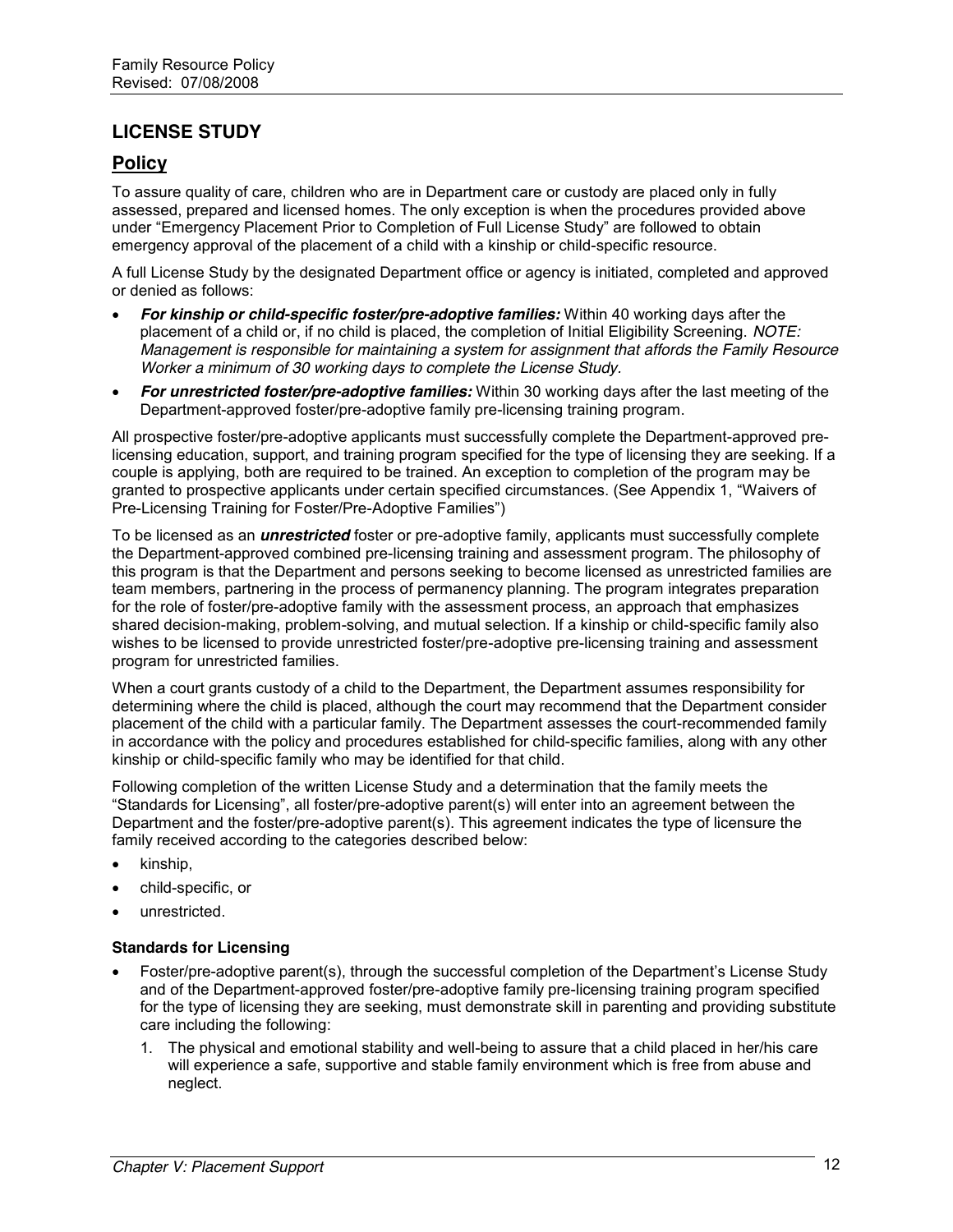- 2. The ability to assure that a child placed in her/his care will be provided with adequate food, clothing, shelter, supervision and other essential care at all times.
- 3. The ability to assure that a child placed in her/his care will be provided with routine and emergency medical and dental care.
- 4. The ability to assure that a child in her/his care will be expected to attend school regularly and will be provided with the opportunity for participating in an educational program and extracurricular activities which meet her/his needs.
- 5. The ability to promote the physical, mental and emotional well-being of a child in her/his care.
- 6. The ability to draw upon community and professional resources as needed.
- 7. The ability to transport children within standards set by state law.
- 8. The ability to respect the integrity of a foster/pre-adoptive child's racial, ethnic, linguistic, cultural and religious background.
- 9. The ability to manage the stressful situations which are frequently associated with the placement of a child such as the temporary nature of the placement, the integration of a child in crisis into the family, and the potential return of the child to his/her family.
- 10. The ability to assist the foster/pre-adoptive child in handling their situation, such as removal from the home of their parent(s); placement in a new home environment, including a new school (when applicable); visits with parents and siblings; and possible return to the home of the parent(s) or placement in other substitute care.
- 11. The ability to deal with difficult issues in the foster/pre-adoptive child's background and to be able to talk with the child comfortably and constructively about her/his birthparents and family.
- 12. The ability to have reasonable expectations of foster/pre-adoptive children's behavior and potential growth.
- 13. The ability to respect and be bound by the same standards of confidentiality as the Department and its employees.
- 14. The ability to accept and support the foster/pre-adoptive child's relationship with her/his parents and the Department.
- 15. The ability to work with the Department and the foster/pre-adoptive child's parents in implementing the child's Service Plan in order to meet developmental goals and outcomes.
- 16. The ability to develop with the Department, and to participate in, training, education, and support, as specified in the family's Department-approved annual "Professional Development Plan," to assist the family in meeting the needs of the children placed in their care.
- 17. The ability to assume and carry out all responsibilities of a foster/pre-adoptive parent as detailed in the agreement between the Department and the foster/pre-adoptive parent(s).
- Foster/pre-adoptive parent applicants must be free of any physical, mental or emotional illness which, in the judgment of the Department would impair her/his ability to assume and carry out the responsibilities of a foster/pre-adoptive parent. No handicap in and of itself shall disqualify an individual from serving as a foster/pre-adoptive parent.
- Foster/pre-adoptive applicants must not provide, or seek to provide, foster/pre-adoptive care to a child solely for the purpose of applying for or receiving fees, income or other benefits from public or private sources for anyone other than the foster/pre-adoptive child.

An applicant may appeal a decision by the Department not to license her/his application to become a foster/pre-adoptive parent. [See *Regulation* 110 CMR 7.10 (4)] An applicant may not appeal a decision by the Department not to continue a License Study when the Department obtains information which, if known at the time of initial eligibility screening, would have excluded her/him from applying to become a foster/pre-adoptive parent. [See *Regulation* 110 CMR 10.07 (3)]

# **License Study Procedures**

1. **Assignment.** Normally, within 2 working days after receiving the FamilyNet transfer and supportive documentation *(for the kinship/child –specific foster/pre-adoptive family)* or after completing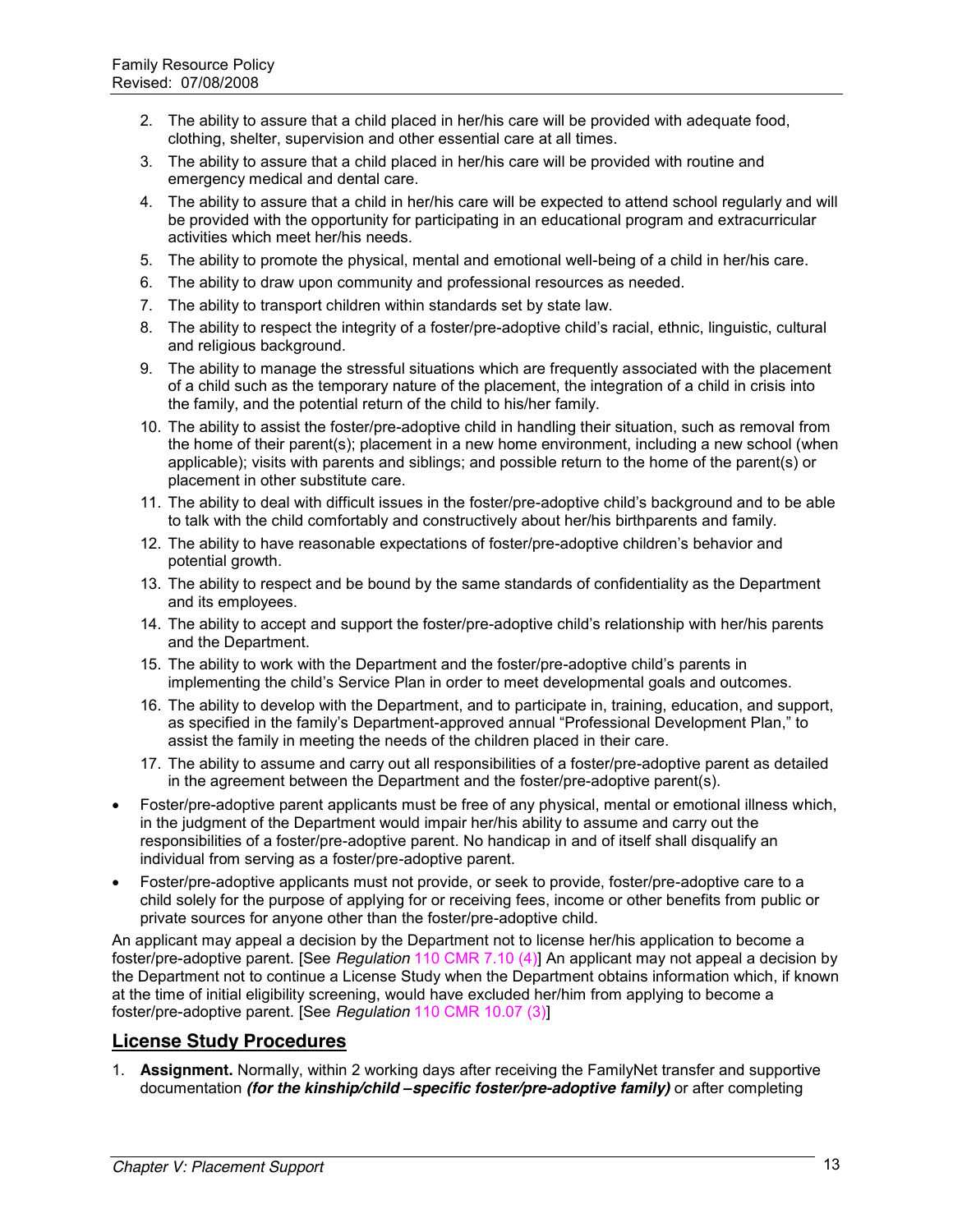initial eligibility screening *(for the unrestricted foster/pre-adoptive family)*, the Family Resource Supervisor (FR Supervisor) provides for the following tasks to be completed:

- $\bullet$  the prospective foster/pre-adoptive family is assigned to a FRW;
- the paper Foster/Adoptive Family Record is established (if not previously established); or
- if necessary, the family is transferred to the hosting Office for assignment.
- 2. **Orientation, Training and Support.** The prospective foster/pre-adoptive family is provided with an invitation, in writing, to attend, and/or the materials necessary to complete, the Department-approved orientation, education, and support program specified for the type of license they are seeking, within 30 working days after their completed "Family Resource Application" has been received. This requirement may be waived by memo to the hosting Area Director/designee or Regional director/designee (as assigned):
	- if the prospective foster/pre-adoptive family has recent previous comparable and relevant training and/or experience, **and** no intervening family changes which warrant additional preparation; **OR**
	- if one co-applicant has an acceptable reason for being unable to complete the program (i.e., health, employment, or family responsibility) **and** a plan to replicate content.

(See Appendix 1, "Waivers of Pre-Licensing Training for Foster/Pre-Adoptive Families")

The *kinship or child-specific family* who wants to be licensed as an unrestricted home is required to complete successfully the program required for unrestricted families.

- 3. **License Study Time Frames.** A full License Study by the designated Department office or agency is initiated, completed and approved or denied as follows:
	- **For kinship or child-specific foster/pre-adoptive families:** Within 40 working days after the placement of a child or, if no child is placed, the completion of Initial Eligibility Screening. *NOTE: Management is responsible for maintaining a system for assignment that affords the Family Resource Worker a minimum of 30 working days to complete the License Study.*
	- **For the unrestricted family:** Within 30 working days after the last pre-service training meeting (or after being informed of the approval of a pre-service training waiver).
- 4. License Study. (See Appendix 2, "Foster/Pre-Adoptive Family License Study Guide") The FRW completes the License Study which includes:
	- $\bullet$  Prequalification updated within 5 working days prior to completion of the License Study (i.e., approval based on review of background records checks on all household members age 14 and older and those younger about whom concerns exist—see *Policy #86-014*, Background Records Check Policy).
	- Confirmation of other standards for eligibility to apply, as determined necessary in consultation with FR Supervisor, including contacts for verification of housing and income stability by persons other than those identified by the family as references.
	- *For the kinship or child-specific family:* A home visit, within 5 working days after assignment if a child has been placed in the home on an emergency basis or within 12 working days after assignment if no child has yet been placed, during which the "Family Resource Application" is completed and signed "Notification of Authorization to Release Information" forms are obtained; and at least 1 subsequent home visit.
	- **For the unrestricted family:** At least 3 interviews, at least 2 of which are home visits.
	- At least 1 interview with each household member as appropriate to her/his age and verbal capacity, including an individual interview with each applicant.
	- Confirmation of the home's compliance with health and safety standards as documented in the ―Physical Requirements for Foster/Pre-Adoptive Homes‖ (must be completed during the FRW's initial visit to a *kinship or child-specific family* with whom a child has been placed on an emergency basis). (See Appendix 3, "Enhanced Safety Assessment Guidelines")
	- Review of written references as follows: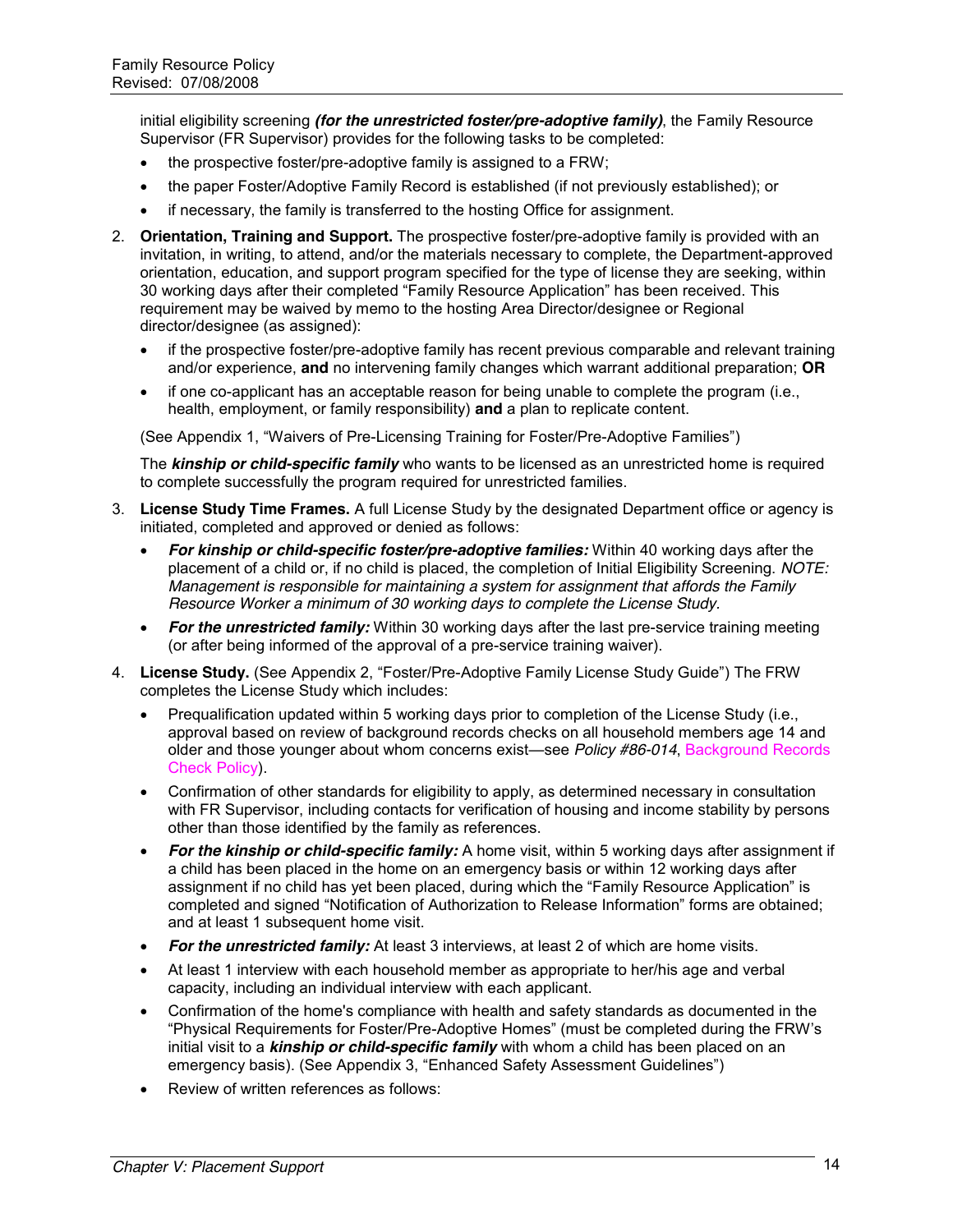- 1 **medical** reference for each household member,
- 1 **employer** reference for each employed applicant and 1 for head of household—if not an applicant,
- 1 **school** reference for each school age child living in the home and each younger child who participates in a pre-school or child care program, and
- 2 **personal** references—may include relatives and clergy; and
- information from contacts for verification, as determined necessary in consultation with the FR Supervisor.
- A review of factors in *Policy #85-011*, Assessment Policy, Appendix C, "Substance Abuse Protocol", and Appendix D, "Domestic Violence Protocol".
- **For the kinship or child-specific family:** A conference with the child's Social Worker PRIOR to the final License Study decision.
- *For the unrestricted family:* A review of the family's ability to meet the Department-approved foster/pre-adoptive family pre-licensing training criteria for mutual selection to provide foster care/adoption.
- **Exampletion of the License Study in FamilyNet, including** *for the unrestricted family* $\overline{a}$ *recommended for licensing*: recommendations re: the number, gender, age, and characteristics of the children who may be placed in the home.
- 5. **Suspension of License Study Completion.** Applicant(s) may request a suspension for good cause (e.g., death of a family member, necessary renovations, etc.) provided no child has yet been placed in the home.

License Study completion may be suspended for up to 3 months. The FRW considers the request, in consultation with the FR Supervisor, and notifies the applicant of the outcome, within 5 working days after the request was received, using the "Notice to Foster/Pre-Adoptive Family Applicant: Suspension Granted."

- 6. **When Determined Ineligible to Apply.** During the License Study, when the FRW obtains information which indicates the applicant was not eligible to apply, she/he, in consultation with the FR Supervisor, discontinues the License Study and notifies the hosting Area Director/designee or hosting Regional Director/designee (as assigned). The hosting Area Director/designee or hosting Regional Director/designee (as assigned) notifies the family of the decision, in writing, using "Notice to Foster/Pre-Adoptive Family Applicant: License Study Discontinued Due to Ineligibility to Apply." The family does not have the right to appeal. *For the kinship or child-specific home,* if a child has been placed in the home on an emergency basis, see "Removal of Children from Foster/Pre-Adoptive Homes".
- 7. **Licensing Decision.** The FRW, FR Supervisor and hosting Area Director or Regional Director/designee (as assigned) determine whether or not the family and home meet the "Standards for Licensing," in addition to the "Standards for Eligibility to Apply" and the "Standards for Foster/Pre-Adoptive Homes."
- 8. **When Licensed.** The FRW:
	- Completes the Foster/Pre-Adoptive Parent Agreement with the family, placing the original in the Foster/Adoptive Family Record with a copy to the family;
	- Gives the family information regarding Department-approved foster/pre-adoptive family in-service training and completes a "Professional Development Plan" with them;
	- Documents the family's receipt of all required information with the "Required Information Verification" form; and
	- Informs the child's Social Worker and the Department Attorney (if court involved) of the License Study outcome by telephone or electronic mail and by sending a copy of the notice sent to the family.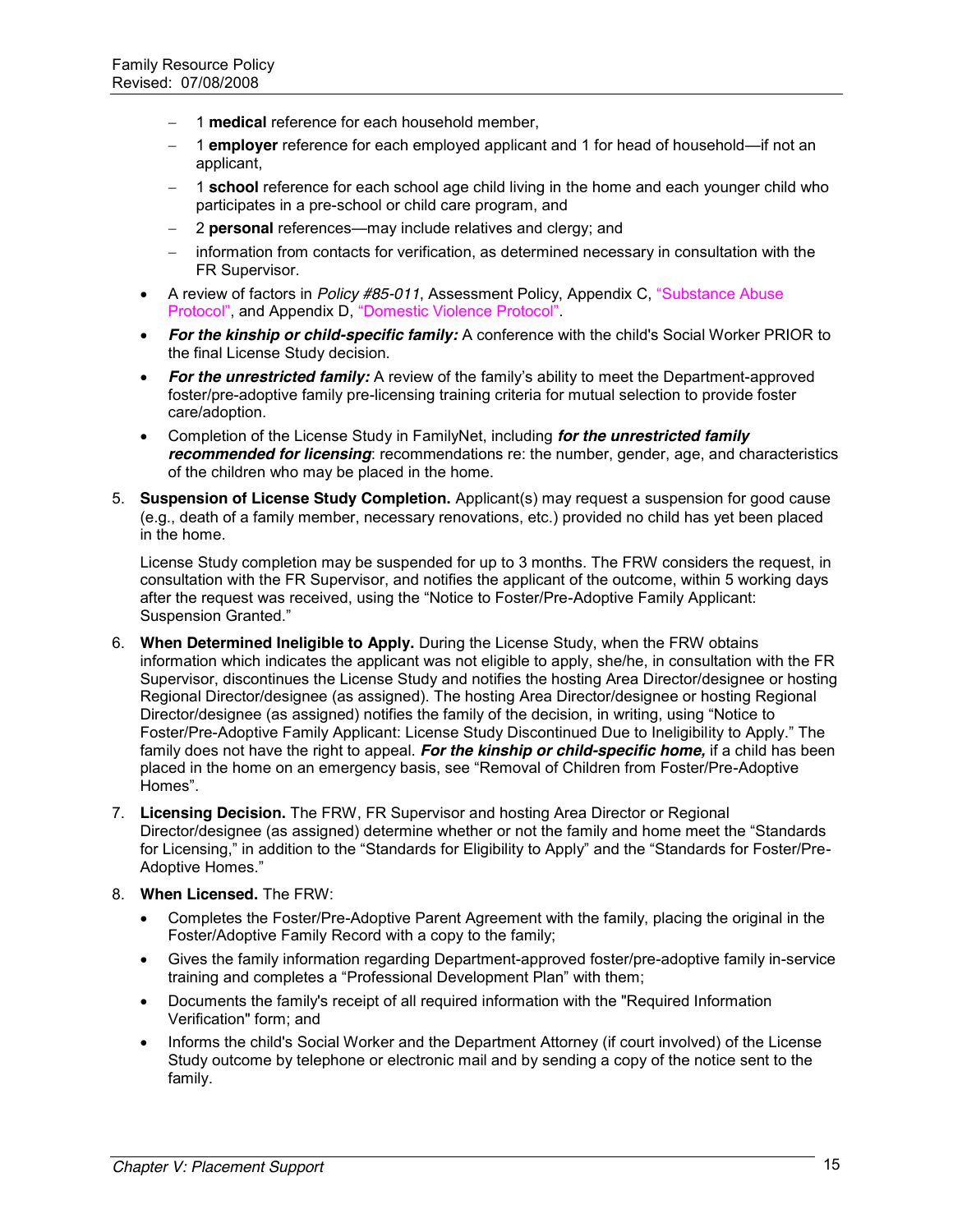Within 10 working days after the decision to license, the hosting Area Director/designee or Regional Director/designee (as assigned) notifies the family, in writing, using the "Notice to Kinship/Child-Specific Applicant: License Granted" or "Notice to Unrestricted Applicant: License Granted," as applicable.

9. **When** *NOT* **Licensed.** Within 10 working days after the decision not to license, the hosting Area Director or Regional Director/designee (as assigned) notifies the applicant of the outcome, in writing, using the "Notice to Kinship/Child-Specific Applicant: License Denied" or the "Notice to Unrestricted Applicant: License Denied," as applicable, which includes information regarding appeal rights.

*If a kinship or child-specific family is not licensed,* the FRW informs the child's Social Worker and the Department Attorney (if court involved) of the outcome by telephone or electronic mail and by sending a copy of the notice sent to the family.

10. **When DENIAL OF LICENSE Recommended and Child Resides in the Home** *(For Kinship/Child-Specific Applicants ONLY)***.** The hosting Area Director verbally informs the placing Area Director of the recommendation.

The hosting and placing Area Directors confer. If the Area Directors disagree, the placing Area Director requests the approval of the Regional Director to continue the placement until the decision is made to approve/not approve. The Regional Director convenes a clinical review team for advice. If more than one region is involved, the hosting Regional Director convenes the clinical review. If no agreement is reached, the hosting Regional Director refers the matter to the Deputy Commissioner for Field Operations/designee. Within 10 working days after the recommendation to deny licensing, a final decision is made. If the outcome is that the license is denied, the child is removed following the procedures below. (See "Removal of Children from a Foster/Pre-Adoptive Family")

11. **Providing Family with License Study.** Upon written request by the applicant, the FRW provides a copy of the License Study to her/him.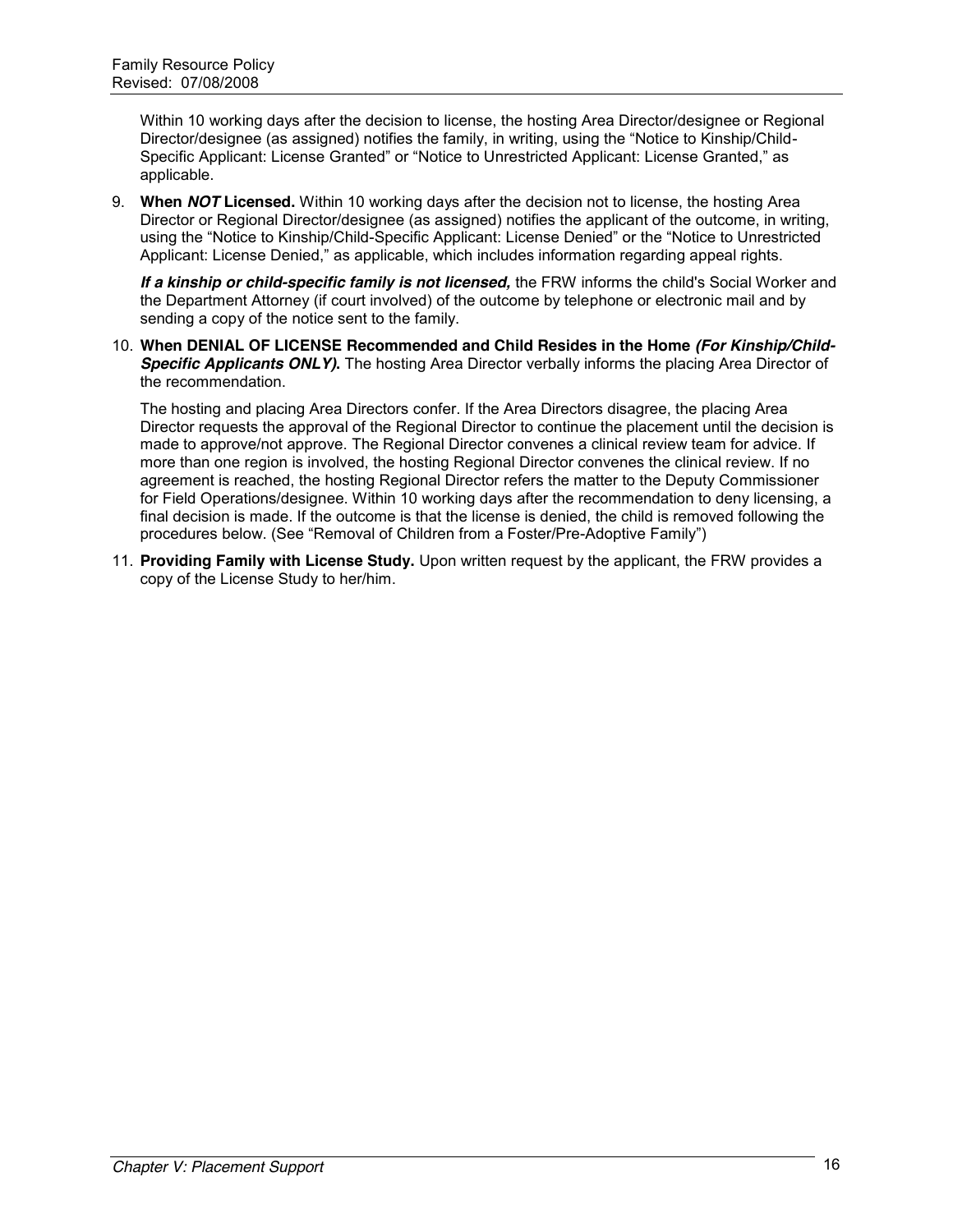# **PLACEMENT SUPPORT**

# **Policy**

Placement of children with foster/pre-adoptive families represents a significant, life-altering experience for everyone involved. When efforts to strengthen a family do not ensure child safety, the Department carries out placement in a planned and thoughtful manner, continuing to seek the family's collaboration and build on its strengths whenever possible, while holding paramount the child's needs for safety and permanency. As stated in the introduction, when the Department determines that placement in a family setting will meet the child's needs, the Department first attempts to identify a family resource from within the child's kinship or community network. When no suitable kinship or child-specific family is available, the child's Social Worker, in collaboration with Family Resource staff, identifies an unrestricted family for the child's placement.

The Department regards the foster/pre-adoptive family resource as a partner in meeting the placed child's needs while working to build upon and enhance her/his family's strengths. To support the foster/preadoptive family in this shared endeavor, the child's Social Worker and the Family Resource Worker (FRW) jointly undertake a variety of tasks, which are specified in the applicable sections of the "Child" Placement Agreement" and the agreement between the Department and the foster/pre-adoptive parent(s) as well as in related policies and regulations. The Department further seeks to support foster/pre-adoptive families through: (1) regular, supportive contact with the Social Workers of the children placed in the home; (2) regular, supportive contact with the FRW which is relatively intensive during the family's initial 6 month probationary period; and (3) establishing capacity requirements regarding the number of children who may be cared for in the home.

#### **Contacts with Licensed Foster/Pre-Adoptive Families**

The goal of regular visitation by Department staff to the foster/pre-adoptive family is to support them in carrying out their role in this collaborative approach to meeting the needs of the placed child while working to build upon and enhance her/his family's strengths through:

- sharing of information regarding the child in placement, her/his family, and the Service Plan goals and objectives, particularly those related to the foster/pre-adoptive family;
- timely identification of changes or issues that may affect the foster/pre-adoptive family's effectiveness;
- timely response to concerns the foster/pre-adoptive family has regarding the Department-placed child's needs and best interests and the foster/pre-adoptive family's role; and
- encouraging the foster/pre-adoptive family to participate in education and training programs that may assist them in meeting the child's needs.

(See *Policy #86-011*, Ongoing Casework Policy, Procedures and Documentation)

After the family has been licensed, the FRW normally contacts the family at least monthly. During the **probationary period** [i.e., the first 6 months after a foster/pre-adoptive child has been placed in the home], the monthly contacts will normally be home visits.

At the end of the 6 month probationary period, the FRW indicates in dictation a recommendation regarding the family. If the license is to be continued, the FRW indicates any changes to made; if the license is to be revoked, she/he so indicates and initiates appropriate procedures. (See "Removal of Children from Foster/Pre-Adoptive Homes" and "Closing of Foster/Pre-Adoptive Homes")

After the probationary period ends, the FRW normally visits the *foster* family at least once every other month. For *pre-adoptive* families who have a pre-adoptive child placed with them (no foster children), the FRW normally visits the family at least once every other month. For pre-adoptive families who have no child placed with them, the FRW contacts the pre-adoptive parent(s) at least monthly; at least one home visit is required 6 months after the family's date of licensing.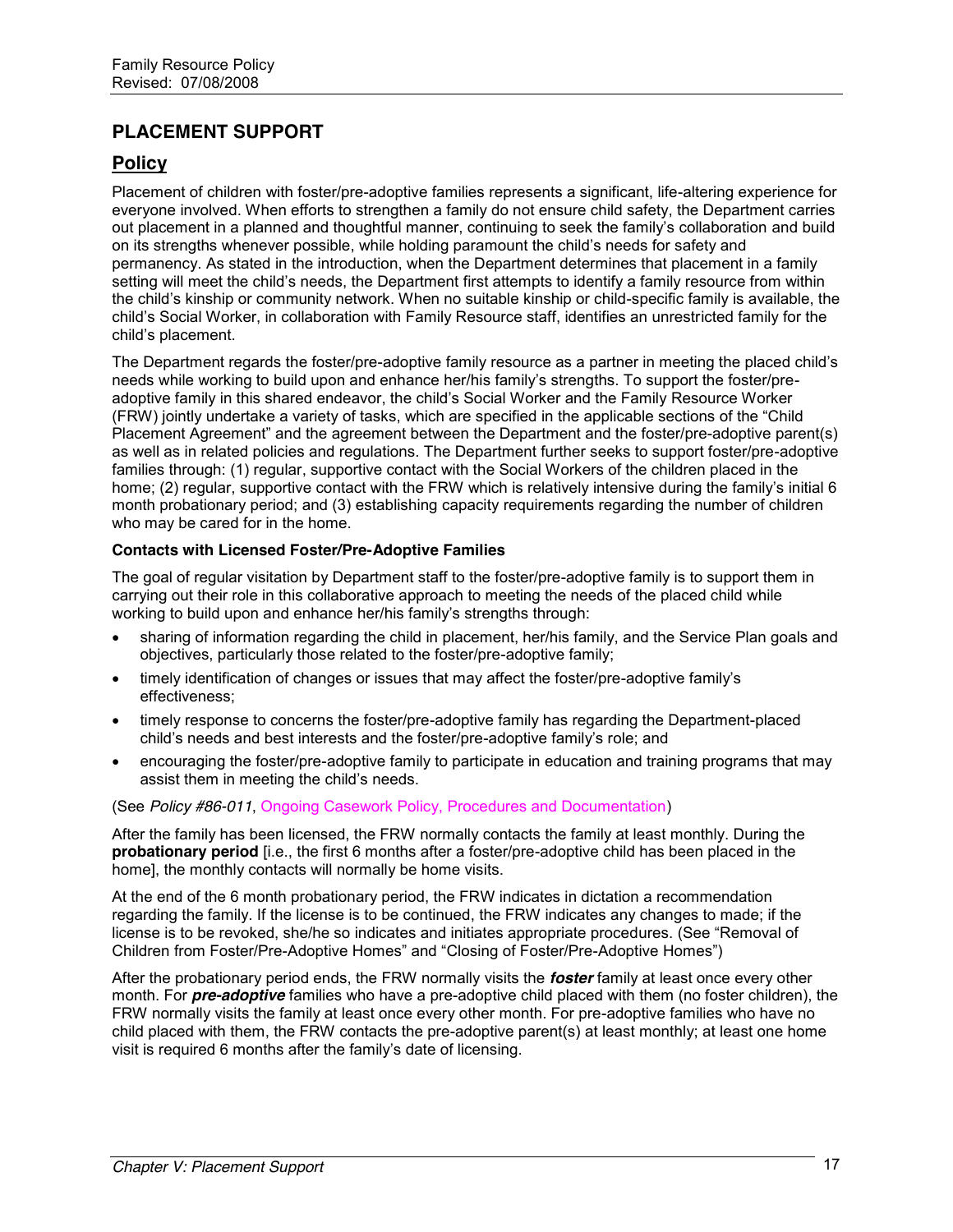#### **Establishing Capacity Re: Maximum Number of Children in a Foster/Pre-Adoptive Home**

The Department establishes capacity limits regarding the maximum number of foster/pre-adoptive children a family can accept for a number of reasons, in addition to meeting the requirements of the Department of Early Education and Care. (See EEC Regulations 102 CMR 5.02) By limiting the number of children placed with a foster/pre-adoptive family, the Department seeks to ensure that the family is able to meet each placed child's needs as well as those of other household members. The Department is particularly concerned that the family is able to meet these needs on the sustained, intensive level required when caring for children who have histories like those in Department care and custody, while carrying out their other responsibilities in this important partnership role.

The following summarizes the capacity limits the Department has established for foster/pre-adoptive homes:

- Up to 4 foster/pre-adoptive children may be placed in a foster/pre-adoptive home at one time, including Hotline placements and children placed for respite purposes. *[NOTE: Adopted children and children in closed guardianship cases, including those receiving subsidy, are not counted as "foster/pre-adoptive children."]*
- x During the **probationary period**, up to 2 foster/pre-adoptive children may be placed in a foster/preadoptive home *at any one time*, including Hotline placements and children placed for respite purposes.
- The number of children being cared for at one time in a foster/pre-adoptive home will not exceed a total of 6 under age 18 years, including foster/pre-adoptive, biological and adopted children—related or unrelated—and children receiving child care and/or babysitting. Youth in Department care who are over age 18 are also counted toward the limit unless: (1) the youth receives care and maintenance payments directly, or (2) the hosting Area Director has approved a waiver.
- Of the total of 6 children being cared for in the foster/pre-adoptive home, up to 2 children may be age 24 months or younger and only one child may be age one month or younger, except for siblings with the approval of the hosting Regional Director.
- Families who provide child care in their homes must adhere to EEC requirements regarding the number of children who may be cared for in the home at one time. (See EEC Regulations 102 CMR  $8.06 - 8.09$

The foster/pre-adoptive family may decide that it will not be available to accept placements from the Department for a period of time of up to 6 months determined jointly with the Department (e.g., due to the illness of a household member or relative, a vacation or other family event). The Department indicates the family's lack of availability in the Foster/Adoptive Family Record and FamilyNet information. During this period, the Department completes the regularly scheduled Annual Reassessment or License Renewal Study. The foster/pre-adoptive family is not required to re-apply or to complete a new License Study to resume accepting placements.

### **Policy: Waivers on the Maximum Number of Children in a Foster/Pre-Adoptive Home**

- With the approval of the hosting Regional Director, a waiver may be obtained to exceed the limit of 6 children in certain circumstances as specified below; however, in no case will the number of children being cared for in a foster/pre-adoptive home exceed 8 under age 18 years:
	- for an emergency placement in a **pre-authorized Hotline**, **respite**, or **family child care home**; OR
	- for placement of **siblings** or **replacement of a foster/pre-adoptive child** in a foster/preadoptive home.
- The hosting Area Director may approve a waiver for allowing a youth in Department care or custody who receives her/his care and maintenance payments directly to be excluded from the total number of children receiving care in the household.
- x During the **probationary period**, with the approval of the hosting Regional Director, a waiver may be obtained to exceed the limit of 2 foster/pre-adoptive children at any one time only for the purpose of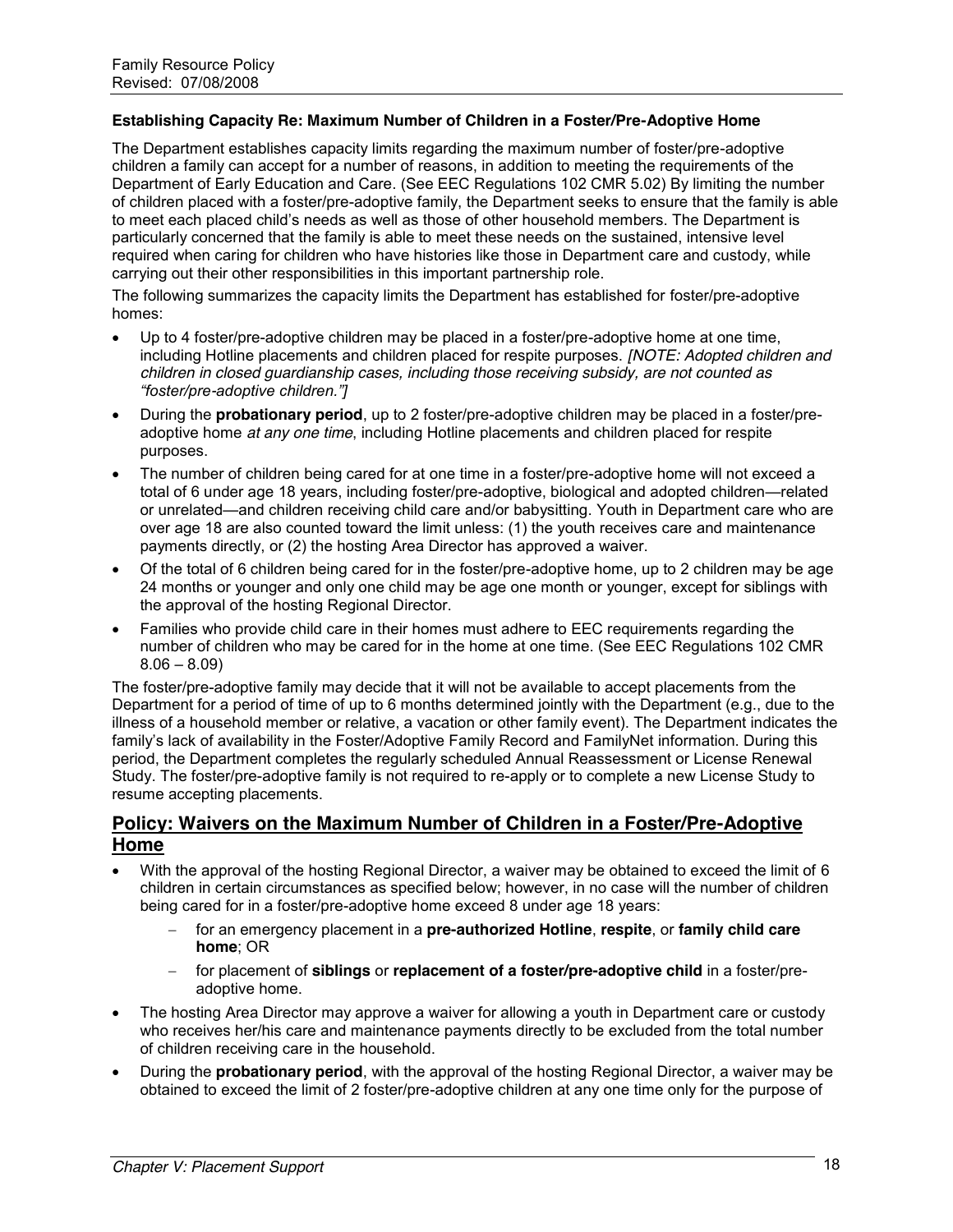placing **siblings**; however, in no case will the total number of children being cared for in the foster/pre-adoptive home exceed 8 under age 18 years.

# **Procedures: Waivers on the Maximum Number of Children in a Foster/Pre-Adoptive Home**

- 1. **Waiver Request.** The placing Area Director completes the waiver request on FamilyNet which is sent to the hosting Regional Director (cc: to the hosting Area Director), indicating:
	- **•** names, dates of birth, and relationship(s) to foster/pre-adoptive parent(s) of all children currently in the home;
	- $\bullet$  name(s) and date(s) of birth of the child recommended for placement;
	- $\bullet$  the reason(s) why the proposed placement is in the child's best interests;
	- $\bullet$  efforts to locate an alternative placement, including outreach to kin;
	- other relevant information; and
	- the hosting Area Director's recommendation (if applicable).
- 2. **Hosting RD Review.** The hosting Regional Director informs the Area Director(s) of the decision to approve/not approve the waiver request within 7 working days. If more than one Regional Director is involved and they disagree, the issue is referred for resolution to the Deputy Commissioner for Field Operations who resolves it within 7 working days.

# **Approval of Family-Based Living Arrangements for Youth Age 18 Years and Older Who are Continuing in Placement**

When a youth over age 18 years who is continuing in placement under a Voluntary Placement Agreement which she/he has signed on her/his own behalf locates a family with whom she/he would like to live on a temporary or permanent basis, the youth's Social Worker encourages the family to seek licensing as a child-specific family. If the family does not seek payment from the Department for care of the youth, the youth's Social Worker determines the adequacy of the living arrangement by completing:

- background records checks on all household members age 14 years and older and on younger household members about whom concerns exist; and
- a home visit that reviews the circumstances and considers the individuals with whom the youth is residing to determine that the living situation is safe, conducive to the youth's physical and emotional well-being, and supportive of the youth's permanency goal and Service Plan.

She/he documents the information obtained in dictation.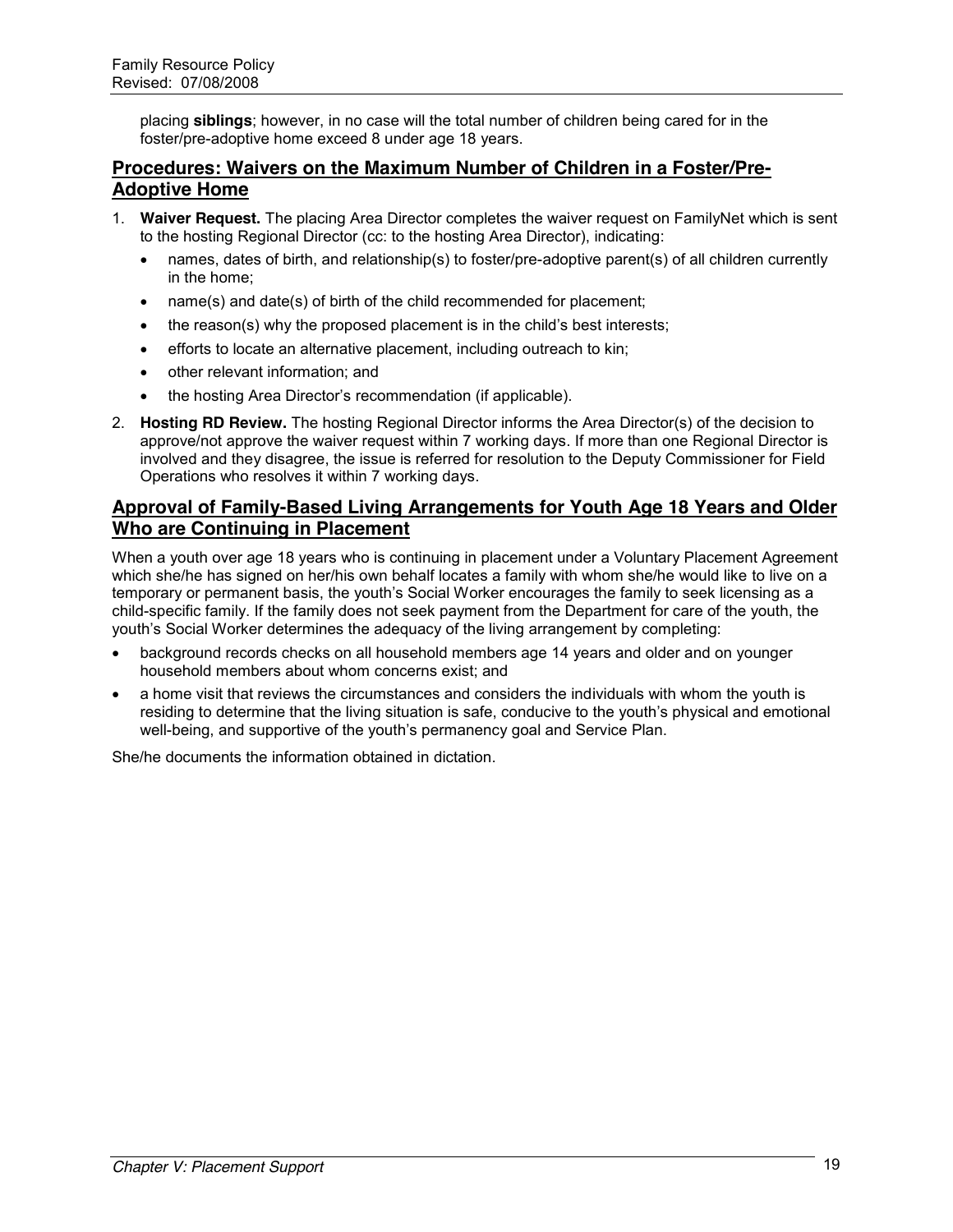# **ANNUAL AND LIMITED REASSESSMENTS, AND LICENSE RENEWAL STUDIES**

# **Policy**

The purposes of **Annual Reassessments** and **License Renewal Studies** are to review the family's provision of foster/pre-adoptive care services since the initial License Study or last Reassessment/ License Renewal Study and jointly determine what supports are needed to encourage the family's willingness and ability to continue providing foster/pre-adoptive care services. The additional purpose of **License Renewal Studies** is to determine that the licensing standards continue to be met and the license should be renewed.

The purpose of **REQUIRED Limited Reassessments** is to determine if the issues in the supported 51B Investigation, the reasons for an emergency removal initiated by the Department, or the residence to which a family is moving impact the family's ability to continue providing adequate foster/pre-adoptive care services and/or to collect information about the family to use in determining whether a child should continue to reside with the family or whether a new placement should be made.

The purpose of **OPTIONAL Limited Reassessments** is to determine if and how the situations warranting the Limited Reassessment affect the family's ability to continue providing adequate foster/pre-adoptive care services.

A foster/pre-adoptive parent has the right to request a fair hearing regarding a determination by the Department to revoke the license of a foster/pre-adoptive home, following an Annual or Limited Reassessment; or a License Renewal Study. [See *Regulation* 110 CMR 10.06 (4) (c)] A foster/preadoptive parent also has the right to request a grievance when she/he disagrees with a determination by the Department regarding the age, sex, number, and characteristics of children who may be placed in her/his home.

### **Procedures: Annual Reassessments**

- 1. **Time Frames for Conducting the Annual Reassessment.** The first Annual Reassessment is due 12 months after the date of initial licensing, and Reassessments are scheduled to occur every 12 months after the intervening License Renewal Study approval date (i.e., biannually). The Reassessment is due to the Supervisor 30 working days prior to due date.
- 2. **Responsibility for Conducting the Annual Reassessment.** The Family Resource Worker (FRW) completes the Annual Reassessment, including all relevant FamilyNet screens.
- 3. **Notice to Foster/Pre-Adoptive Family.** The FRW sends the appropriate written notice which includes the relevant outline to the family at least 45 working days prior to the Annual Reassessment due date.
- 4. **Annual Reassessment Tasks.** Are completed by the FRW and include:
	- a review of the Foster/Adoptive Family Record, including the "Child Placement Agreement" for each child placed in the home since the initial License Study or last License Renewal Study;
	- input from each Social Worker who has or has had a child in the home during the preceding year using the "Social Worker's Observations" form;
	- updating the "Foster/Pre-Adoptive Family Training Record", as necessary;
	- a review of the family's progress in completing the "Professional Development Plan" and planning for the upcoming year;
	- a visit to the home and meeting with at least the foster/pre-adoptive parent(s) during which any changes are identified and signed release of information authorizations are obtained for any reference(s) to be sought;
	- background record checks on all household members age 14 years and older and on younger children (and children of any age in Department care or custody) about whom concerns exist;
	- required completion of the "Physical Requirements for Foster/Pre-Adoptive Homes" form during the home visit; (see Appendix 3, "Enhanced Safety Assessment Guidelines")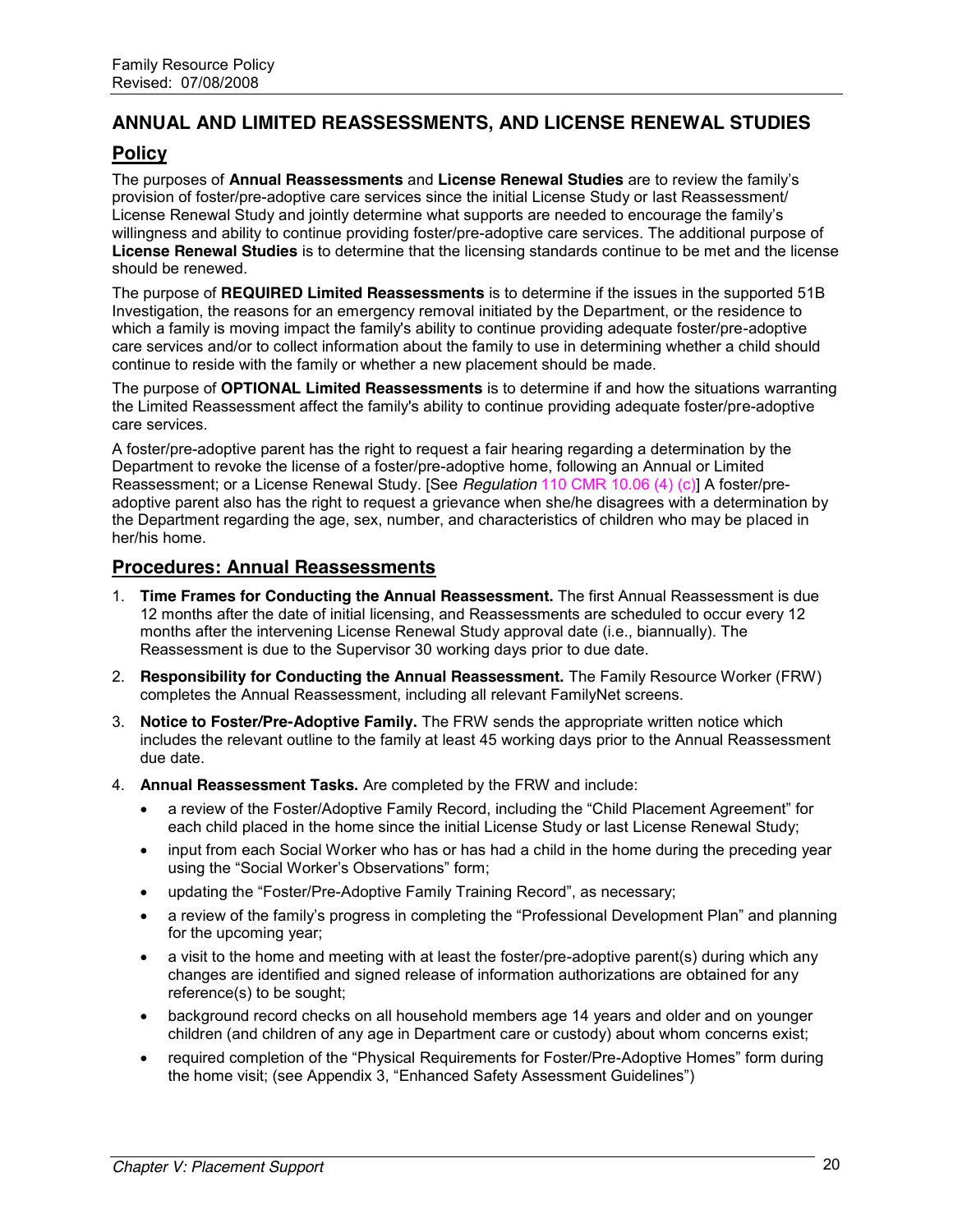- contacts with those references identified as necessary by the FRW, in consultation with her/his Supervisor;
- review and assessment of the information received from interviews with household members;
- no less than 15 working days prior to the due date of an Annual Reassessment in which potentially resolvable issues are identified that will prevent continued licensing, sending "Notice to Foster/Pre-Adoptive Family: Issue Resolution Required Prior to License Continuation/Renewal" to the foster/pre-adoptive parent(s);
- any additional activities determined by the FRW, in consultation with her/his Supervisor; and
- identification of any family needs and a plan to address needs including follow-up and timeframes.
- 5. **Responsibility for Annual Reassessment Review/Decision.** The FRW, FR Supervisor and hosting Area Director/designee or Regional Director/designee (as assigned) complete review/decision regarding the Annual Reassessment outcome.
- 6. **Possible Outcomes.** Include:
	- The kinship/child-specific family's license is **continued** and the specific child(ren) the family may care for remains the same;
	- The kinship/child-specific family's license is **continued** and the specific child(ren) the family may care for is changed;
	- The unrestricted family's license is **continued** and the number, gender, age, and characteristics of children the family may care for remains the same;
	- The unrestricted family's license is **continued** and the number, gender, age, and characteristics of children the family may care for is changed;
	- The unrestricted family's license is **continued**, but the home's status changes to "child-specific"; **OR**
	- x The family's license (any type) is **revoked**, the foster/pre-adoptive child(ren) is removed, and the home is closed. (See "Removal of Children from Foster Pre-Adoptive Homes" and "Closing of Foster/Pre-Adoptive Homes")
- 7. **Notification of Annual Reassessment Outcome.** Within 10 working days after the date the Reassessment decision is made, the FRW notifies the family, in writing, using as appropriate:
	- "Notice to Kinship/Child-Specific Family: Annual or Limited Reassessment Outcome—License Continued".
	- "Notice to Unrestricted Family: Annual or Limited Reassessment Outcome—License Continued",
	- "Notice to Unrestricted Family: Annual/Limited Reassessment or License Renewal Study Outcome—License Continued/Renewed; Home Restricted‖, **OR**
	- "Notice to Foster/Pre-Adoptive Family: Annual/Limited Reassessment or License Renewal Study Outcome—License Revoked; Home Closing‖.
- 8. **Related Annual Reassessment Activities.** The FRW:
	- provides a copy of the Reassessment to family upon written request by the family;
	- arranges for the updated "Professional Development Plan" and related documents to be filed in the Foster/Adoptive Family Record;
	- shares the outcome with each Social Worker who has responsibility for a child in the home;
	- arranges for the Foster/Pre-Adoptive Parent Agreement and "Child Placement Agreement" to be updated/signed, copies given to the family, and the originals placed in the Foster/Adoptive Family Record; **and**
	- arranges for all documentation to be completed on FamilyNet.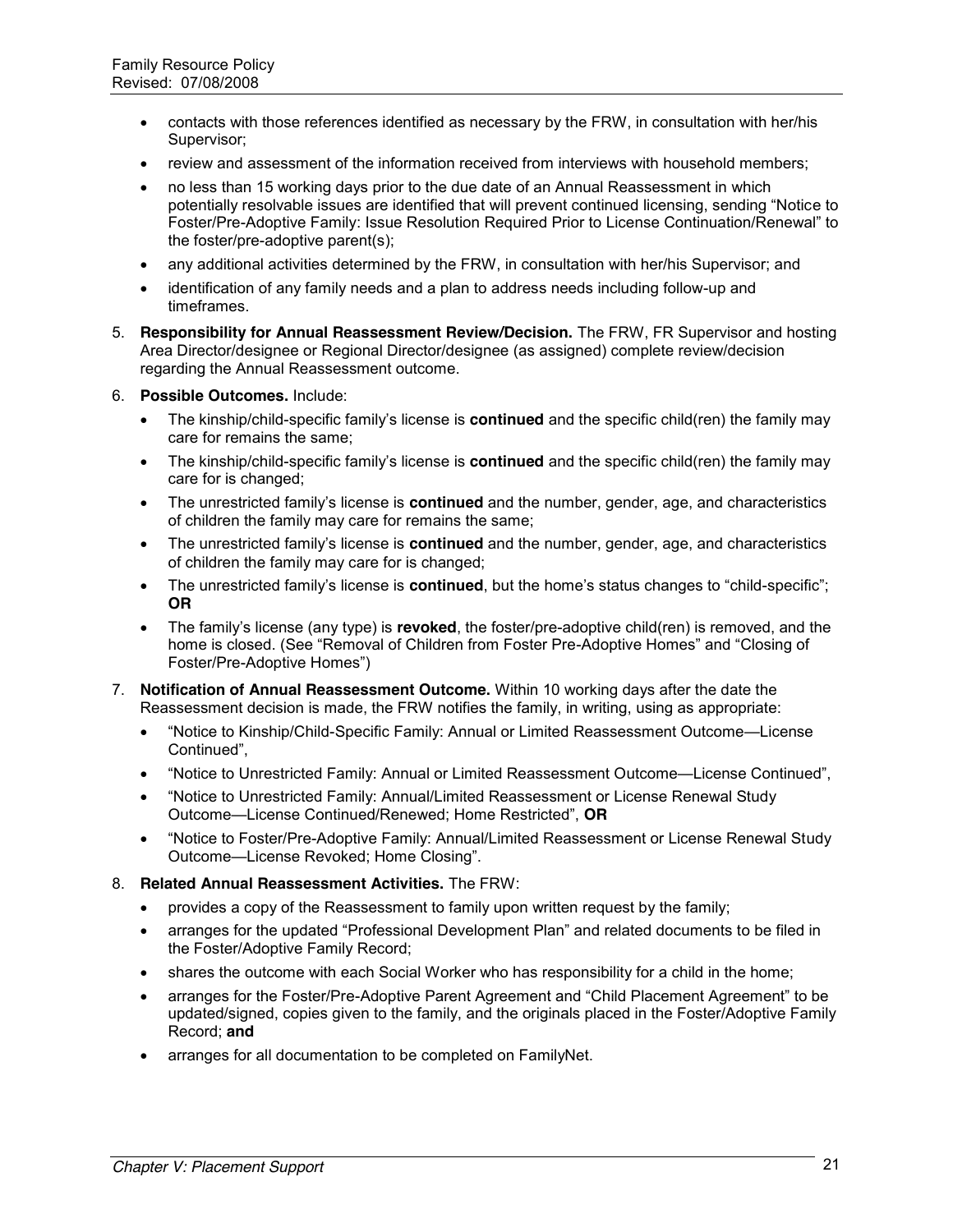9. **When Continued Licensing** *NOT* **Recommended and Child Resides in Home.** If continued licensing of the home is not recommended, the hosting Area Director or hosting Regional Director (as assigned) verbally informs the placing Area Director.

The hosting Area Director or hosting Regional Director (as assigned) and placing Area Director confer. If the Directors continue to disagree, the placing Area Director requests the approval of the Regional Director to continue the placement until the decision is made to continue/revoke the license. The Regional Director convenes a clinical review team for advice. If more than one region is involved, the hosting Regional Director convenes the clinical review. If no agreement is reached, the hosting Regional Director refers the matter to the Deputy Commissioner for Field Operations/designee. Within 10 working days after the recommendation not to continue the license, a final decision is made. If the outcome is that the license be revoked and the home closed, the child is removed following the procedures below. (See "Removal of Children from a Foster/Pre-Adoptive Family")

### **Procedures: License Renewal Studies**

- 1. **Time Frames for Conducting License Renewal Studies.** The first License Renewal Study is due 12 months after the due date of the first Annual Reassessment; subsequent License Renewal Studies are due every 12 months after the intervening Annual Reassessment approval date (i.e., biannually). The License Renewal Study is due to the Supervisor 30 working days prior to due date.
- 2. **Responsibility for Conducting the License Renewal Study.** The FRW completes the License Renewal Study and the relevant FamilyNet screens.
- 3. **Notice to Foster/Pre-Adoptive Family.** The FRW sends the appropriate written notice which includes the relevant outline to the family at least 45 working days prior to the License Renewal Study due date.
- 4. **Tasks for the License Renewal Study.** Are completed by the FRW and include:
	- a review of the Foster/Adoptive Family Record, including the "Child Placement Agreement" for each child placed in the home since the last Annual Reassessment;
	- input from each Social Worker who has or has had a child in the home during the preceding year using the "Social Worker's Observations" form;
	- updating the "Foster/Adoptive Family Training Record", as necessary;
	- a review of the family's progress in completing the "Professional Development Plan" and planning for the upcoming year;
	- $\bullet$  a visit to the home and meeting with at least the foster/pre-adoptive parent(s) during which any changes are identified and signed release of information authorizations are obtained for any reference(s) to be sought;
	- background record checks on all household members age 14 years and older and on younger children (and children of any age in Department care or custody) about whom concerns exist;
	- required completion of the "Physical Requirements for Foster/Pre-Adoptive Homes" form during the home visit; (see Appendix 3, "Enhanced Safety Assessment Guidelines")
	- x obtaining and reviewing REQUIRED **school** references (1 written for each school age child living in the home and for each younger child who participates in a pre-school or child care program), AND the following references WHEN DETERMINED NECESSARY, in consultation with the Supervisor, due to the possible impact on the caretaker's ability to carry out the responsibilities of foster/pre-adoptive parent:
		- 1 written **employer** reference for each employed foster/pre-adoptive parent and 1 for head of household—if not a foster/pre-adoptive parent, whose employment status has changed since the last Annual Reassessment;
		- 1 written **medical** reference for each household member about whom concerns exist; and/or
		- other contacts as determined necessary;
	- review and assessment of the information received from interviews with all household members;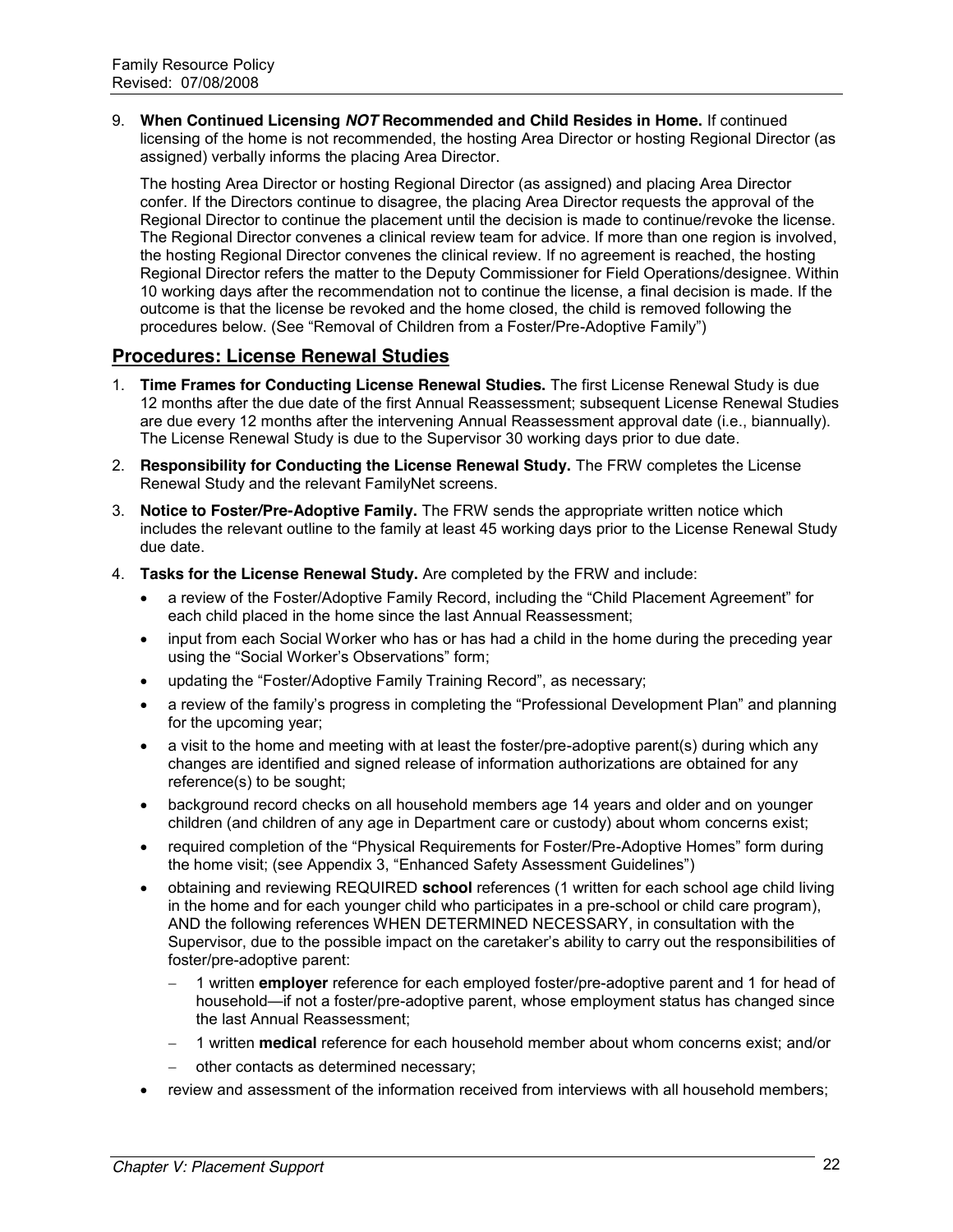- no less than 15 working days prior to the due date of a License Renewal Study in which potentially resolvable issues are identified that will prevent license renewal, sending "Notice to Foster/Pre-Adoptive Family: Issue Resolution Required Prior to License Continuation/Renewal‖) to the foster/pre-parent(s);
- any additional activities determined by the FRW, in consultation with her/his Supervisor; **and**
- identification of any family needs and a plan to address those needs including follow-up and timeframes.
- 5. **Responsibility for License Renewal Study Review/Decision.** The FRW, FR Supervisor and hosting Area Director/designee or Regional Director/designee (as assigned) complete review/decision regarding the License Renewal Study outcome.
- 6. **Possible Outcomes.** Include:
	- The kinship/child-specific family's license is **renewed** for 2 years and the specific child(ren) the family may care for remains the same;
	- The kinship/child-specific family's license is **renewed** for 2 years and the specific child(ren) the family may care for is changed;
	- The unrestricted family's license is **renewed** for 2 years and the number, gender, age, and characteristics of children the family may care for remains the same;
	- The unrestricted family's license is **renewed** for 2 years and the number, gender, age, and characteristics of children the family may care for is changed;
	- The unrestricted family's license is **renewed**, but the home's status changes to "child-specific"; **OR**
	- x The family's license (any type) is **revoked**, the foster/pre-adoptive child(ren) is removed, and the home is closed. (See "Removal of Children from Foster Pre-Adoptive Homes" and "Closing of Foster/Pre-Adoptive Homes")
- 7. **Notification of License Renewal Study Outcome.** Within 10 working days after the date the License Renewal Study decision is made:
	- x if the license of a kinship/unrestricted family is **renewed**, the hosting Area Director/designee or hosting Regional Director/designee (as assigned) notifies the family, in writing, using "Notice to Kinship/Child-Specific Family: License Renewal Study Outcome—License Renewed";
	- if the license of an unrestricted family is **renewed**, the hosting Area Director/designee or hosting Regional Director/designee (as assigned) notifies the family, in writing, using as appropriate:
		- ―Notice to Unrestricted Family: License Renewal Study Outcome—License Renewed‖, **or**
		- "Notice to Unrestricted Family: Annual/Limited Reassessment or License Renewal Study Outcome—License Continued/Renewed; Home Restricted‖; **OR**
	- if the license is **revoked**, the hosting Area Director/designee or hosting Regional Director/designee (as assigned) notifies the family, in writing, using "Notice to Foster/Pre-Adoptive Family: Annual/Limited Reassessment or License Renewal Study Outcome—License Revoked; Home Closing."
- 8. **Related License Renewal Study Activities.** The FRW:
	- provides a copy of the Review/Reassessment to the family upon written request by the family;
	- arranges for the updated "Professional Development Plan" and related documents to be filed in the Foster/Adoptive Family Record;
	- shares the outcome with each Social Worker who has responsibility for a child in the home;
	- arranges for the Foster/Pre-Adoptive Parent Agreement and "Child Placement Agreement" to be updated/signed, copies given to the family, and the original placed in the Foster/Adoptive Family Record; **and**
	- arranges for all documentation to be completed on FamilyNet.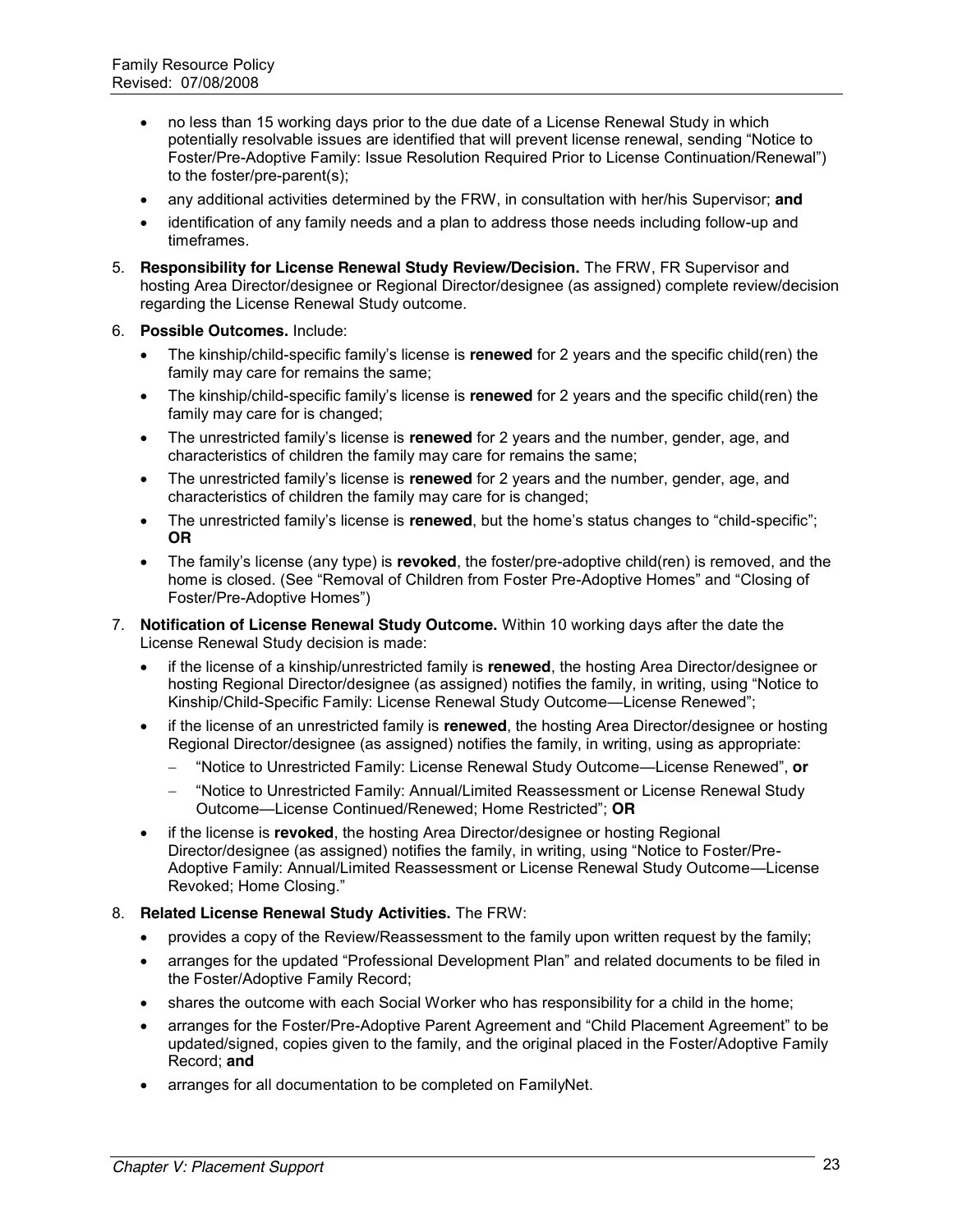9. **When Continued or Renewed Licensing** *NOT* **Recommended and Child Resides in the Home.** If continued or renewed licensing of the home is not recommended, the hosting Area Director or hosting Regional Director (as assigned) verbally informs the placing Area Director.

The hosting Area Director or hosting Regional Director (as assigned) and placing Area Director confer. If the Directors continue to disagree, the placing Area Director requests the approval of the Regional Director to continue the placement until the decision is made to renew/revoke the license. The Regional Director convenes a clinical review team for advice. If more than one region is involved, the hosting Regional Director convenes the clinical review. If no agreement is reached, the hosting Regional Director refers the matter to the Deputy Commissioner for Field Operations/designee. Within 10 working days after the recommendation not to renew the license, a final decision is made. If the outcome is that the license be revoked and the home closed, the child is removed following the procedures below. (See "Removal of Children from a Foster/Pre-Adoptive Family")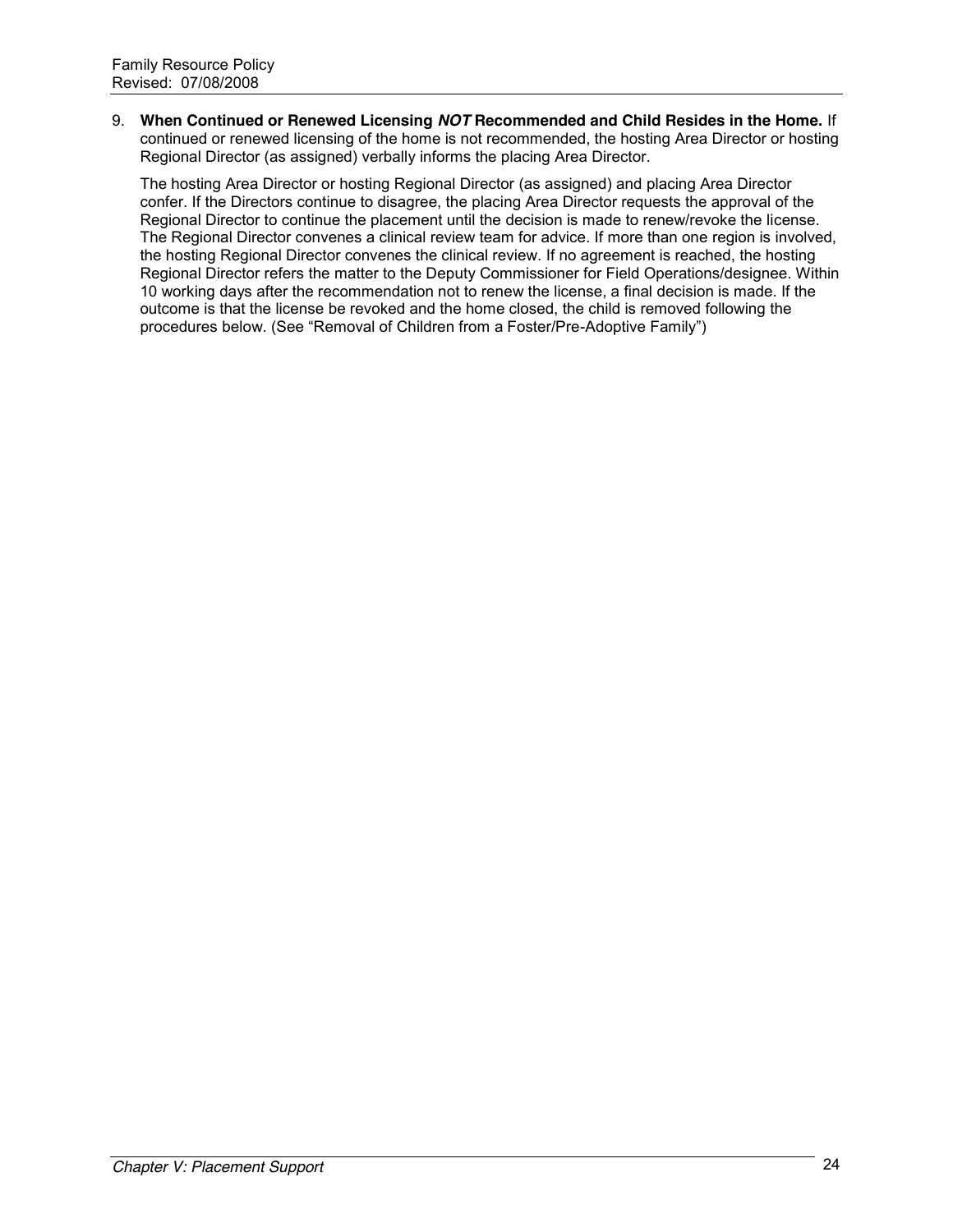# **LIMITED REASSESSMENTS**

### **Policy**

#### **Reason(s) for Conducting**

#### A Limited Reassessment **is required**:

- if a 51A report is supported in which a foster/pre-adoptive parent or other household member is identified as responsible for the abuse or neglect;
- when the family is moving to a new residence;
- when the Department learns that corporal punishment has been used on a foster/pre-adoptive child placed in the home; AND
- x when there is an emergency removal of a foster/pre-adoptive child from the home, as the result of a Department decision. *[NOTE: When a foster/pre-adoptive parent requests a child's emergency removal, the Family Resource Worker (FRW) interviews the foster/pre-adoptive parent(s), preferably as part of a home visit, to discuss the circumstances and to determine whether a Limited Reassessment should be conducted. (See "Removal of Children from Foster/Pre-Adoptive Homes")]*

A Limited Reassessment **can be conducted**, with the approval of the Area Director/designee, when:

- there is a non-emergency removal of a foster/pre-adoptive child from the home;
- the family experiences a change such as addition of a new household member (other than placement of child in Department care/custody) or a new pet/animal; death, serious illness, or serious injury of a household member; separation or divorce of the foster/pre-adoptive parents; loss of employment by the foster/pre-adoptive parent or head of household; reduction of the foster/pre-adoptive family income; loss of a foster/pre-adoptive parent's qualified citizenship status; and any other change that affects the ability of the foster/pre-adoptive family to conform to Department standards;
- the foster/pre-adoptive family or the Department learns of a circumstance which would cause the Department to increase or decrease the maximum number of children who may be placed in the home;
- a 51A report is screened out or unsupported on the family or is supported on a child residing in the home by an individual who is not a household member; **OR**
- the Department learns of any possible violations of Department standards and/or the Foster/Pre-Adoptive Parent Agreement, or any circumstance which raises concern about the foster/pre-adoptive family's ability to maintain the safety or well-being of a children who may be placed in the home.

#### **Combined Limited Reassessment and Annual Reassessment or License Renewal Study**

Completion of a combined Limited Reassessment and Annual Reassessment or License Renewal Study may occur only when the following requirements are met:

The combined Limited Reassessment and Annual Reassessment/License Renewal Study is conducted within the 3 months preceding the Annual Reassessment/License Renewal Study due date.

The Supervisor gives prior approval to the plan to combine.

All requirements of the Annual Reassessment/License Renewal Study are met, and the Limited Reassessment is documented in FamilyNet as an Annual Reassessment or License Renewal Study (as applicable).

### **Procedures for Limited Reassessments**

- 1. **Notification of Foster/Pre-Adoptive Family.** The FRW provides resource with the "Notice to Foster/Pre-Adoptive Family: Limited Reassessment" as soon as the decision to conduct a Limited Reassessment is made or at the time of the visit to the home.
- 2. **Limited Reassessment Tasks.** The FRW:
	- Completes a visit to the home and meeting with at least the foster/pre-adoptive parent(s) and with household members as determined necessary in conjunction with the FR Supervisor;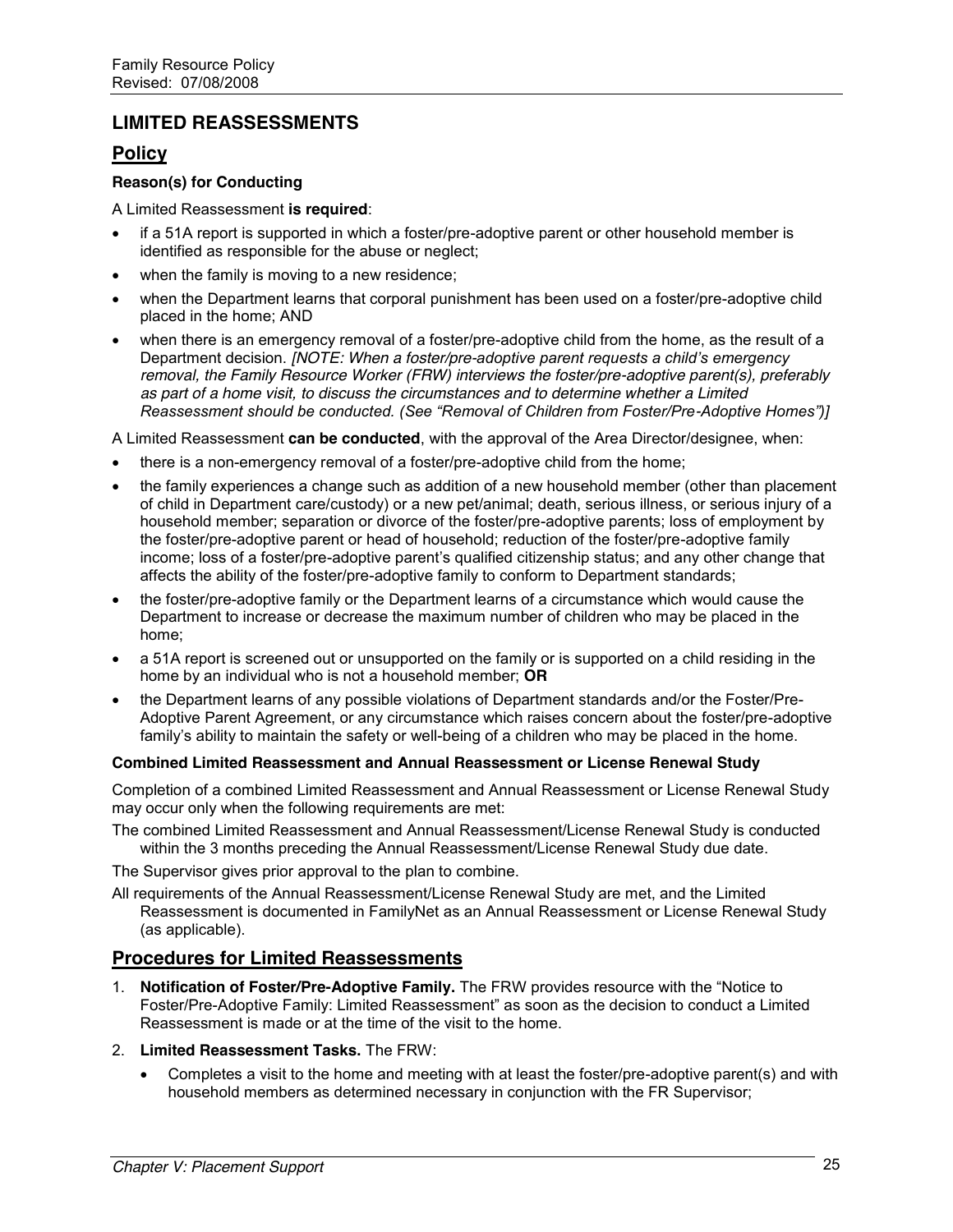- Obtains input from those Social Workers who have had a child placed in the home during or prior to the preceding year as determined by the FRW and her/his Supervisor, using the "Social Worker's Observations" form:
- Requests background record checks on any new household members age 14 years and older and any other household member (including a child of any age who is in Department care/custody) about whom concerns exist as determined by the FRW, in consultation with the child's Social Worker and her/his Supervisor;
- Completes a review of the home's continuing ability to meet basic health and safety standards and completion of the "Physical Requirements for Foster/Pre-Adoptive Homes" form (see Appendix 3, "Enhanced Safety Assessment Guidelines") if:
	- $-$  a new household member [other than a child who is in Department care or custody] is residing in the home;
	- a reason for the Reassessment is a proposed increase in the maximum number of children residing in the home, **OR**
	- a significant change in the home has been identified;
- When a Limited Reassessment is being completed because of a supported 51B, contacts Department staff involved with the investigation;
- $\bullet$  Contacts references, including persons other than those identified as references by the family, determined to be necessary by the FRW, in consultation with each child's Social Worker and all Supervisors;
- Completes any additional activities determined to be necessary by the FRW, in consultation with her/his Supervisor; **and**
- Identifies any family needs and a plan to address those needs including follow-up and timeframes.
- 3. **Time Frames for Completion and Documentation of Limited Reassessment Decision.** The FRW completes the Limited Reassessment, including the written report, within 30 working days after the date she/he is informed of the decision to conduct it.

The FR Supervisor and hosting Area Director/designee or hosting Regional Director/designee (as assigned) review and approve the FRW's report and recommendation.

#### 4. **Possible Outcomes:**

- x The kinship/child-specific family's license is **continued** and the specific child(ren) the family may care for remains the same;
- The kinship/child-specific family's license is **continued** and the specific child(ren) the home may care for is changed;
- The unrestricted family's license is **continued** until the next Annual Reassessment/License Renewal Study—whichever is due (**or** when a merged Limited Reassessment and License Renewal Study occurs, the license is **renewed** for 2 years), **and** the number, gender, age, and characteristics of children the family may care for **remains the same**;
- x The unrestricted family's license is **continued** until next the Annual Reassessment/License Renewal Study—whichever is due (**or** when a merged Limited Reassessment and License Renewal Study occurs, the license is **renewed** for 2 years), **and** the number, gender age, or characteristics of children the family may care for **is changed**;
- The unrestricted family's license is **continued**, but the home is being designated as "childspecific"; OR
- x The family's license (any type) is **revoked**, the foster/pre-adoptive child(ren) is removed, and the home is closed. (See "Removal of Children from Foster/Pre-Adoptive Homes" and "Closing of Foster/Pre-Adoptive Homes")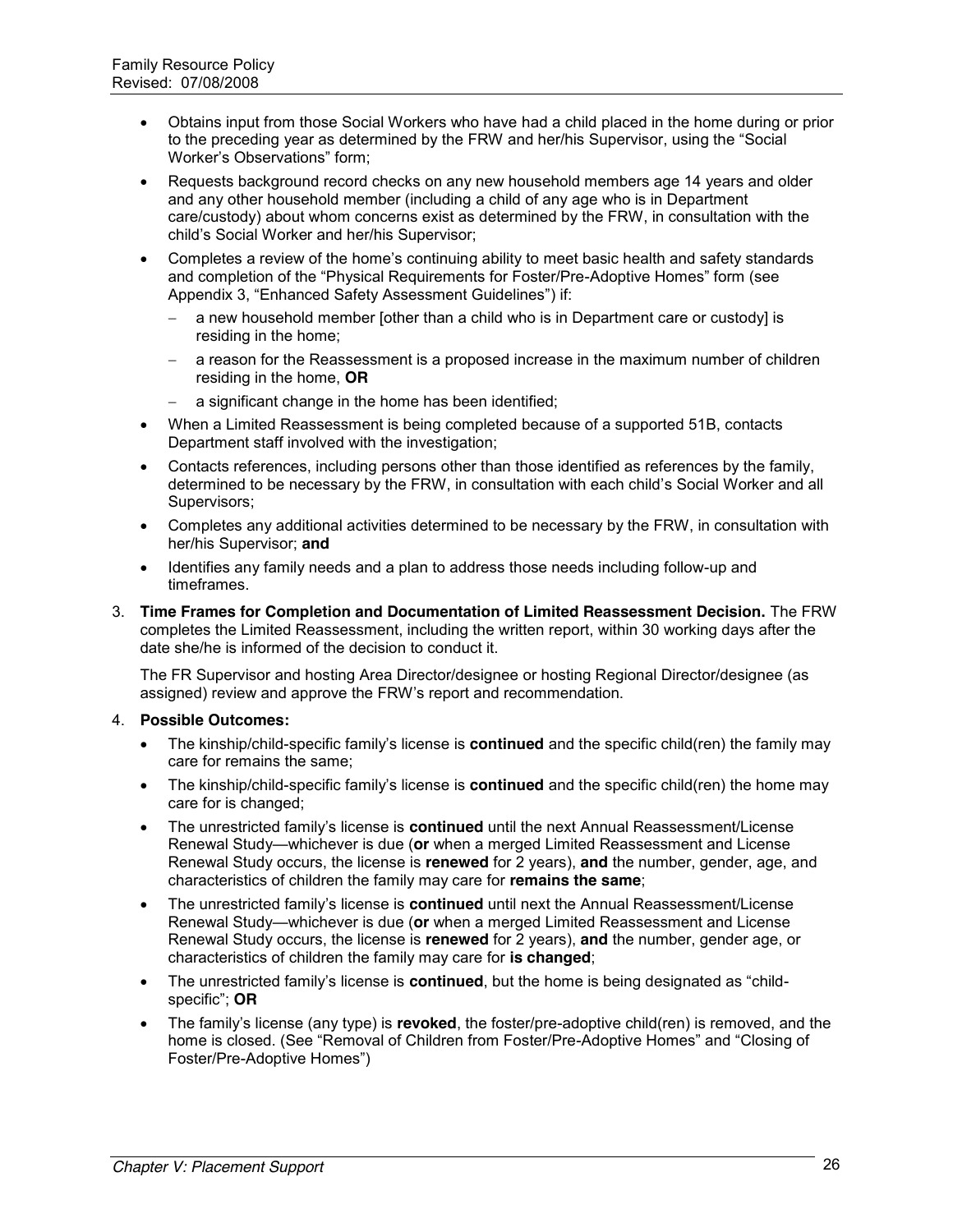*The unrestricted home MUST BE CLOSED TO FUTURE PLACEMENTS immediately, when the foster/pre-adoptive parent is identified in the supported 51B investigation as the person alleged to be responsible for the abuse or neglect of a foster/pre-adoptive child.*

- 5. **Notification of Outcome.** Within 10 working days after the Limited Reassessment decision, the FRW notifies the family, in writing, using as appropriate:
	- "Notice to Kinship/Child-Specific Family: Annual or Limited Reassessment Outcome—License Continued":
	- "Notice to Unrestricted Family: Annual or Limited Reassessment Outcome—License Continued";
	- "Notice to Kinship/Child-Specific Family: License Renewal Study Outcome—License Renewed" (ONLY when Limited Reassessment and License Renewal Study are merged and license renewal is recommended);
	- "Notice to Unrestricted Family: License Renewal Study Outcome—License Renewed" (ONLY when Limited Reassessment and License Renewal Study are merged and license renewal is recommended);
	- "Notice to Unrestricted Family: Annual/Limited Reassessment or License Renewal Study Outcome—License Continued/Renewed; Home Restricted‖ which includes information regarding fair hearing rights, **OR**
	- "Notice to Foster/Pre-Adoptive Family: Annual/Limited Reassessment or License Renewal Study Outcome—License Revoked; Home Closing" which includes information regarding fair hearing rights.
- 6. **Related Limited Reassessment Activities.** The FRW:
	- Provides a copy of the Limited Reassessment to the family upon written request by the family.
	- Files the Limited Reassessment and related documents in the Foster/Adoptive Family Record.
	- Shares the outcome with each Social Worker who has responsibility for a child in the home.
	- Reviews and updates as necessary the Foster/Pre-Adoptive Parent Agreement form and "Child" Placement Agreement".
	- Arranges for all documentation to be completed on FamilyNet.
- 7. **When Continued (or Renewed) Licensing** *NOT* **Recommended and Child Resides in the Home.**  If continued or renewed licensing of the home is not recommended, the hosting Area Director or hosting Regional Director (as assigned) verbally informs the placing Area Director.

The hosting Area Director or hosting Regional Director (as assigned) and placing Area Director confer. If the Directors continue to disagree, the placing Area Director requests approval of the Regional Director to continue the placement until the decision is made to continue/renew or revoke the license. The Regional Director convenes a clinical review team for advice. If more than one region is involved, the hosting Regional Director convenes the clinical review team. If no agreement is reached, the hosting Regional Director refers the matter to the Deputy Commissioner for Field Operations/designee. Within 10 working days after the recommendation not to continue/renew license was made, a final decision is made. If the outcome is that the license be revoked and the home closed, the child is removed following the procedures below. (See "Removal of Children from a Foster/Pre-Adoptive Family")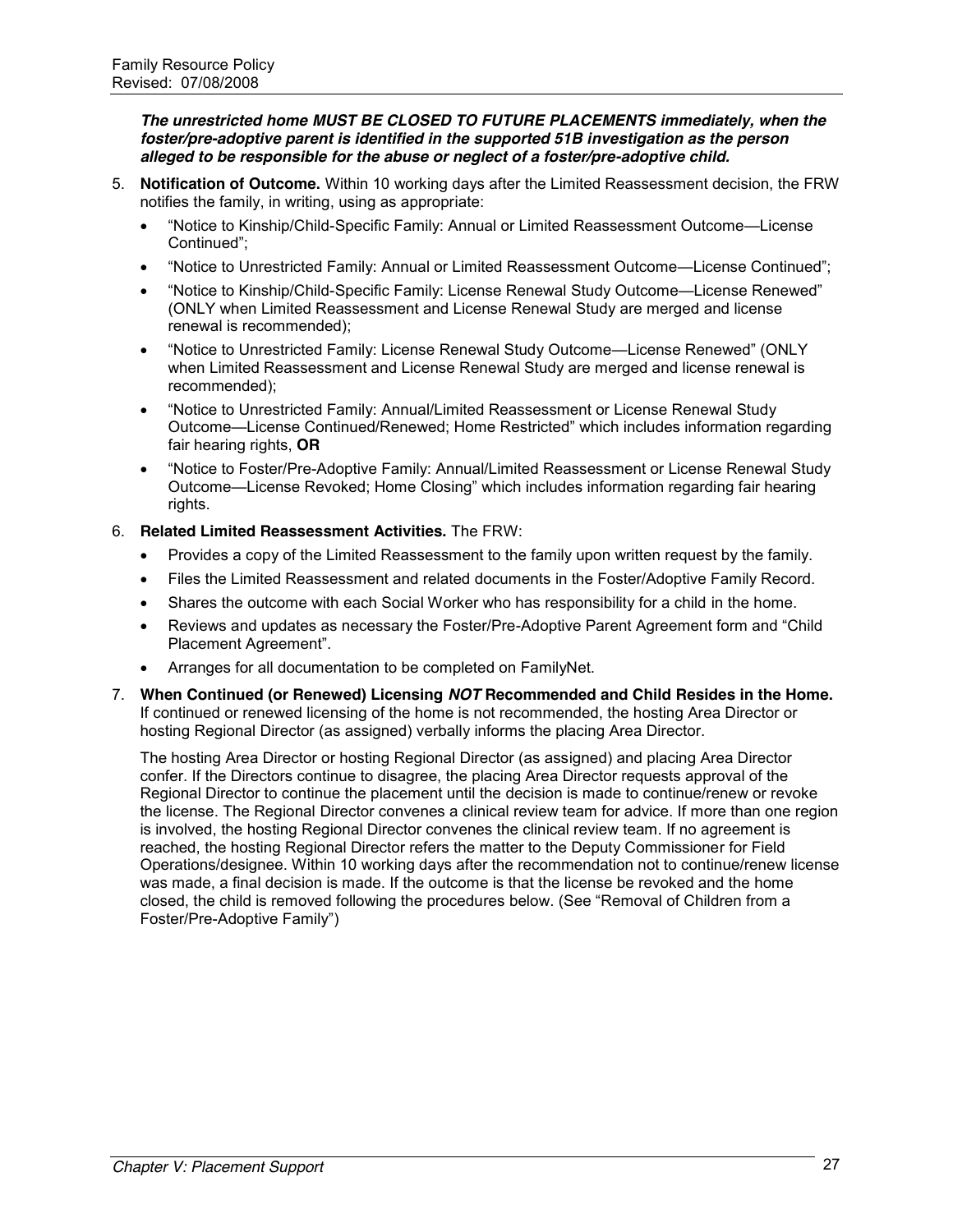# **REMOVAL OF CHILDREN FROM FOSTER/PRE-ADOPTIVE HOMES**

# **Policy for Removing Children from a Foster / Pre-Adoptive Family**

Removal of a child from a foster/pre-adoptive family is conducted in a thoughtful, planned manner that minimizes disruption to the child, the foster/pre-adoptive family, any other children placed in the setting and the child's biological family. Under most circumstances the foster/pre-adoptive family receives at least 14 calendar days written advance notice of the Department's intention to remove the child. If the foster/pre-adoptive family requests the child's removal, the family normally provides notice to the Department at least 14 calendar days prior to the date they are seeking for the child's removal. Preferably, the family confirms the removal request in writing.

Reasons for removal of a foster/pre-adoptive child include:

- a request from the foster/pre-adoptive family to have the child removed;
- a decision by the Department that a more suitable setting is needed to meet the child's needs for permanence, safety, and/or well-being;
- a supported 51B investigation in which a foster/pre-adoptive parent or other household member is identified as the person alleged to be responsible for the child abuse or neglect;
- x the home's license is not being granted following completion of the initial License Study of a kinship/child-specific home which has been approved as an emergency placement or the home's license is being revoked following an Annual Reassessment, License Renewal Study or Limited Reassessment.

When the reason for the removal is that the foster/pre-adoptive home is being closed or restricted, the hosting Area Director informs the placing Area Director (if different) of the decision to close or restrict the foster/pre-adoptive family. If the placing Area Director determines that it would be in the child's best interests to remain in the home and after consultation the placing and hosting Area Directors continue to disagree, the matter is referred for a decision to the Regional Director who will convene a Regional clinical review team to advise her/him.

# **Policy Regarding Emergency Removals from Foster / Pre-Adoptive Families**

Emergency removal of a child who is in Department care or custody from the care of a foster/pre-adoptive family occurs in a planful way, and appropriate notice must be given to the foster/pre-adoptive parents. Emergency removal is used only when the Department has determined that the child is not safe in her/his current setting and is at immediate risk. The child's Supervisor **and** at least the Area Program Manager (APM) must approve the emergency removal. The emergency removal process is coordinated by the APM. The foster/pre-adoptive parent(s) must be directly notified of the removal through face-to-face—or, at least, direct—contact. Messages are not to be left on answering machines or with someone other than the foster/pre-adoptive parent. To maintain accurate information regarding the child's location on FamilyNet, the replacement of the child is entered in FamilyNet the same day it occurs.

Removal of a child from school (or other setting away from the foster/pre-adoptive home) on an emergency basis requires Area Director/designee approval and may occur only when the circumstances are such that removal from the home itself would present imminent risk of harm to the child and/or Department employee. If such an emergency removal is approved, the Area Director/designee is responsible for notifying the school principal (or, if a setting other than a school is involved, the director or other individual in charge of the setting). The foster/pre-adoptive parent(s) must be directly notified; if she/he cannot be located or if her/his whereabouts are unknown, the APM must contact the head of command in the local police department where the child has been residing.

# **Procedures for Removing Children from a Foster / Pre-Adoptive Family**

**Initiated by the Foster/Pre-Adoptive Family**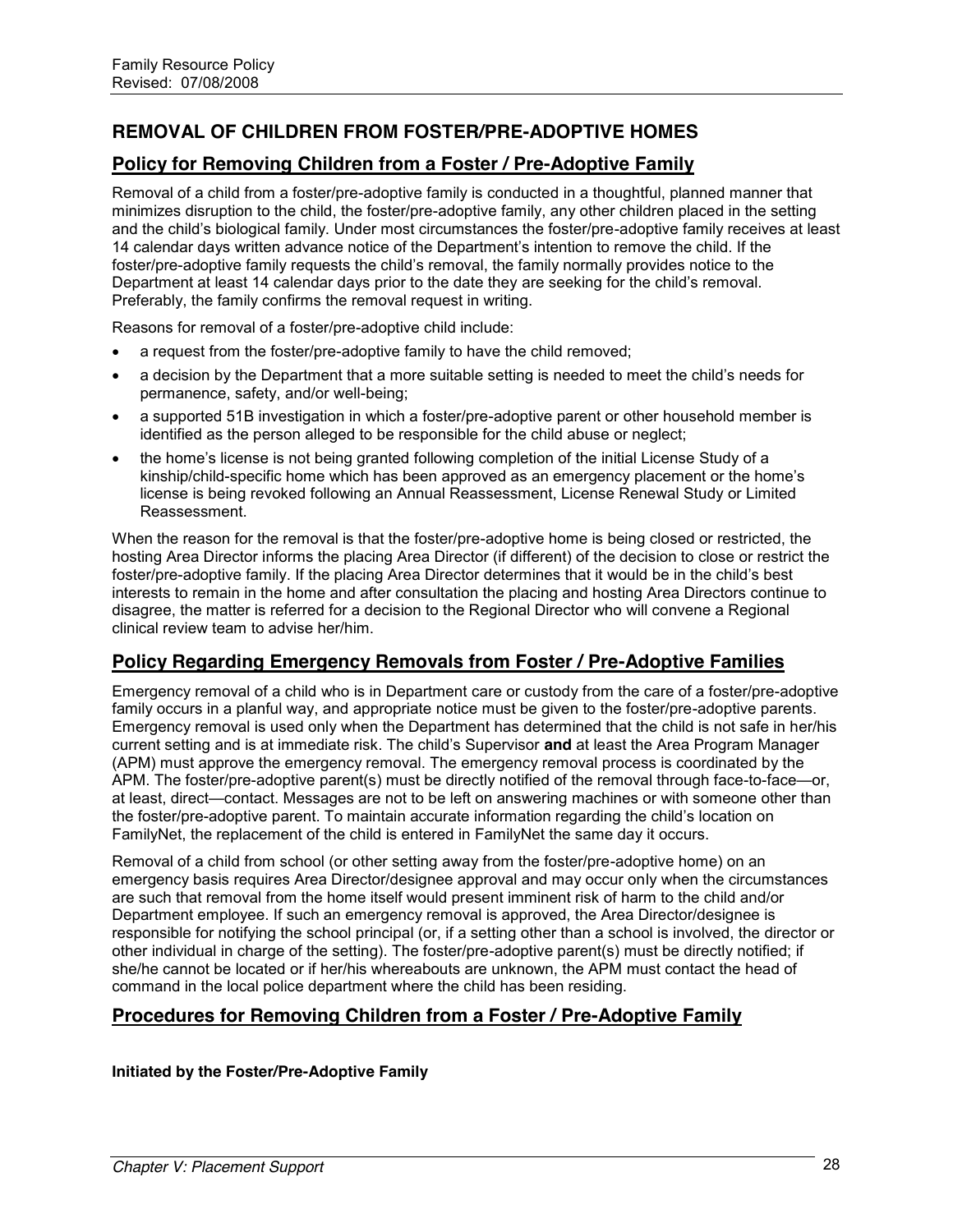1. **Foster/Pre-Adoptive Family Requests Removal.** The foster/pre-adoptive parent(s) provides to the child's Social Worker at least 14 calendar days notice (which the child's Social Worker requests her/him to confirm in writing), except when immediate removal is necessary to maintain the life, health or emotional well-being of the child or household members.

The child's Social Worker arranges for the Family Resource Worker (FRW) to be informed of the request for the child's removal.

The child's Social Worker and the FRW interview the foster/pre-adoptive parent(s), the child, other household members, and any other individual deemed necessary (preferably during a home visit) to determine the reason(s) for the request and whether the situation can be resolved without removing the child. A referral for family-based services to stabilize the placement is considered.

- If the situation is **resolvable**, the child's Social Worker updates the Service Plan and the FRW updates the "Child Placement Agreement" to reflect any assistance to be provided.
- If the situation is **not resolvable**, the child's Social Worker initiates arrangements to remove the child and notifies the foster/pre-adoptive family, in writing, using the "Notice to Foster/Pre-Adoptive Family: Child(ren) Being Removed" (copy to FRW) to confirm the removal and the actual or estimated removal date.
- 2. **No Fair Hearing Right.** When the foster/pre-adoptive parent(s) requests a child's removal from her/his home, she/he has no right of appeal.
- 3. **Informing Others.** The child's Social Worker and FRW jointly arrange for the following individuals to be informed of the child's placement change:
	- the biological parent(s) (unless she/he surrendered the child for adoption or a court of competent jurisdiction has terminated the parent's right to consent to the child's adoption),
	- school officials (except that the Area Director contacts the principal in the event of an emergency removal from the school),
	- police (the APM makes the contact in the event of an emergency removal in which the foster/preadoptive parent cannot be located or her/his whereabouts are unknown),
	- juvenile probation officers,
	- Department Attorney and
	- other appropriate individuals.

[See *Regulation* 110 CMR 7.116 (1) (e)]

4. **FamilyNet Documentation.** The FRW documents in the foster/pre-adoptive family's dictation the request for removal, the meeting, its outcome and the reason(s) for any decision to recommend completion of a Limited Reassessment.

#### **In Order to Achieve a More Suitable Placement for Child's Permanence, Safety, and/or Well-Being**

- 1. **Possible Reasons for Removal.** The Department may determine that a child needs to be removed from a foster/pre-adoptive family and placed in a more suitable setting for a variety of reasons which include but are not limited to:
	- $\bullet$  an alternative setting has been identified which better meets the child's individual needs, especially her/his need for permanency;
	- the family has not been or will not be able to meet the child's individual needs; or
	- the foster/pre-adoptive parent(s) has failed to fulfill her/his responsibilities as specified in the Foster/Pre-Adoptive Parent Agreement, the "Child Placement Agreement" and/or the Service Plan.
- 2. **Notice of Removal.** If the Department determines that a child needs to be removed in order to achieve a more suitable placement, the child's Social Worker notifies the foster/pre-adoptive family, in writing, using the "Notice to Foster/Pre-Adoptive Family: Child(ren) Being Removed" (copy to FRW).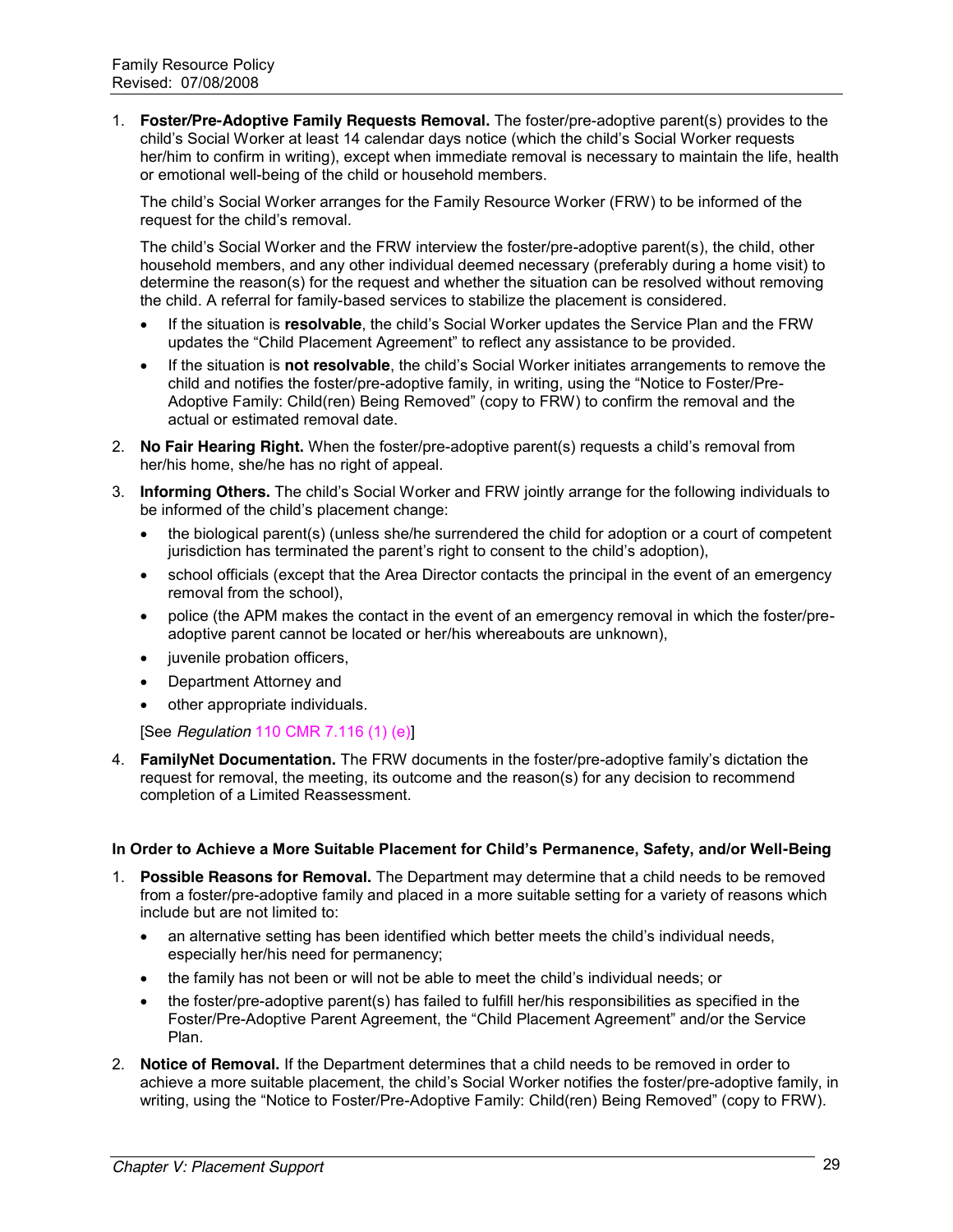This notice is provided at least 14 calendar days in advance of the removal, except under the following circumstances when the notice may be provided within less than 14 calendar days or at the time of the removal: *when the Area Director has determined that the child's physical, mental, or emotional well-being would be endangered by remaining in the foster/pre-adoptive home.*

The written notice includes:

- the Department's intention to remove the child:
- the reason(s) for the removal;
- the actual/estimated removal date:
- if the removal is for placement with a prospective guardian or pre-adoptive parent, the foster/preadoptive family's right to and procedures for applying to become the guardian or pre-adoptive parent; and
- the notice of right to dispute the decision, including description of different mechanisms available for review or appeal of this decision, and the information that any request for a fair hearing (if appeal rights apply—see Procedure 3, "Request for a Fair Hearing" below) must be submitted to the Department within 10 calendar days after the notice is received in order to prevent removal of the child pending the fair hearing.
- 3. **Request for a Fair Hearing.** If the foster/pre-adoptive family files a valid request for a fair hearing as follows, the foster/pre-adoptive child will not be removed until 10 calendar days after the issuance of the fair hearing decision, *except if the Area Director determines the child's physical, mental, or emotional well-being would be endangered by remaining in the home*:
	- The family providing **foster care** has a right to request a fair hearing regarding the removal of the child, except in those situations when the child is being removed in order to be placed:
		- $-$  with her/his parent(s);
		- $-$  in a licensed pre-adoptive home, unless the foster parent(s) has applied to become the child's pre-adoptive home and the Department has not yet rejected her/his application;
		- with a legal guardian, unless the foster parent(s) has applied to become the legal guardian and the Department has not yet rejected her/his application;
		- $-$  in an independent living situation;
		- $-$  in a home where one or more of the child's siblings is residing;
		- in the licensed home of a kin of the foster child, if the current foster parent is not a kin of the foster child; **or**
		- in a different foster home, following completion of a full License Study of a kinship/childspecific home in which a child has been placed on an emergency basis, because the license is denied; or following completion of a Reassessment/License Renewal Study, because the foster parent's license is either being revoked or the unrestricted home's license is changing to "child-specific".
	- x The family who has been identified as the child's **pre-adoptive placement** has a right to request a fair hearing regarding the child's removal, except in those situations when the child is being removed in order to be placed:
		- $-$  with her/his parents;
		- in an independent living situation; **or**
		- in a different foster/pre-adoptive home, following completion of a full License Study of a kinship/child-specific home in which a child has been placed on an emergency basis, because the license is denied; or following completion of a Reassessment/License Renewal Study, because the foster parent's license is either being revoked or the unrestricted home's license is changing to "child-specific".
- 4. **Informing Others.** The child's Social Worker and FRW jointly arrange for the following individuals to be informed of the child's placement change: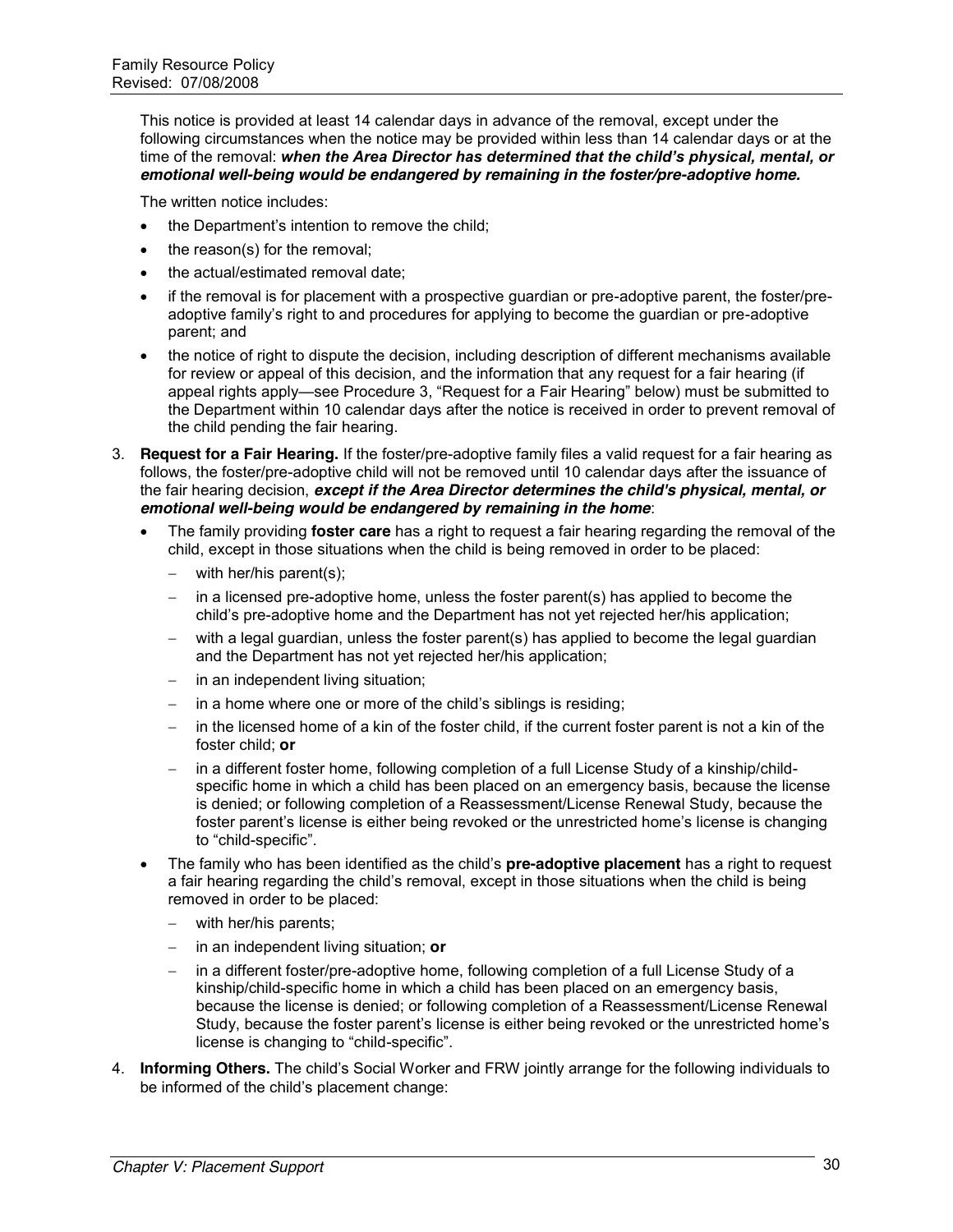- x the biological parent(s) (unless she/he surrendered the child for adoption or a court of competent jurisdiction has terminated the parent's right to consent to the child's adoption),
- school officials (except that the Area Director contacts the principal in the event of an emergency removal from the school),
- police (the APM makes the contact in the event of an emergency removal in which the foster/preadoptive parent cannot be located or her/his whereabouts are unknown),
- juvenile probation officers,
- Department Attorney and
- other appropriate individuals.

[See *Regulation* 110 CMR 7.116 (2) (b)]

#### **Supported 51B in which a Foster/Pre-Adoptive Parent or Other Household Member is Identified as the Person Alleged to be Responsible for the Child Abuse/Neglect**

- 1. **Removal Decision Following a Supported 51B.** Following a supported 51B investigation of a foster/pre-adoptive family, regardless of who is identified as the person alleged to be responsible for the child abuse or neglect, the Department determines *whether the child's physical, mental, or emotional well-being would be endangered by remaining in the foster/pre-adoptive home. If yes, the child's Social Worker immediately removes the child on an emergency basis.*
	- x *If a foster/pre-adoptive parent is identified as a person alleged to be responsible for a child's abuse and/or neglect:* the Department immediately suspends future placements to the home and conducts a Limited Reassessment to determine whether it is in the best interests of each child placed with the family to remain there. If the Department determines that a child should remain placed with the family, the home must be restricted (i.e., as "kinship" or "child-specific") for that child only.
	- If a household member other than a foster/pre-adoptive parent is named as a person alleged to be responsible for a child's abuse and/or neglect: the Department conducts a Limited Reassessment to determine:
		- $-$  whether it is in the best interests of each child placed with the family to remain there;
		- whether the home will be open to future placements; and
		- $-$  whether the home needs to be restricted (i.e., as "kinship" or "child-specific").
- 2. **Notice of Removal, Fair Hearing Right.** If the Department determines that a child must be removed, the family and the assigned FRW are given verbal notice at the time of, or as soon as possible following, the removal, and the "Notice to Family Resource: Child(ren) Being Removed" is sent within 5 working days after the removal.

The written notice includes at least:

- $\bullet$  the reason(s) for the removal:
- notice of the foster/pre-adoptive parent's right to dispute the removal decision and the procedures for requesting the appeal; and
- notice that the Department intends to complete a Limited Reassessment of the foster/preadoptive family, including a review of the home's ability to meet basic health and safety requirements.
- 3. **Informing Others.** The child's Social Worker and FRW jointly arrange for the following individuals to be informed of the child's placement change:
	- the biological parent(s) (unless she/he surrendered the child for adoption or a court of competent jurisdiction has terminated the parent's right to consent to the child's adoption),
	- school officials (except that the Area Director contacts the principal in the event of an emergency removal from the school),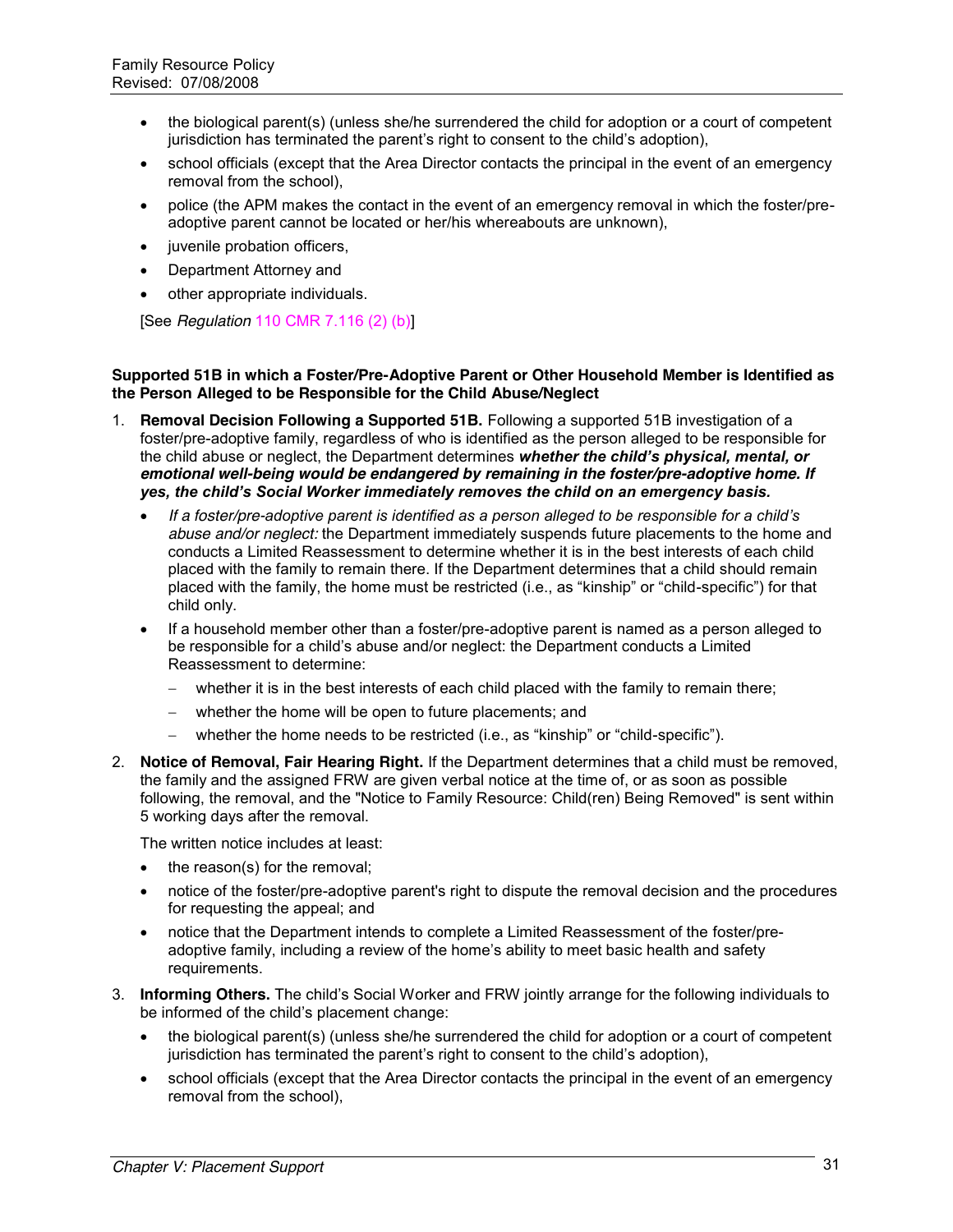- police (the APM makes the contact in the event of an emergency removal in which the foster/preadoptive parent cannot be located or her/his whereabouts are unknown),
- juvenile probation officers,
- Department Attorney and
- other appropriate individuals.

[See *Regulation* 110 CMR 7.116 (2) (b)]

#### **When the Department Decides to Deny or Revoke a License and a Department Child Resides in the Home**

- 1. **Removal Decision When the Department Denies or Revokes a License and Child Resides in the Home.** If the Department decides to deny a license following completion of the initial License Study of a *kinship* or *child-specific* home in which a child's emergency placement has been approved, or to revoke a license following a Limited or Annual Reassessment or a License Renewal Study of any type of home, the FRW informs the child's Social Worker as soon as possible via telephone or email (child's Social Worker also receives a copy of the notice letter sent to the foster/pre-adoptive family regarding the license denial or revocation).
- 2. **Notice of Removal, No Fair Hearing Right.** The child's Social Worker notifies the foster/adoptive family, in writing, using "Notice to Foster/Pre-Adoptive Family: Child(ren) Being Removed" (copy to FRW). This notice is provided at least 14 calendar days in advance of the removal, except under the following circumstances when the notice may be provided within less than 14 calendar days or at the time of the removal: *when the Area Director has determined that the child's physical, mental, or emotional well-being would be endangered by remaining in the foster/pre-adoptive home.*

The written notice includes the reason(s) for the removal; the family does not have the right to appeal the removal [the family receives from the FRW notice of their right to appeal the license denial or revocation].

- 3. **Informing Others.** The child's Social Worker and FRW jointly arrange for the following individuals to be informed of the child's placement change:
	- the biological parent(s) (unless she/he surrendered the child for adoption or a court of competent jurisdiction has terminated the parent's right to consent to the child's adoption),
	- school officials (except that the Area Director contacts the principal in the event of an emergency removal from the school),
	- police (the APM makes the contact in the event of an emergency removal in which the foster/preadoptive parent cannot be located or her/his whereabouts are unknown),
	- juvenile probation officers,
	- Department Attorney and
	- other appropriate individuals.

[See *Regulation* 110 CMR 7.116 (2) (b)]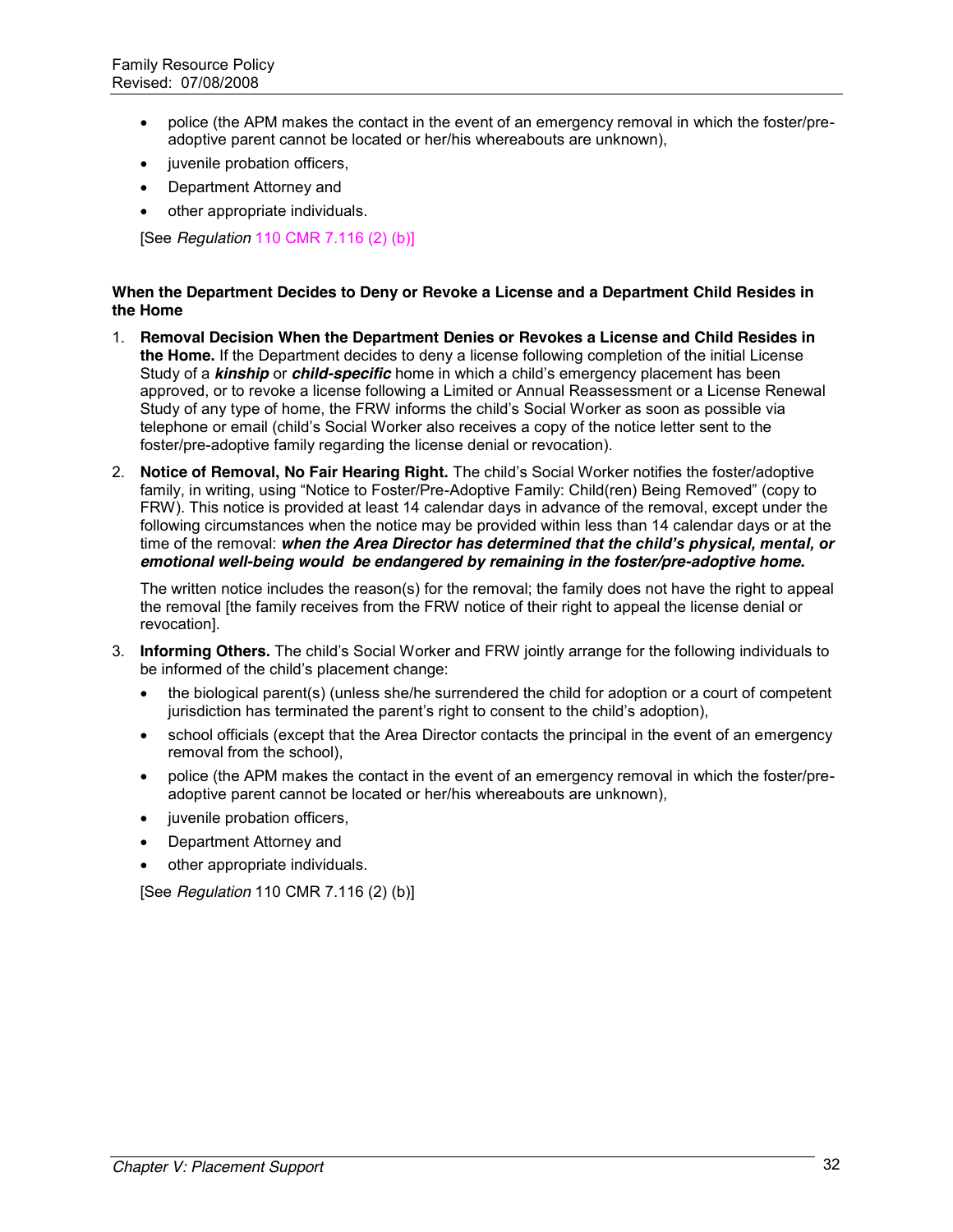# **CLOSING FOSTER / PRE-ADOPTIVE HOMES**

# **Policy for Closing a Foster / Pre-Adoptive Home**

The decision to close a foster/pre-adoptive home is conducted in a thoughtful, planned manner that minimizes disruption to the child and the foster/pre-adoptive family. While linked to the decision to remove a child from a foster/pre-adoptive home, the decision to close the home is separate and may be arrived at before or after the decision to remove. Although decisions to remove a child from or suspend placements in a home may need to be made on an emergency or immediate basis, the decision to close the home results from a reflective, coordinated process involving Department staff assigned to the child and to the foster/pre-adoptive family as well as the family itself. The decision requires the approval of at least the Family Resource Supervisor and the hosting Area Director/designee or hosting Regional Director/designee (as assigned). Prior to closing the home, all children who are in Department care or custody must be removed. When a foster/pre-adoptive home is closed, its license is revoked. To be licensed again after being closed, the family must complete a new "Family Resource Application", and a new License Study must be completed.

Circumstances which **require** that a foster/pre-adoptive home be closed include:

- when the outcome of a full License Study is a recommendation not to license the kinship/childspecific home in which a child was placed on an emergency basis;
- x when the outcome of a Limited Reassessment, Annual Reassessment or License Renewal Study is a recommendation to revoke the foster/pre-adoptive family's license.

Circumstances which result in the closing of a foster/pre-adoptive home, unless the Department is able to resolve them, include:

- the foster/pre-adoptive parent(s) requests that the home be closed;
- the kinship/child-specific foster/pre-adoptive parent(s) requests removal of the child placed with them.

Once a foster/pre-adoptive home has been closed, the family must complete a new "Family Resource" Application" and License Study, in order to be licensed again to provide foster/pre-adoptive care.

# **Procedures for Closing a Foster / Pre-Adoptive Home**

1. **Closing Initiated by Foster/Pre-Adoptive Family.** The foster/pre-adoptive parent(s) requests that the home be closed, in writing.

The Family Resource Worker (FRW) meets with the foster/pre-adoptive family to discuss:

- $\bullet$  the reason(s) for closing the home,
- plans for the removal of each child placed in the home, and
- the date for each child's removal.
- 2. **Closing Initiated by the Department.** When the closing is an outcome of the decision to deny a license following completion of an initial License Study of a *kinship/child-specific* foster/preadoptive home in which a child has been placed on an emergency basis or the decision to revoke a license following an Annual or Limited Reassessment or a License Renewal Study, the FRW determines the date of closing and discusses reasons and plans for the child's removal with the foster/pre-adoptive family.
- 3. **Notice of Closing.** Within 3 working days after the decision to close the home is made, the FRW sends the appropriate notice to the foster/pre-adoptive family with a copy to each child's Social Worker as follows:
	- **Initiated by the Family:** "Notice to Foster/Pre-Adoptive Family: Confirmation of Family's Decision to Close Home".
	- x **Initiated by the Department:** 
		- "Notice to Notice to Kinship/Child-Specific Applicant: License Denied" or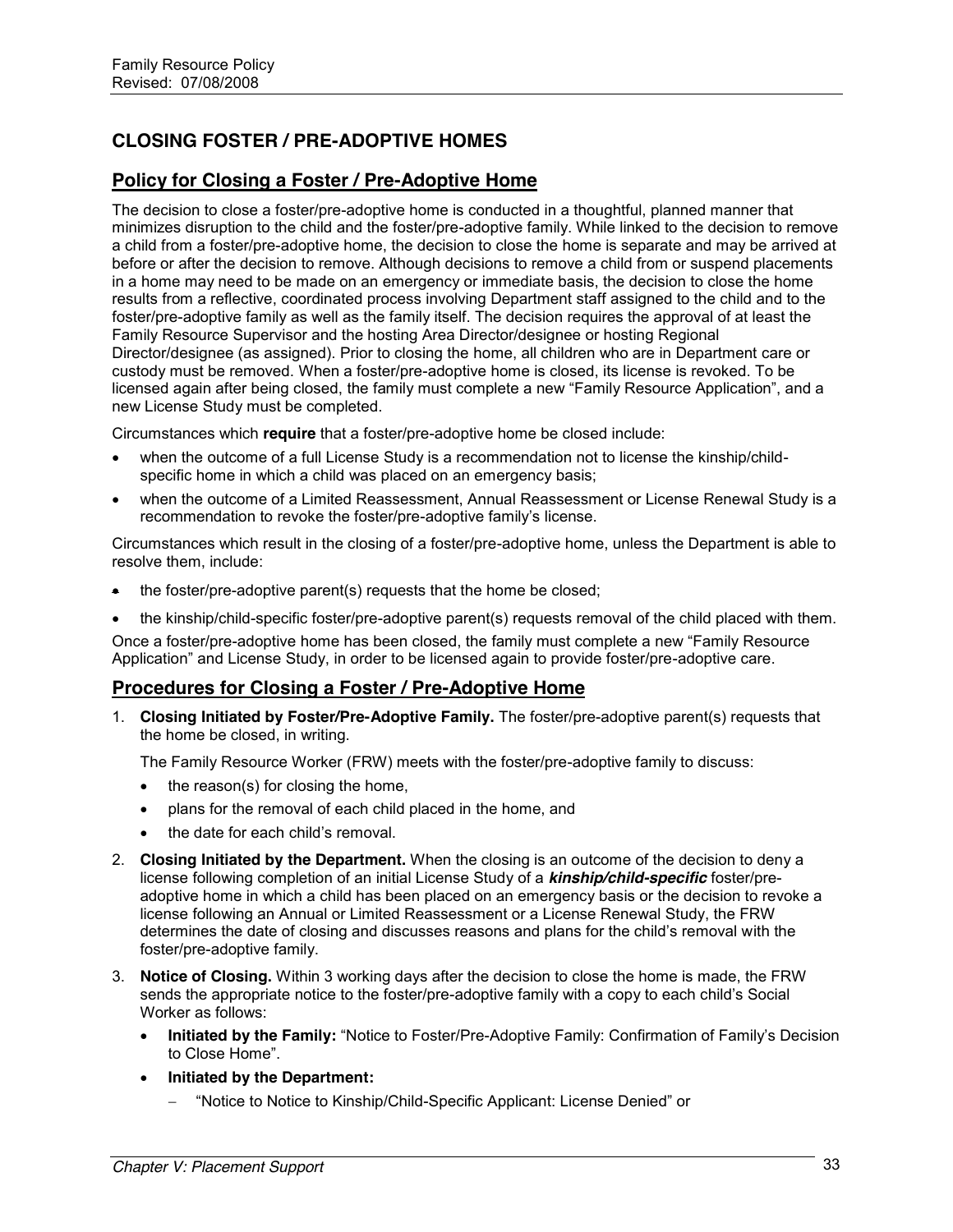- ―Notice to Foster/Pre-Adoptive Family: Annual/Limited Reassessment or License Renewal Study Outcome—License Revoked; Home Closing", as applicable.
- 4. **Closing Summary.** The FRW completes a closing summary for inclusion in the Foster/Adoptive Family Record which includes:
	- $\bullet$  the foster/pre-adoptive family's length of service,
	- a brief description of the Department's experience in using the home, and
	- the date and reason(s) for closing.
- 5. **FamilyNet Documentation.** The FRW updates the FamilyNet Resource Directory to close the home and terminates the license.

# **WHEN REMOVAL OR CLOSING DECISIONS INVOLVE 2 DEPARTMENT OFFICES**

# **Procedures**

- 1. **Decision-Making Procedure.** In those situations in which a child is being removed from a foster/preadoptive home which is being closed or restricted, or is having its license revoked, the hosting Area Director or hosting Regional Director (as assigned) verbally informs the placing Area Director of the need to have the child removed from the home.
	- The hosting Area Director or hosting Regional Director (as assigned and the placing Area Director confer. If the Directors continue to disagree, the placing Area Director refers the matter to the Regional Director who convenes a clinical review team to advise her/him. If more than one Regional Director is involved and they disagree, the hosting Regional Director convenes the clinical review team.
	- If no agreement is reached, the hosting Regional Director refers the matter to the Deputy Commissioner for Field Operations/designee.
	- Within 10 working days after the recommendation was made to close, restrict or revoke the license of the home, a final decision is made. If the decision is that the home be closed, restricted or have its license revoked, the child is removed according to the above procedures, "Removal of Children from Foster/Pre-Adoptive Homes."
- 2. **License Status.** If a decision is made to leave a child with the family, the home remains licensed; however, an unrestricted home may become a restricted "child-specific" home for placement of that child only.

The home continues to be the responsibility of the Area Office covering the geographic location of the family.

# **RE-OPENING OF A CLOSED FOSTER/PRE-ADOPTIVE HOME**

### **Procedures**

- 1. **Family Seeks to Re-Open within 6 Months after Home Closed.** When a foster/pre-adoptive family indicates that it wants to resume provision of foster/pre-adoptive care within 6 months after it closed, the Department affirms that the home continues to meet the requirements for licensure by completing an Annual Reassessment or License Renewal Study—whichever was due next.
- 2. **Family Seeks to Re-Open 6 Months or Longer after Home Closed.** When a foster/pre-adoptive family indicates that it wants to resume provision of foster/pre-adoptive care 6 months or longer after the date it closed, the Department completes a new License Study to determine that the family meets the requirements to be licensed as a foster/pre-adoptive family.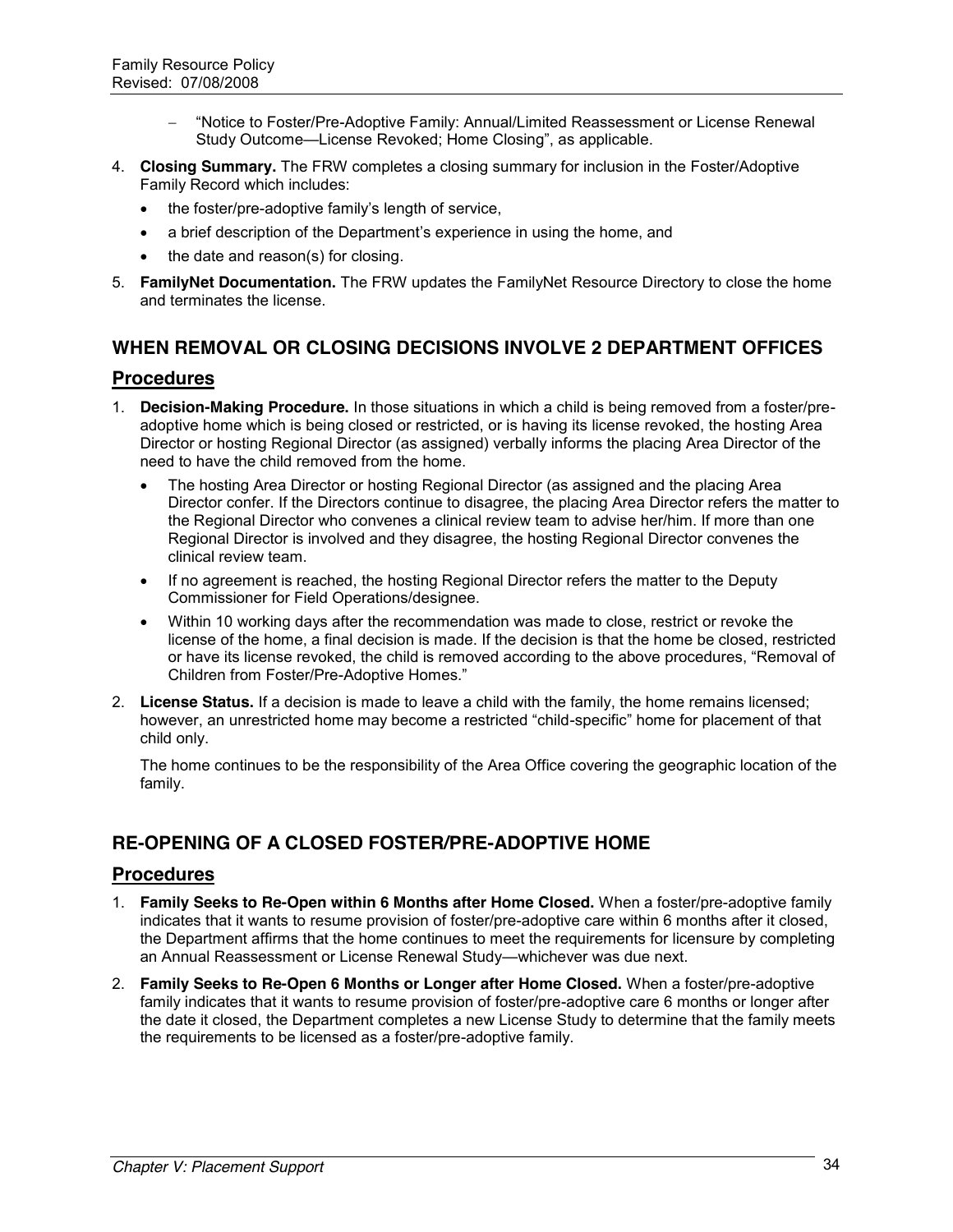# **Appendix 1**

# **Waivers of Pre-Licensing Training for Foster/Pre-Adoptive Families**

### **Policy**

All prospective foster/pre-adoptive applicants must successfully complete the Department-approved prelicensing education, support, and training program specified for the type of licensing they are seeking. If a couple is applying, both are required to be trained. An exception to the completion of the program may occur only under the following circumstances:

- **• previous experience**, i.e., when the applicant(s) presents documentation of training and experience in partnership-oriented foster care/adoption that is comparable to the philosophy and practice within the Department; or
- **• factors affecting participation**, i.e., when the applicant(s) presents an acceptable reason for being unable to attend, along with a plan for obtaining experience equivalent to the Department-approved program.

### **Procedures**

1. **Waivers of Participation in the Department-Approved Foster/Pre-Adoptive Family Pre-Licensing Training Program: Due to Previous Participation.** If a prospective foster/pre-adoptive family has documented participation in other training programs or has experience in providing foster/pre-adoptive care with another partnership-oriented agency, the requirement to participate may be waived through the development and approval of a waiver request. The Family Resource Worker (FRW) works with the family to develop the waiver request and forwards it for approval to her/his Supervisor and the hosting Area Director/designee or Regional Director/designee, as assigned.

The waiver request includes:

- a cover memo summarizing the reason for the waiver request, and any work done by the FRW submitting the request to determine its appropriateness;
- an outline of the training curriculum used by the agency with whom the applicant(s) was/is affiliated;
- a copy of the prospective foster/pre-adoptive family's original License Study and copies of any completed Reassessments/License Renewal Studies or comparable documents from another partnership-oriented agency; and
- documentation of the prospective foster/pre-adoptive family's placement and training experience.

The hosting Area Director/designee or Regional Director/designee (as assigned) determines:

- whether the preparation is comparable;
- whether it is sufficiently recent;
- whether any intervening changes in family circumstances warrant additional preparation; and
- whether the applicant's previous foster/adoptive parenting experience is relevant to current Department policies and practices.

The hosting Area Director/designee or Regional Director/designee (as assigned) informs the FRW of her/his decision, including any conditions, in writing. The FRW notifies the prospective foster/preadoptive family of the outcome in writing and ensures that a copy of the decision notification is maintained in the Foster/Adoptive Family Record.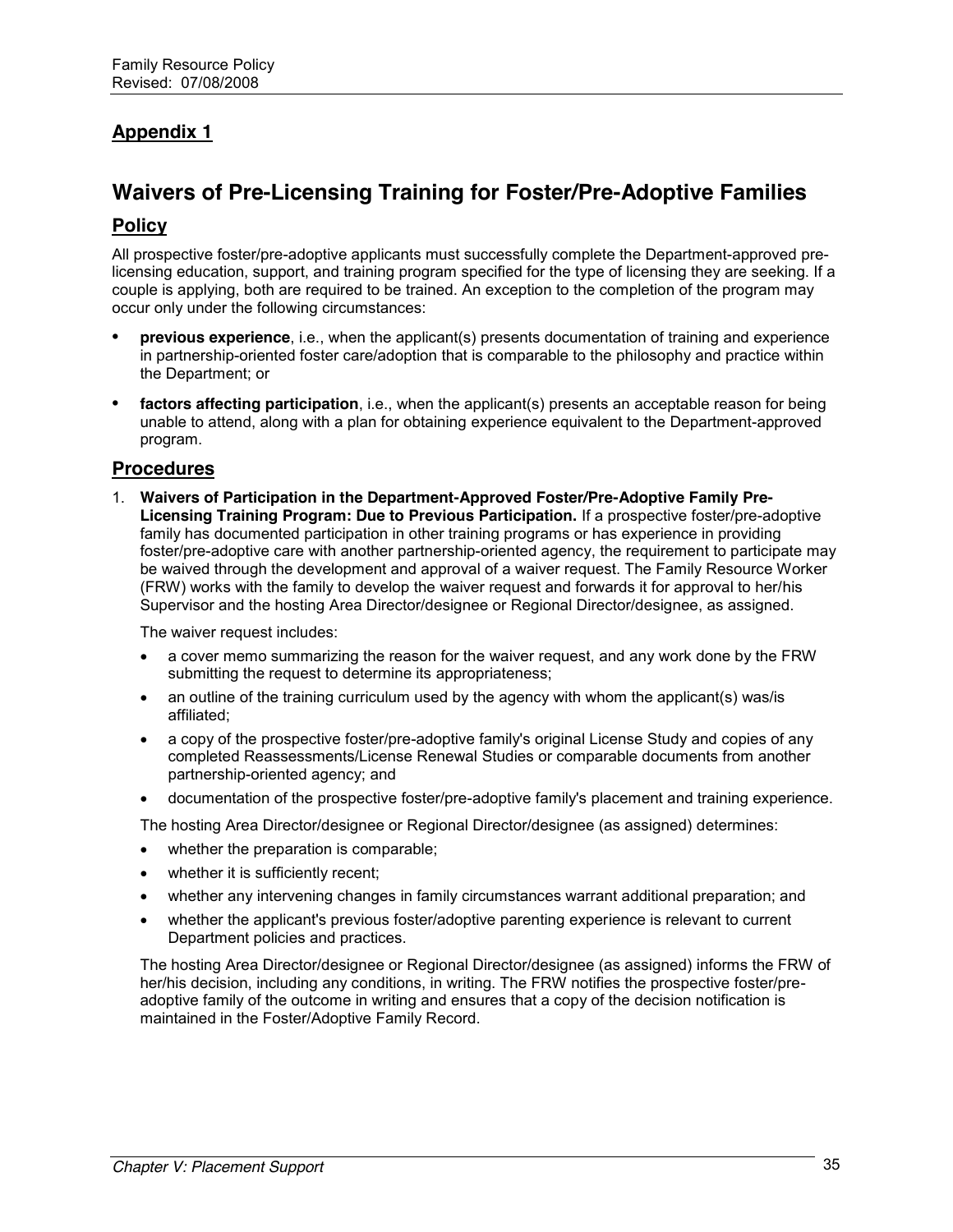2. **Waivers of Participation in the Department-Approved Foster/Pre-Adoptive Family Pre-Licensing Training Program: Due to Factors Affecting Participation.** If a prospective foster/preadoptive family is unable/unavailable to participate in the Department's pre-approved pre-licensing training program for reasons relating to such matters as health, employment or family responsibilities, the requirement to participate may be waived through the development and approval of a waiver request. The FRW works with the family to develop the waiver request and forwards it for approval to her/his Supervisor and the hosting Area Director/designee or the Regional Director/designee, as assigned.

#### *NOTE: In 2 parent households, both parents are required to attend the pre-licensing training program together.*

The waiver request includes:

- the reason(s) and any appropriate documentation as to why the prospective foster/pre-adoptive family (perhaps one of a couple) is unable to participate in the Department-approved prelicensing training program (defined for licensing as an unrestricted family, for example, as attending all but one session; in 2 parent households, one or both parents can miss one session);
- an indication of the alternative pre-licensing training programs which have been considered but found to be unworkable and why;
- documentation that the motivation to serve as a foster/pre-adoptive family has been explored and the impact of health, employment and/or family issues has been considered by the FRW;
- a plan whereby the prospective foster/pre-adoptive applicant(s) who is unable to participate shares responsibility for becoming familiar with the training program material, e.g., through meetings with and provision of information by the FRW, use of video or audio-tapes made by or obtained from the Department, completion of a self-training or alternative program and/or expected participation in a later Department-approved training program should this become available in the future.

The hosting Area Director/designee or Regional Director/designee (as assigned) reviews the request and makes the waiver decision based on its merits and on maintaining the integrity of Department requirements for successful completion of the pre-licensing education, support, and training program for foster/pre-adoptive family licensing.

The hosting Area Director/designee or Regional Director/designee (as assigned) informs the FRW of her/his decision, including any conditions, in writing. The FRW notifies the prospective foster/preadoptive family of the outcome in writing and ensures that a copy of the decision notification is maintained in the Foster/Adoptive Family Record.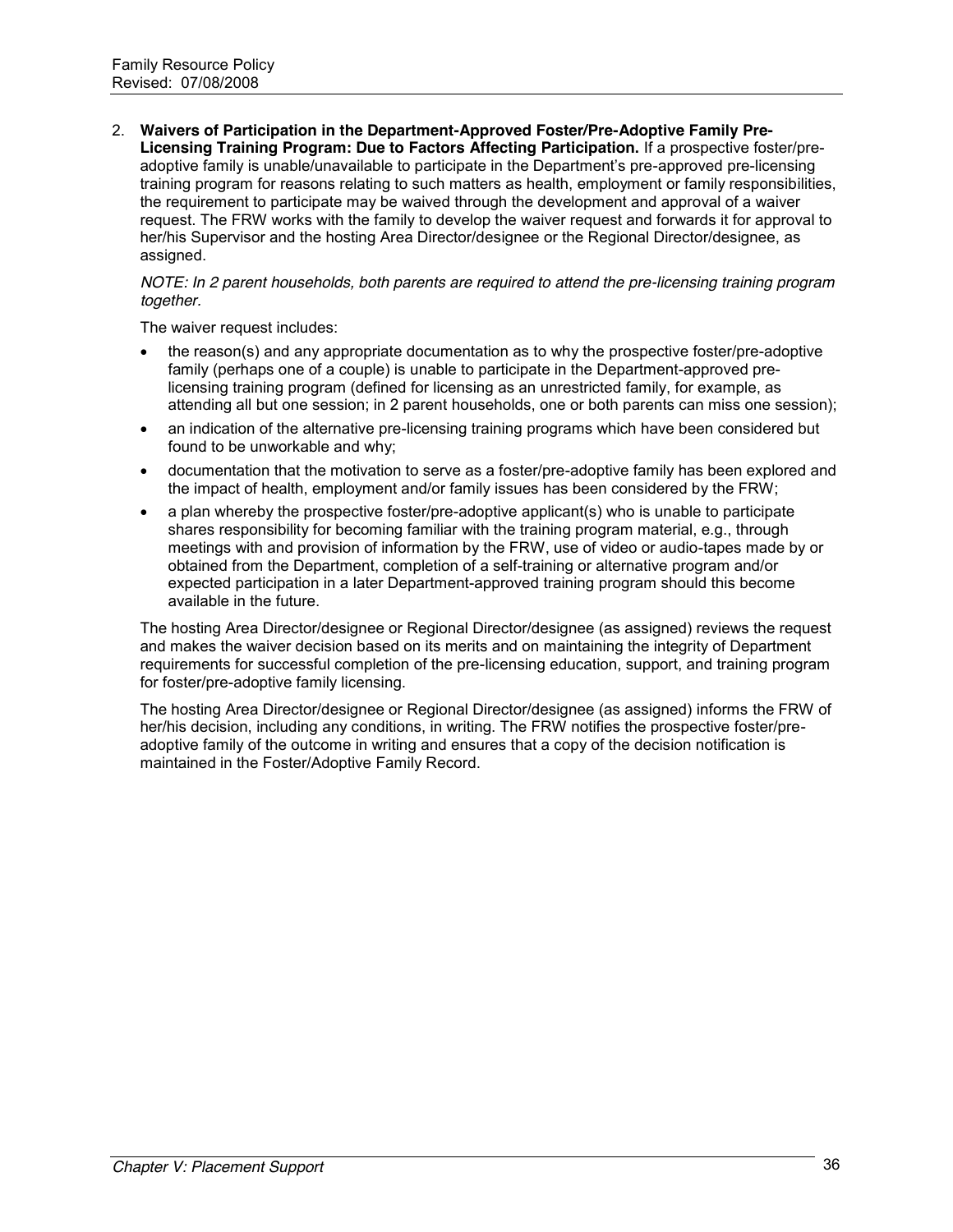# **Appendix 2**

# **Foster/Pre-Adoptive Family License Study Guide**

- **I. INTRODUCTION**
- **II FAMILY BACKGROUND**
- **III. PERSONAL HISTORY**
- **IV. SIGNIFICANT RELATIONSHIPS AND SUPPORT NETWORK**
- **V. PARENTING EXPERIENCE AND ATTITUDES**
- **VI. ATTITUDES TOWARD BIRTH PARENTS, FOSTER CARE AND ADOPTION**
- **VII. MOTIVATION AND FERTILITY**
- **VIII. REFERENCES AND MEDICAL / MENTAL HEALTH HISTORY**
- **IX. TRAINING SUMMARY**
- **X. CHILD INTEREST CHARACTERISTICS**
- **XI. LICENSE STUDY SUMMARY / RECOMMENDATIONS**
- **XII. LICENSE STUDY UPDATE**

#### **I. INTRODUCTION**

- 1. Describe how the family became involved with the Department. Why did they decide to pursue adoption/foster/kinship care through the Department rather than another resource? Are they pursuing a homestudy at more than one agency?
- 2. Describe how the family presented initially. For example, describe affect during individual/couple interviews. Describe their ability to relate and their affect and style of participation during the License Study process. What was observed about their behavior. In the case of a kinship or child-specific License Study, describe their ability to relate to the Family Resource Worker during the License Study process.
- 3. Give a brief physical description of the applicant(s). Describe height, weight, age, hair color, eye color, skin tone, and overall physical presentation.
- 4. Describe the family residence, neighborhood and community. Include the length of time the family has lived in the home, bedroom accommodations for household members and for the child(ren) to be placed. Indicate whether the sewerage system is public or private. Describe any safety concern(s) (e.g., re: pets/animals, pools, neighborhood) and the plan(s) developed to address them. If firearms are kept in the home, indicate the purpose(s) for which they are kept and describe how the applicant(s) meet Department firearm safety requirements. Indicate whether any member(s) of the household smokes cigarettes, cigars or pipes. Describe the social and cultural aspects of the neighborhood and community. (See Appendix 3, "Enhanced Safety Assessment Guidelines")
- 5. Indicate compliance with Department of Early Education and Care/Department regulations and Department policy for physical and safety requirements. (Refer to "Physical Requirements for Foster/Pre-Adoptive Homes" checklist and Appendix 3, "Enhanced Safety Assessment Guidelines".)

#### **II. FAMILY BACKGROUND**

1. Describe the composition of each applicant's family of origin. State the number and ages of siblings and relationship to them. State the current ages of each applicant's parents. If deceased, state the date and cause of death. In addition, was there any other person who had a significant role within the family composition? Are there sections of the applicant's background that she/he cannot remember?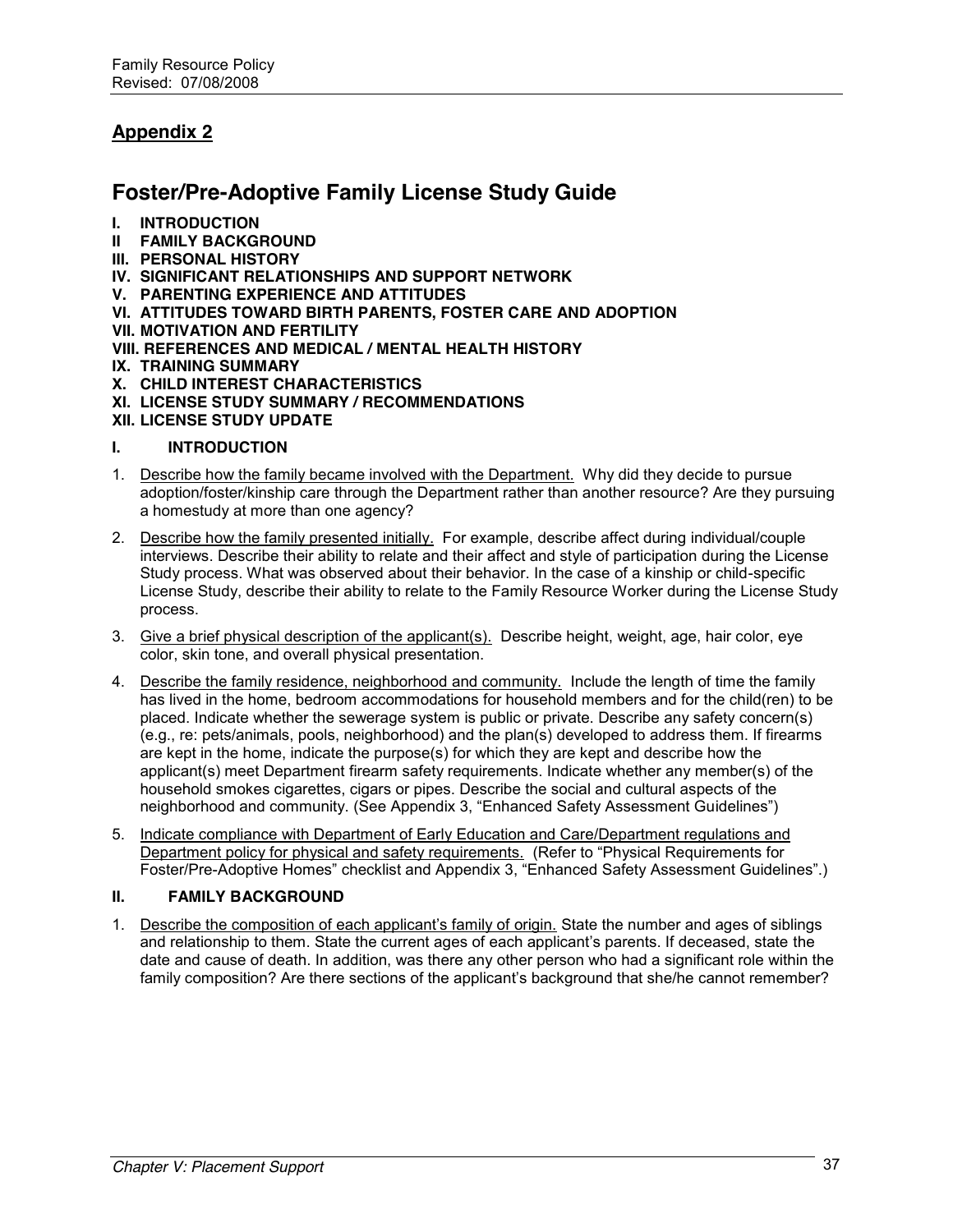2. Describe each applicant's relationship with each of her/his parents. Describe the personalities of each applicant's parents, as the applicant perceived them, i.e., what were her/his mother and father like? Was one parent more dominant than the other was? Was one parent more involved with the children than the other? What was the applicant's relationship with each parent? Give examples that would demonstrate that relationship. Describe how insightful, attuned or responsive each applicant felt her/his parents were to her/his needs. Did the applicant's parents experience parenting as a gratifying experience? Give examples.

What is the current relationship with the parents? How often are they in contact with them? By phone? Visiting? What was the applicant's father's and/or mother's employment? Was either parent at home with the children? If the parent was away from home during times when the children would ordinarily be there, what kind of arrangements were made for their supervision?

3. Describe each applicant's relationship with her/his siblings. What were their relationships like as children? Give examples. Were they closer to one sibling than another? Did the parents favor one child over the others? What roles did the applicant and her/his siblings take on in the family? What were the applicant's feelings about being in that role?

Was the applicant ever required to care for younger siblings? What were the applicant's experiences in that role? Has this experience colored, in any way, the applicant's perspective of, or interest in, parenting? What is the applicant's current relationship with her/his siblings? Are the siblings married? Do they have children? Where do the siblings currently reside?

4. Describe the parenting and discipline styles that operated in the applicant's family. As children, were the applicants included in family decision-making? What did their parents expect of them? Did they fulfill their parents' expectations? Were there family secrets, and if so, how did the applicant find out? Was the applicant or any of the applicant's siblings a parentified child? How were children's questions handled by the parents in the home? How would the applicant characterize her/his experience living in this family?

Describe who was responsible for the discipline in the family. How were the children disciplined? Give examples. Considering all of the above, what would the applicant have done the same or differently?

- 5. Describe the family's cultural and ethnic origins. Was the applicant or applicant's parents born in the United States or another country? If anyone was from another country, what was the effect of immigration on the family? How did the children adapt? What languages are spoken at home and out of the home? How is adoption perceived by this culture? How is foster care perceived? What are the expectations, in this culture, when parents are unable to care for their children? Does the family know of the applicant's interest in adoption, foster care, or kinship, and are they supportive of this?
- 6. Describe the values in each applicant's family of origin in terms of work ethics, education and community support. How important were education, work, and community involvement in this family? Did anyone in their family become involved with or make commitments to community activities? Indicate relationships with extended family members and identify support systems.

#### **III. PERSONAL HISTORY**

1. What does each applicant think were her/his significant life events, as a child, as an adolescent, and as an adult? Describe the applicant's pleasant and rewarding memories of growing up in her/his family. Were there any traumas that the applicant remembers experiencing? Did the applicant suffer from any mental health problems? When did they occur? Was any adult available to help? Was any outside help sought? Was the help successful? Describe. Are there reports available for Department review? If so, what do they indicate?

Has the applicant ever been a victim of neglect, abuse, or domestic violence? If yes, refer to the *Policy #85-011*, Assessment Policy, Appendix D, "Domestic Violence Protocol". Describe the circumstances, the age of the applicant, and the length of time over which the trauma occurred. Did the applicant's family have any prior involvement with the Department or its predecessors? Did the applicant ever receive any counseling or therapy for this or any other experience? If so, when, and over what period of time? Was it successful? Describe. What is the applicant's present understanding about how and why these events occurred? If the parents were the source of the abuse or neglect, or were unable to protect the applicant from the abuse or neglect, has the applicant discussed her/his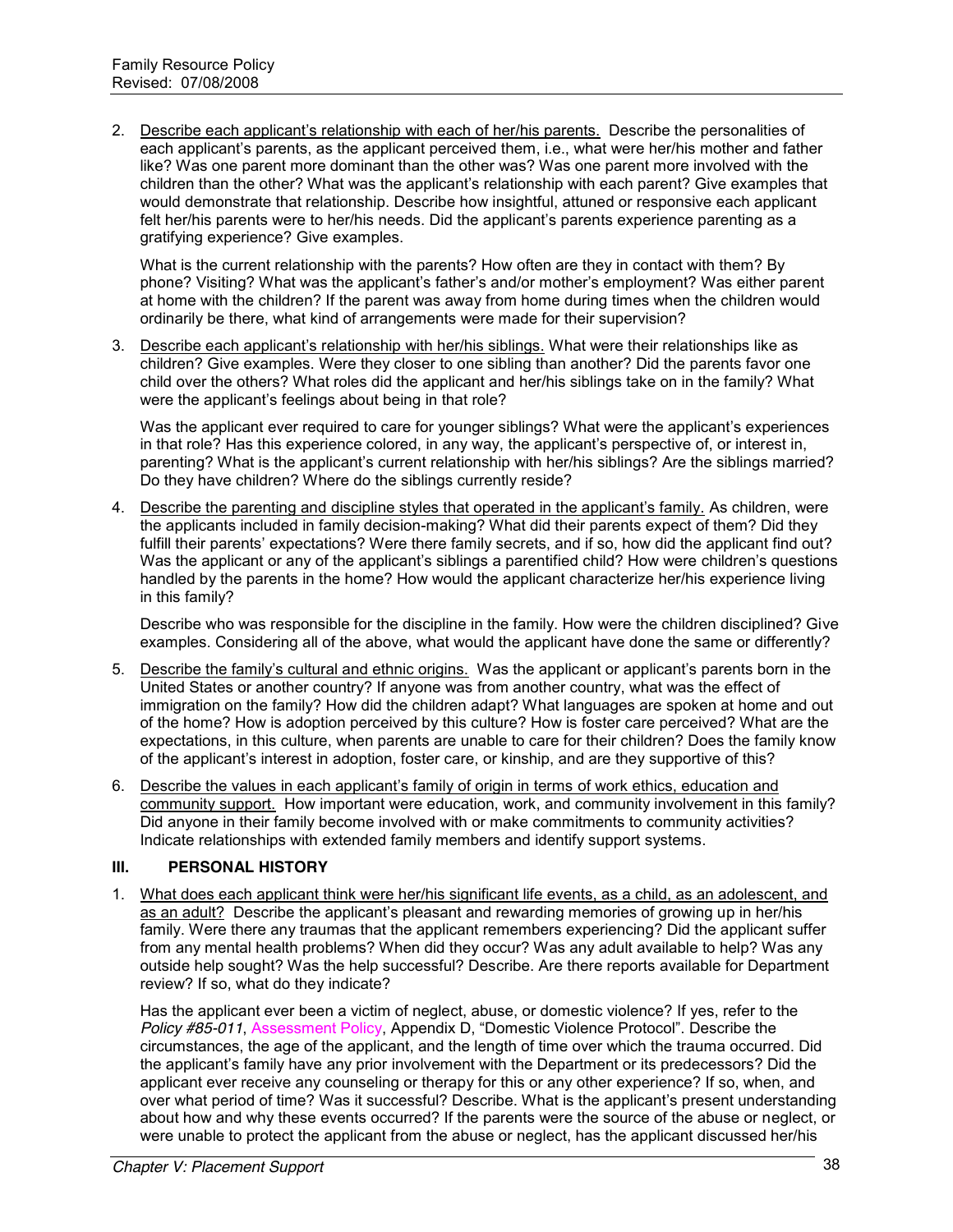feelings with them? Does the applicant have any insight, as an adult, into her/his parent's behavior? Is the applicant able to express any compassion for them? Any forgiveness? How does the applicant think that this experience has affected her/his relationships with her/his parents or with other people? If this is the way the applicant has been parented, to what extent has this experience impacted on the applicant's role as a parent, or the applicant's perception of him/herself as a parent?

Is there a history of alcohol or substance abuse in the family? If yes, refer to *Policy #85-011*, Assessment Policy, Appendix D, "Substance Abuse Protocol". Is there a history of mental illness, anxiety, or depression in the family? Is there a history of physical or sexual abuse in the family? Was the applicant victimized or witness to any kind of abusive situation in the family? Were there firearms in the household? If any of the aforementioned situations existed, please describe the applicant's feelings about experiencing that situation, how she/he coped as a child and the effect it has had on the applicant's life style currently. Please describe any treatment the applicant may have received as a result of any of these experiences and if the treatment was completed or effective.

Has the applicant ever abused alcohol or controlled substances? If yes, refer to *Policy #85-011*, Assessment Policy, Appendix D. "Substance Abuse Protocol". If so, beginning when and over what period of time? What is the applicant's understanding as to why or how this began? How did the applicant cope during this time? Did the applicant seek help? What type of help/treatment was sought? How effective was the treatment? Were there any relapses? Where is the applicant now with regard to her/his recovery program? Can we obtain a report from the treatment source? How has this impacted on the applicant's perception of herself/himself?

2. Were there any geographical moves, other transitions or losses of significant people in the applicant's life? If moves occurred, how were those moves explained to the children? What does the applicant remember about how those changes felt? What was it like moving into a new school, a new community, making new friends? Was there any support offered by anyone in the family around those changes/losses.

Was the family intact? Were there losses of immediate or extended family or close friends when the applicant was a child? If so, how were these losses handled with the applicant by her/his parents? (Role modeling.) What was the applicant told? Did the applicant have any questions which were not answered? What feelings does the applicant remember about those losses, and how did the applicant manage those feelings?

3. How does each applicant currently describe her/his own character and personality? How does the applicant describe her/his style of relating and of communicating? What does the applicant expect from ongoing relationships with family and friends? What does the applicant see as her/his strengths and areas which might need improvement?

What kinds of insights does the applicant have about her/his own family of origin? Is the applicant able to identify strengths and limitations in her/his family of origin? Is the applicant forgiving and/or compassionate about family members' shortcomings.

4. Describe each applicant's educational history, school experiences, military and career experiences. How was schooling regarded by the applicant's family? What kinds of experiences did the applicant have in elementary and high school, academically and socially? What kinds of peer relationships and/or childhood friends did the applicant have? Was there any particularly significant relationship? What was the highest academic level achieved?

If the applicant went on for advanced education, what were the motivating factors and what was the applicant's area of major interest? What degree(s) were achieved? Is the applicant currently involved in pursuing educational or career goals and would this impact on a placement? Were there other personal or professional achievements of significance? Did the applicant have any military service? Describe.

Describe the applicant's employment history. What types of employment were sought and for what reasons? Which positions did the applicant find the most gratifying and which the least?

5. Describe each applicant's current work situation. In what type of employment is each engaged and for what period of time? What is the current salary? How well does the applicant like this position? Does the applicant have future career interests which she/he plans to pursue?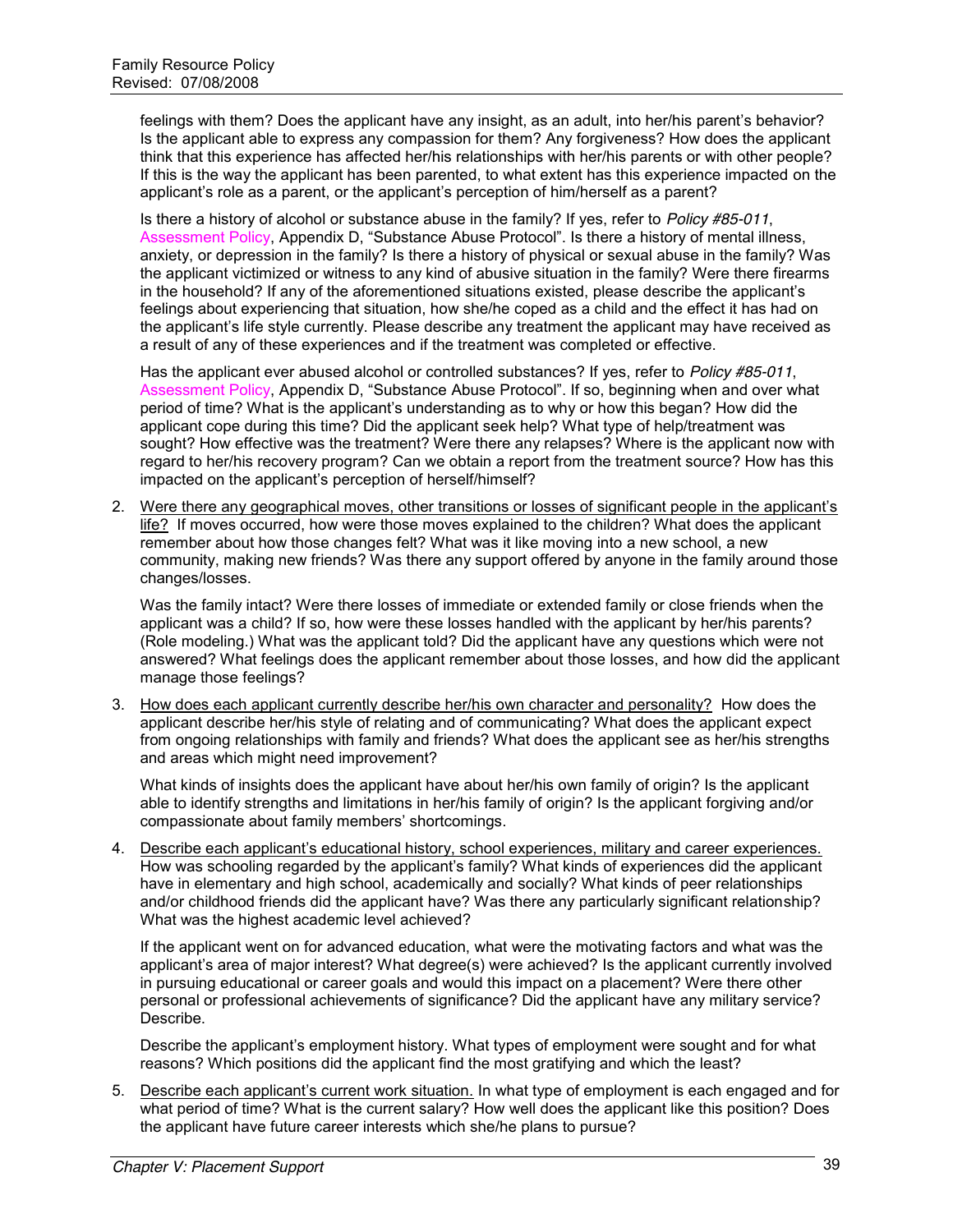6. Describe each applicant's financial stability, answering all questions below. In the past has the family had a stable source of income sufficient for all household members? In the future is the family expected to have a stable source of income sufficient for current household members? Please NOTE: For applicants who receive T-AFDC, does the family have an approved plan for meeting income needs in the future?

Does the applicant understand that foster care payments and adoption subsidy may be available? To what extent will the applicants be dependent upon Department monies to support a child placed with them? If applying for foster care, does the family understand that foster care monies are intended for reimbursement for the care of the child? How would the family sustain themselves financially if foster care payments were delayed?

- 7. What are each applicant's interests, hobbies, affiliations with personal, community and professional organizations? Over what period of time have these hobbies or interests been pursued? What prompted participation in these activities? Are these hobbies or interests shared with a significant other, or are they the applicant's own interests?
- 8. Describe each applicant's religious affiliation and how significant religion is in the applicant's life. Does the applicant have a religious affiliation? How significant is religion in the applicant's life? Is the applicant's religious affiliation the same as the one in which she/he was raised? If it is not, why, and when did the applicant decide to change? What is the applicant's expectation for religious affiliation of a child placed with his or her family? How important is it to the applicant that a child participate in the applicant's religion or attend religious services regularly? How would the applicant feel about a child placed in her/his home who was of a different religion? How would the applicant feel about helping such a child continue her/his religious practices?

#### **IV. SIGNIFICANT RELATIONSHIPS AND SUPPORT NETWORK**

1. State the dates of previous marriages and of significant relationships and an understanding of why they dissolved. Indicate if a marriage terminated as a result of divorce. Give examples of what the applicant feels went wrong in the marriage or relationship, efforts that were made to cope with or resolve those problems and why the applicant feels those efforts were not successful.

Indicate if marriage or relationship terminated as a result of death. Describe the cause of death and the date. Describe how the applicant coped with the loss. Was either applicant in one or more previously abusive relationships? If yes, please refer to *Policy #85-011*, Assessment Policy, Appendix C, "Domestic Violence Protocol".

- 2. State date and place of current marriage or significant relationship. How did they meet? What attracted them to one another? How long did they know each other before they decided to marry or live together? If there was a previously failed relationship, how is the applicant's current marital situation or relationship different from the one that was not successful?
- 3. Describe the qualities they admire most about each other and least about each other. What does the couple like and dislike most about each other and why? Are they respectful and/or tolerant of the likes and dislikes between them? What are their values as a couple? What does the couple do socially or for entertainment? What are their relationships with friends, neighbors, and community in general, like?
- 4. Describe the style of communication with each other and within the family. Does one partner feel she/he does more of the listening or talking than the other does? How comfortable does each feel with this style? Describe what they feel works best in their relationship as well as what they feel needs more work.
- 5. Describe how within the marriage or relationship each applicant copes with stress, with differences of opinion, with challenges, with decision-making.

What is the power and control structure within the marriage or relationship? How are decisions made within the relationship? How are disagreements and conflicts resolved? Who initiates resolutions? Include the degree of acceptance, tolerance, comfort, or resignation which appears. State whether the information was obtained in individual or joint interviews. Has either partner ever experienced intimidation in the current relationship or prevented the other from doing things she/he would like to do (e.g., going to work, out with friends)? If yes, see *Policy #85-011*, Assessment Policy, "Domestic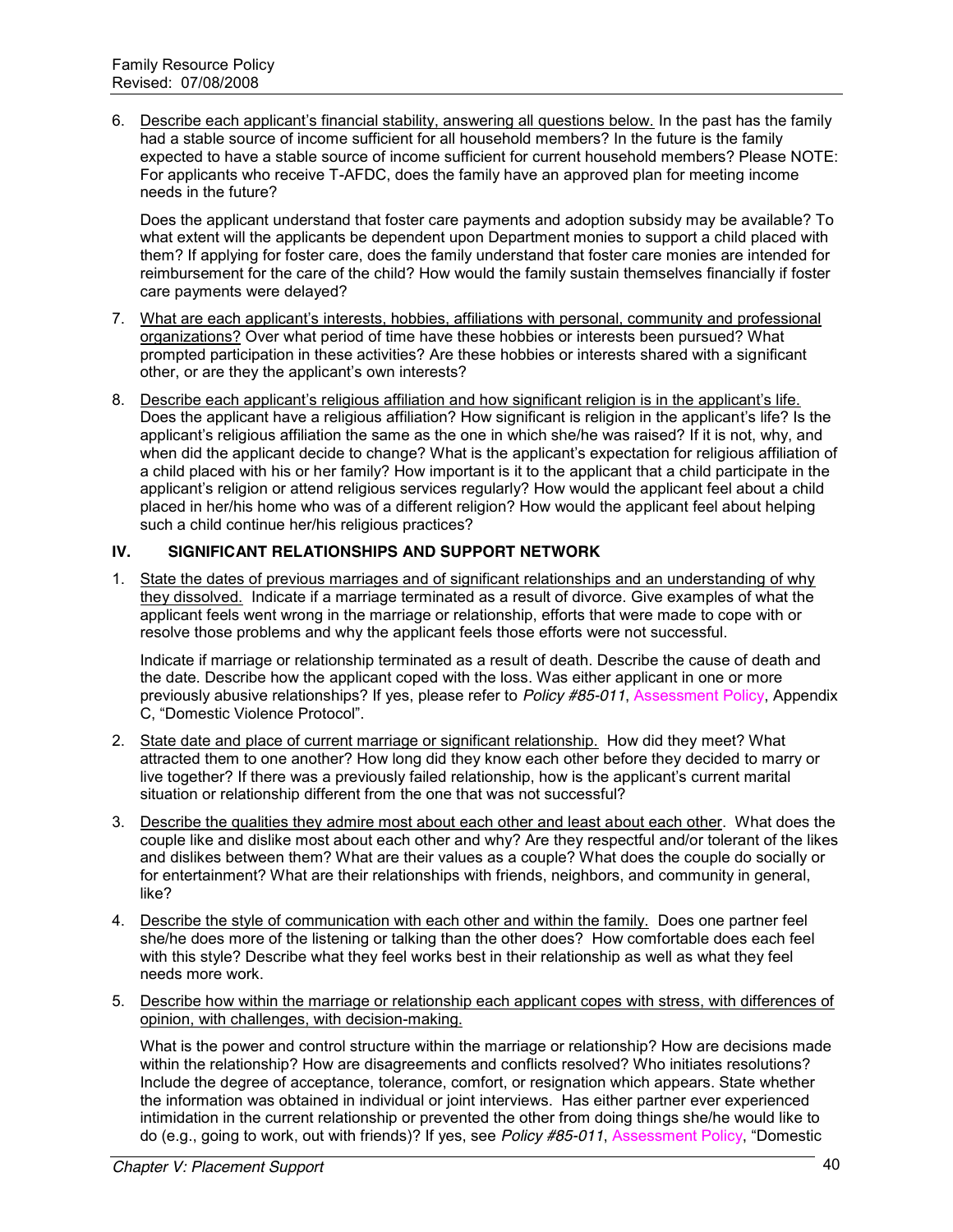Violence Protocol". Have any conflicts resulted in a separation? In counseling? In a restraining order being issued?

- 6. Describe gay and lesbian couples' experiences in introducing their relationships to their families and the community. When did they first acknowledge their sexual orientation? Whom did they tell first? How was the information received? How have their families and the community received them as a couple? How have they coped with people who are not comfortable with their relationship? How will they help a child cope? How will they explain to the child why she/he has 2 mothers or 2 fathers?
- 7. Describe each applicant's current relationship with any children from a previous marriage or relationship. Where and with whom do the children reside? Who has custody of these children? What type of contact, if any, does the applicant have and is the frequency and type of contact satisfactory to the applicant? What explanation was offered to the children about the dissolution of their parents' marriage? At what point in the decision making process were the children informed? What was said and by whom? How did the children respond? What were the reasons for the custody decision? Is the applicant comfortable with those reasons?
- 8. Other than the applicant's(s') child(ren), describe other individuals who reside in the home. List each individual's age, sex, and relationship to the applicant(s). Describe the individual's role in the household, how long she/he has been residing there, and how long it is anticipated she/he will continue to reside there. Describe the circumstances under which this individual came to reside in the applicant's home. Describe any physical or emotional health issues or past or current concerns regarding this individual's routine functioning. Describe the extent to which these individuals will be interacting with a child placed in this home. Describe the degree to which these individuals will have caretaking responsibility for a child placed in the home. Is there anyone in the home whose use of alcohol or drugs is of concern? Please refer to *Policy #85-011*, Assessment Policy, "Substance Abuse Protocol". If this is a kinship placement, are the above household members in support of the Department's goals for the child(ren)?
- 9. Describe other individuals who frequently visit the home. List their age, sex, and relationship to the applicant(s). Describe the individual's role in the household, the frequency, length and reason for visits, physical and emotional health, or any other past or current concern regarding this individual's routine functioning. Describe the degree to which these individuals will have caretaking responsibility for a child placed in the home. For kinship families, are the parent(s) of the child to be placed among the frequent visitors to the home? If so, have issues such as limit-setting with the child's parents, safety and supervision been addressed with the child's social worker. Describe.
- 10. Describe the extent to which extended family has been or will be prepared regarding a foster or preadoptive child living in the home. How will the applicant and the applicant's family members ensure that a new child will feel comfortable in their home? How will the applicant(s) explain a foster child's temporary status with the family? How will the applicant(s) explain the situation with regard to the child's birth family which necessitated placement? How will the applicant address the issue of what the foster child will call him/her? Who will supervise the child when the applicant is not available? How will the applicant(s) prepare themselves and their family for the child's departure?

*If a pre-adoptive placement,* describe the extent to which extended family members have been included in, and informed of, the applicant's(s') interest in adoption. Describe their feelings and reactions to this information. What are extended family member feelings about having this child become a full-fledged member of their family? Is there any part of the adoption process that is of concern to the extended family, e.g., the likelihood that the child may "inherit undesirable traits" of her/his birth parents? What are their feelings about giving the family name to such a child?

- 11. Describe the support system that each applicant believes is available to her/him. Describe the personal support system as well as the parenting support system. Are there some individuals available whom the applicant would turn to first for support in personal and parenting issues, and if so, who are they? Have these people agreed to take on such a role?
- 12. Describe the arrangements which will be made to care for a child placed with the applicant when the applicant is not available. What kind of child care arrangements will be made if both applicants need to be at work? What criteria will the applicant(s) be looking for in choosing an alternative caretaker? (Refer to *Policy #86-014,* Background Records Check Policy.) What kinds of discipline will be expected from the caretaker? In a foster/pre-adoptive, kinship/child-specific/unrestricted placement,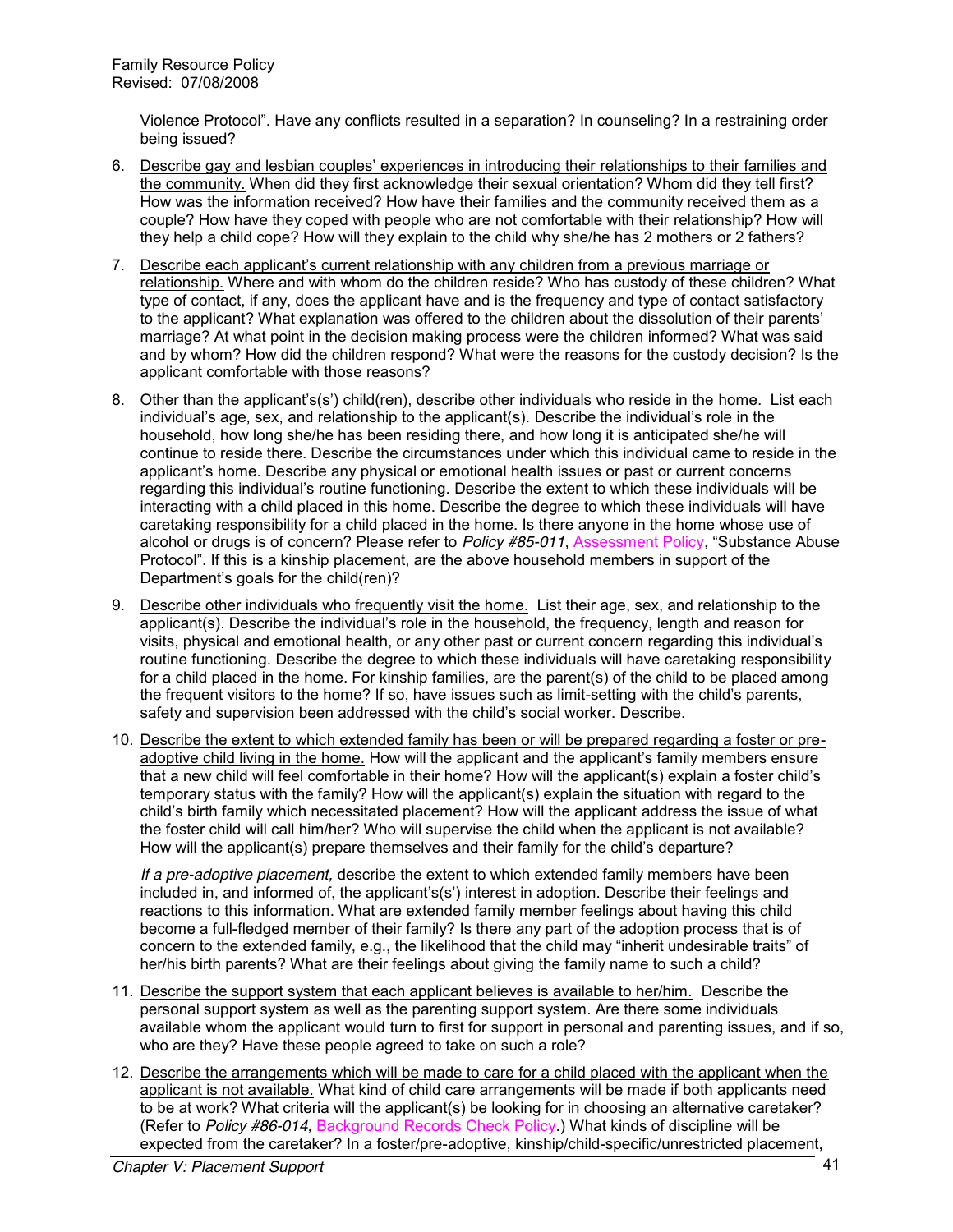how much of the child's background or history will the applicant(s) want to share with the caretaker? At any time do the applicant(s) intend to allow older children in the home to care for the child placed? If so, for what period of time and under what circumstances?

#### **V. PARENTING EXPERIENCE AND ATTITUDES**

- 1. Has the applicant had parenting experience? If yes, describe. If the applicant has parented or been responsible for children *other than his or her own,* describe that parenting experience, including the nature of the relationship. How was it decided that the applicant would provide parenting for this child or children? Is there a current relationship with this child or children? If so what is it? What were the rewards or challenges experienced? How has this experience affected the way in which the applicant parents children now and in the future?
- 2. Describe each of the applicant's children in terms of physical presentation, individual personality traits, relationships with her/his parents, siblings and peers. Describe each child. Describe specific characteristics of each child's personality. State the composition of the applicant(s) current family. Include the number and ages of the children in the family, whether they are members of the family by birth, adoption, foster care, or a blended family, and whether they reside in the home or else where.

Describe school reports and whether the child is at grade level in academic performance and social skills as perceived by the school and the family. Include any outside interests or activities in which the child may engage. Does any child have a history of, or current medical problem, mental health problem, developmental problem, educational problem, behavioral problem, or substance abuse problem? If yes, has treatment been sought, over what period of time and how effective has treatment been?

Describe each parent's relationship to each child and what is unique about that relationship.

For children already placed, adopted, etc., describe the circumstances and/or events which led up to the placement of each child (pre-adoptive/foster, kinship/child-specific/unrestricted). For pre-adoptive families, describe the family background information the applicant(s) has for each pre-adoptive child, their feelings about that, and their degree of comfort and success in sharing that information with the child.

3. Describe the extent to which each child has been or will be prepared for the arrival of a new child to the home. Whether foster/pre-adoptive kinship/child-specific/unrestricted, describe the extent to which each child has been prepared for the arrival of a new child and her/his feelings about that arrival. Describe how the applicant(s) have explained the placement process to the children already in the family. How were birth parents explained? What was their child(ren)'s reaction to this information? How do the applicant(s) plan to deal with sibling rivalry?

With regard to foster care/kinship, how have the applicant(s) explained the child's separation from her/his family? How have they explained the temporary nature of the placement and that the plan for the child is to be reunited with his family? Is the applicant aware of her/his child's anxiety about children coming and going in the family? How has this been addressed? How would the applicant(s) cope with jealousy between the foster child and the applicant(s) child(ren)? If it is a kinship placement how will the applicant explain why a relative is now living in their home. How will the applicant(s) help their children understand that the relative(s) parent(s) may have restrictions re: the contact with their children?

4. How does each applicant describe her/his parenting style? How do they communicate with children? What techniques do they feel are effective and which are not effective?

Describe what difficulties they think they may have in parenting, and how they would like to try to avoid those difficulties. What do they anticipate would be their absolute limit in what they could tolerate in a child's behavior and how would they prepare for that? What would be the worst behavior they could imagine a child exhibiting? If that occurred, what would they do?

What are the household rules and expectations? Which rules may not be broken and which may be broken on occasion?

5. Describe what each applicant feels is/will be the most gratifying part of parenting.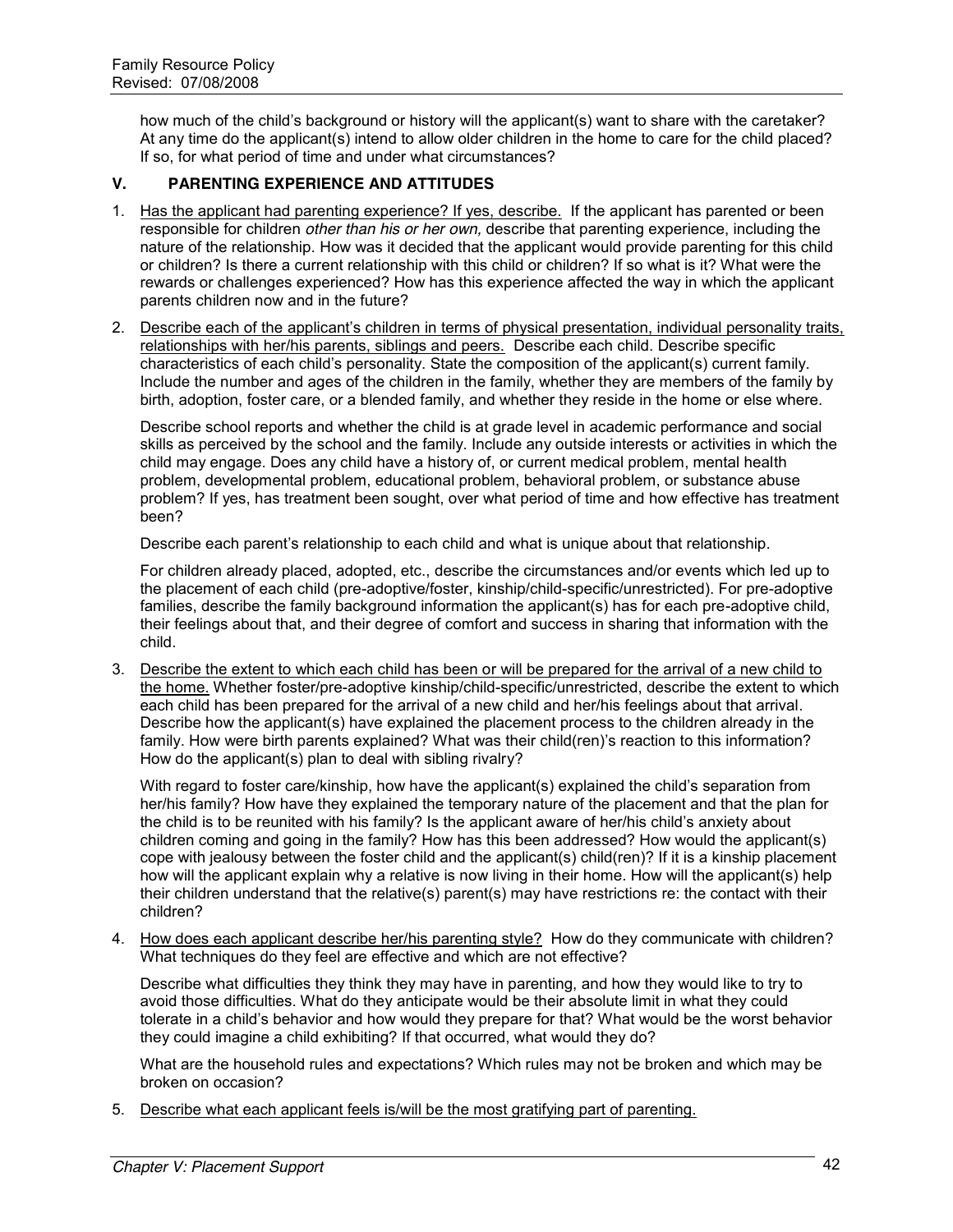- 6. Describe what each applicant feels is/will be the most difficult or challenging part of parenting. What supports will they be planning to put in place in order to cope with those challenges more easily?
- 7. Describe each applicant's disciplinary techniques. Give examples of how each applicant would respond to specific behaviors exhibited by our children, such as: tantrums, swearing, aggressiveness, assaultiveness, manipulating, etc. What techniques would they use?

Does the applicant's cultural heritage support a particular style of disciplining? How comfortable is the applicant with that particular style? Describe whom they feel should discipline a child and under what circumstances? Give examples of when they feel punishment should be used and indicate if there are any times when they feel that spanking is appropriate.

- 8. Describe what each applicant sees as the difference between punishment and discipline. Give examples of when they would employ each. Does the applicant use a system of rewards as a means of discipline? What types of rewards are employed? How aware are they of the Department's position on physical punishment? How able are they to relinquish their position on physical punishment if they feel it is suitable under certain circumstances?
- 9. Describe how each applicant communicates with children. Are they aware of communicating verbally as well as non-verbally? Can they give examples of non-verbal communication? What experiences have they had talking to children or helping children feel more comfortable about doing something they do not want to do? With what age children are they most familiar?
- 10. If the applicant is a single parent, what is her/his description of any particular rewards and challenges of parenting alone, and how he/she anticipates these will impact her/his ability to also parent a foster/pre-adoptive child? What are the applicant's reasons for choosing to parent alone? What does the applicant see as the role of the mother to a child and the role of a father to a child? In what way will the applicant attempt to compensate for the "absent" parent? How does the applicant plan to explain the absence of the other parent to the child? Who does the applicant feel can be available to occasionally step into the other role? Who will be able to step in at a moment's notice and care for the child?

What has been the most challenging part of parenting alone? How has the absence of the father or mother been explained to the child? Does the applicant plan to be in a relationship at any time in the future? What would the applicant do to prepare the child for such a relationship? What would the applicant do if the applicant's being in a relationship were counter-productive or intolerable to the child?

### **VI. ATTITUDES TOWARD BIRTH PARENTS, FOSTER CARE AND ADOPTION**

- 1. Describe each applicant's understanding of the need to remove the child(ren) from the parent's(s') home, including her/his acknowledgment and agreement that a problem exists that warrants intervention by the Department. What is the applicant's understanding of the types of situations, which warrant such removal? If kinship care, what is the applicant's understanding of her/his relatives' situation? How does the applicant feel about her/his role as a resource for the Department? How does the applicant intend to fulfill her/his responsibility to the Department and still maintain her/his relationship with her/his family? What are the applicant's feelings about physical abuse, sexual abuse and neglect? What is the applicant's understanding of how and why the parents of these children find themselves in such situations? What is the applicant's opinion of the parents of these children? What is the applicant's understanding of the children's reaction to such a removal and what the applicant is likely to encounter in terms of behavior in her/his home?
- 2. Describe the level of compassion and empathy each applicant demonstrates with regard to birth parents, their situations, and their resulting effects on the child. What are the applicant's views towards the inability or unwillingness of the birth parents to parent? Does she/he understand the impact on the child of her/his attitudes toward birth parents?

Describe the applicant's feelings, ideas and degree of comfort in talking to a child about his foster/pre-adoptive/adoptive status, her/his history, and her/his birth parents. What information do they think a child would want to know about her/his background? How would they answer the child's questions? How do they think a child will feel to hear information about her/his birth parents?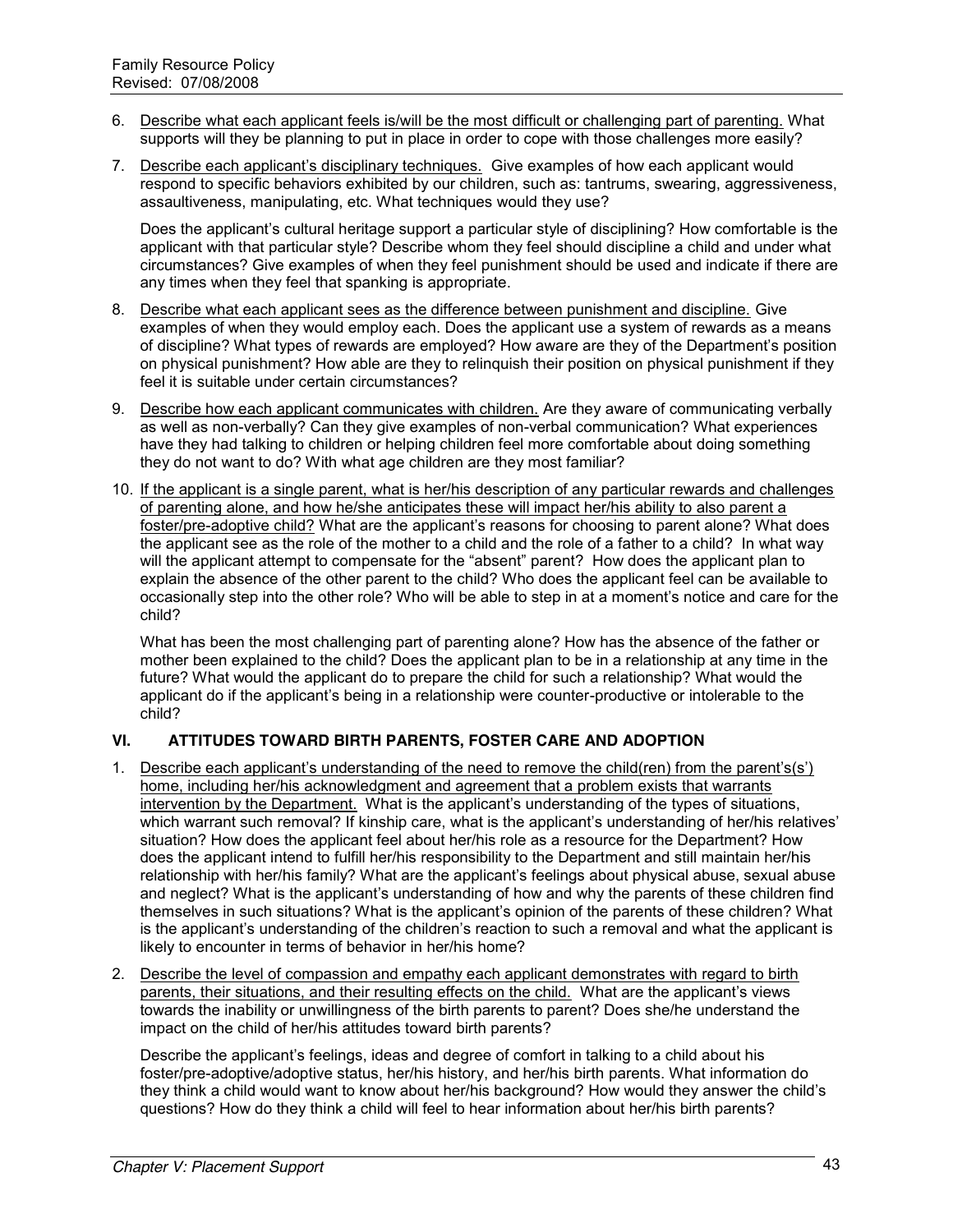Describe the applicant's ability to anticipate, acknowledge, and identify areas that she/he continues to feel anxious about or uncomfortable about and what assistance she/he may continue to need.

Is the applicant an adoptee or former foster child? If an adoptee or foster child, what does the applicant know about her/his history? Given this past experience, what, if anything, would the applicant have liked to have been handled differently? Has the applicant ever searched for her/his birth parents? Describe.

- 3. Describe the extent to which each applicant feels prepared to discuss with the child(ren) the birth parent's difficult history of physical or sexual abuse, domestic violence, substance abuse, or neglect. Give examples that indicate where each applicant is in regard to thinking through her/his feelings about adopting a child from such a background and helping the child understand that background. Do they want to answer all the child's questions? Do they want to tell the child the truth about everything? Are there any issues they would prefer not to discuss with a child?
- 4. Describe each applicant's ability to work in partnership with parents and the Department toward the goals of the Service Plan, including her/his understanding for any limit-setting with the children's parents or extended family. Do foster parents understand and accept that the primary goal of the placement is to return the child home? How comfortable and willing are they in facilitating parent-child visitation? How do they feel about having the child's parents come to their home or bringing the child to another setting for a visit? How do they feel about meeting the parents and working with them re: parenting techniques? How would the applicant deal with criticism of her/his care of the child by the child's parents? How would they deal with competition or jealousy from the child's parents? How would they help the child deal with feelings of conflicting loyalties between both sets of parents? How would they help a child understand unlikely promises from birth parents? How would they help a child plan for reunification with her/his birth parents?
- 5. How will each applicant and the applicant's family members ensure that a new child will feel comfortable in their home. What space in the home has been designated to be the new child's? How will the applicant address the issue of what the foster child will call him/her?
- 6. Describe how each applicant would help a child who was racially or culturally different from her/him understand and accept her/his own background. What would they say to a child? What outside supports are available to assist in helping this child learn more about his heritage? What ideas does the applicant have about how to help a child gain a sense of her/his culture and heritage?
- 7. How will each applicant handle separation when the child leaves for adoption or to return home? How will the applicant prepare herself/himself and her/his family for this loss? What would they say to the children in their home about why the foster child was leaving? To neighbors and friends? What words would they use to reassure the children in their home who were not leaving about their status?
- 8. Describe each applicant's feelings and attitudes toward search. What to they anticipate their reactions will be when the adoptee begins to search? Do they think they will be able to assist the adoptee in the search? How would they feel to meet members of the birth family as a result of the search, or perhaps have their child maintain an ongoing relationship with members of the birth family?
- 9. Does each applicant understand her/his responsibilities and liabilities as a resource? Does the applicant understand that it is the foster parent's responsibility to transport the child to medical, dental, and other appointments as necessary? Does the applicant understand that it is possible for a 51A report to be filed on her/his household?

### **VII. MOTIVATION AND FERTILITY**

1. Describe each applicant's response to why she/he wants to do foster care or why she/he wants to adopt. Include how they arrived at this decision to adopt, the intensity of the need for a child each applicant has, and how each would feel should this pursuit not be successful. When did they first decide to adopt? Who thought of it first? What were their expectations for a family when they first married or entered into this relationship? If they are adopting because of a fertility problem, how long was it after learning of their fertility problem that they decided to adopt? What reactions to their childlessness have they had to handle with their family? Their friends?

When did they first think of becoming foster parents? What attracted them to foster parenting? What is their understanding of the differences between foster care and adoption? What types of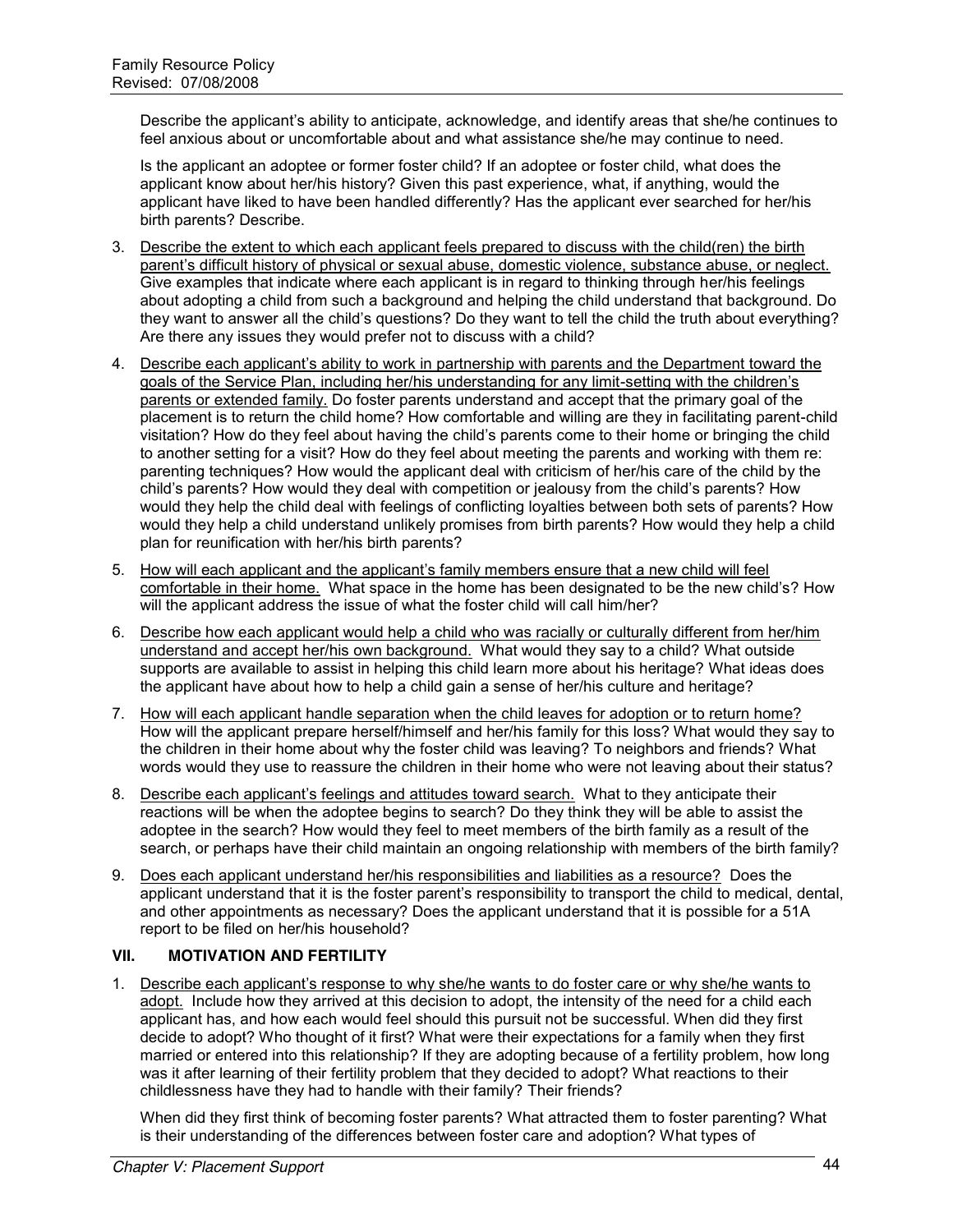experiences are they anticipating in becoming a foster parent? Do they have a fertility problem? If so, has that fertility problem motivated them to become foster parents? How do they anticipate they will feel to return a child to her/his family? How do they anticipate they will feel to have a child move on to an adoptive home?

- 2. Describe the extent to which each applicant is aware of her/his own need to foster or adopt a child, and what each hopes to achieve for herself/himself. How fulfilling is each applicant's life without having a child in it? How would the applicant feel if she/he were not approved to adopt or foster a child? In what way will a child change the applicant's life style?
- 3. Describe how each applicant arrived at the point where she/he felt ready to foster or adopt a child. Explain why each feels ready now rather than previously. What brought them to this stage of readiness? What went into the decision-making? Did they consider any other options first?
- 4. Describe what each applicant sees as the most difficult or challenging part of fostering or adopting. Describe how they feel about taking on that challenge. How does each anticipate a child placed in their home will behave? How can each tell when they have reached their own limits? What would they do if they could not meet the challenges? How would that experience make them feel?
- 5. Discuss each applicant's current expectations and interest in producing a biological child. Have they previously tried, or are they still trying, for a biological child? Are they still involved in fertility testing? How important is it that they produce their own child? How has each one's sense of masculinity/femininity been affected? Where is each partner with regard to the grieving process?
- 6. Describe as comprehensively as possible the medical exploration the applicants have participated in, the experiences they have endured, and the medical reasons resulting in the their current fertility status. Have they explored their fertility situation medically? If no, why not? How long was it before they went to a doctor to explore their medical situation? Who went first? What prompted it? What tests were done? What were the results? What was their reaction to those tests? How do they understand their medical situation currently? At what point did they decide to stop medical exploration/procedures and why? Will they continue medical experimental procedures?
- 7. Give examples of how each applicant coped with this loss. Give examples of what this loss means to them, and what their initial reactions were. What was their reaction when the doctor told them the medical situation? Did they talk about it? Did their not being able to have children change their marital relationship in any way? Do they see their fertility problem as one partner's problem or a shared problem?

# **VIII. REFERENCES AND MEDICAL / MENTAL HEALTH HISTORY**

- 1. Indicate the results of background record checks, including CORI.
- 2. Indicate the results of medical, employer, school ,and personal references for all family members.
- 3. Describe any past or present major medical conditions, their treatment, and their possible impact on providing foster or adoptive care. What is the diagnosis? How long has this medical condition existed? What is the treatment? Is it being followed through? What is the prognosis? To what extent has the medical condition affected the applicant's daily routine? What does the applicant's physician report about the condition? Does the Department have a written medical report from the physician? Has this medical condition affected the marriage or relationship? To what extent will adjustments need to be made in the applicant's involvement in parenting? Does this condition in any way compromise the applicant's ability to provide foster care or to adopt?
- 4. Describe any past or present mental health or alcohol and/or substance abuse history and any impact it could have on providing foster or adoptive care.

### **IX. TRAINING SUMMARY**

- 1. What is each applicant's understanding of: Basic Facts About Foster Parenting and Adopting, Foster/Pre-Adoptive Family Agreement, Financial Information, and the procedures to file a grievance or to request a review or an appeal of a Department decision?
- 2. Describe the degree of interest, cooperation, and participation observed during the pre-licensing training program specified for the type of licensing applicant is seeking. In which role plays and activities did they participate and how effective were they in those roles? Where were they in their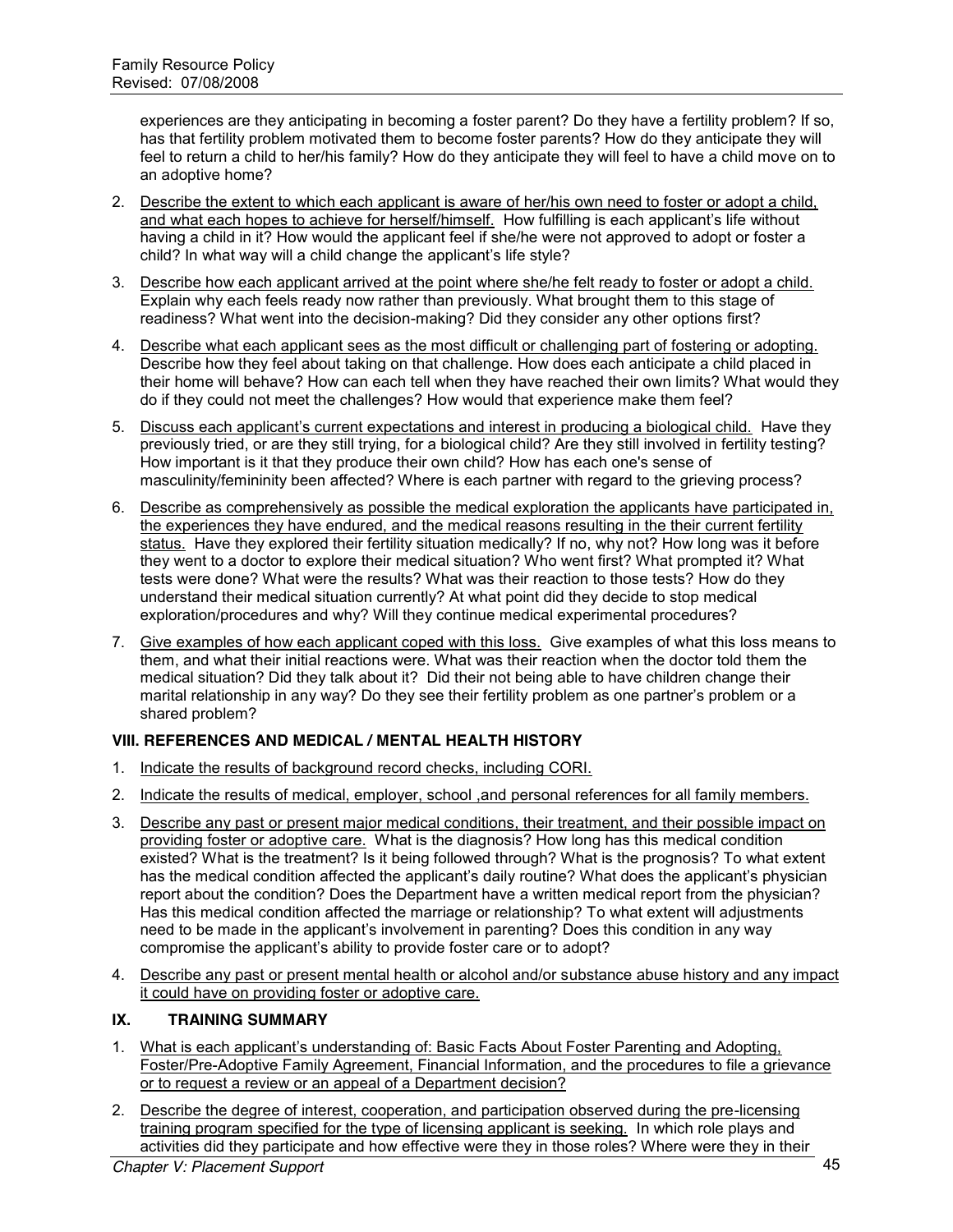ideas and thinking when they started as compared to when they ended? What degree of growth was observed with regard to their attitudes about birth parents, difficult background histories, and other specific adoption issues? How realistic are they with regard to how their lives will change with the arrival of a challenging child? Did their child(ren) attend the meeting to which they were invited? Describe the child(ren)'s participation there and questions that she/he raised. How responsive were the applicants in returning weekly homework, required marriage and birth certificates, medicals, references, etc. Describe each applicant's overall affect, self awareness, comfort level, body language, openness, maturity, risk taking, dealing with control and authority, and response to License Study content. If an applicant did not complete the required pre-licensing training program, state the reason(s) a waiver was obtained.

3. Describe any other related trainings each applicant has completed that could enhance her/his ability to provide foster care or to adopt. When did they take those courses, and what was the motivation to take them? Are they planning to take additional courses? If so, in what areas are they interested in obtaining more information?

#### **X. CHILD INTEREST CHARACTERISTICS**

- 1. State the age, sex, and number of children each applicant would like to foster or adopt, and give the reason she/he chose these characteristics. Indicate the youngest and oldest age range preference the applicant genuinely feels comfortable accepting. At what age limit does the applicant *not* want the Department to call her/him? If kinship/child-specific prospective applicant, describe the child(ren) to be placed. Give specifics of age, gender, any behavior/medical problems. Describe relationship for each kinship/child-specific applicant to the child(ren) to be placed.
- 2. If there is a preference for a particular sex child, state why. Indicate how comfortable the applicant would be accepting a child of the opposite sex, if there is a preference. Does the applicant *not* want the Department to call them for a child of the opposite sex from what she/he is requesting?

How did the applicant settle on the number of children she/he is requesting?

- 3. Describe each applicant's ability to foster or adopt a child from a different racial, cultural, and ethnic background. State the ethnic, racial, and cultural preference for a child desired by the applicant. Are there any cultural or religious beliefs, practices, or taboos which would impact the applicant's parenting style or in some way limit the type of child that could be placed with this family? Are there any ethnicities, racial or cultural heritage that the applicant would *not* want to consider?
- 4. Describe the health issues each applicant feels prepared to handle, the kinds of medical conditions with which she/he feels comfortable, and those she/he especially wishes to avoid. For what reasons does the applicant feel prepared to handle those particular health issues, and what in her/his background or experience makes her/him able to manage them?
- 5. Describe *in detail* the kinds of emotional problems and behavioral disorders each applicant feels she/he can handle. (Use Behavior Sheets.) Be specific about what type of personality in a challenging child would fit most comfortably into their home, and what type they are able to acknowledge they could not manage well and why.
- 6. Describe each applicant's ability to successfully manage a legal risk placement. Describe, as comprehensively as possible, the kind of legal risk situation with which they are comfortable. How willing or able are they to participate in visiting or visiting schedules should that become necessary? How familiar are they with the changing patterns of legal risk situations, and how prepared are they for delays in the child's legal relinquishment process? How would they help a child understand what is happening? Would they tell a child what is happening?
- 7. Describe the extent to which the applicant feels comfortable with an open adoption and the kind of openness she/he realistically feels she/he can handle. What is their understanding of open adoption and how they might be involved? Who do they believe the open adoption to be for? What amount and type of contact with the birth family over what period of time would be comfortable for them?

#### **XI. LICENSE STUDY SUMMARY/ RECOMMENDATIONS**

1. Summarize and describe, using examples, what coping styles and behavior patterns emerged for each applicant during the License Study process. How does each applicant handle stress? Discuss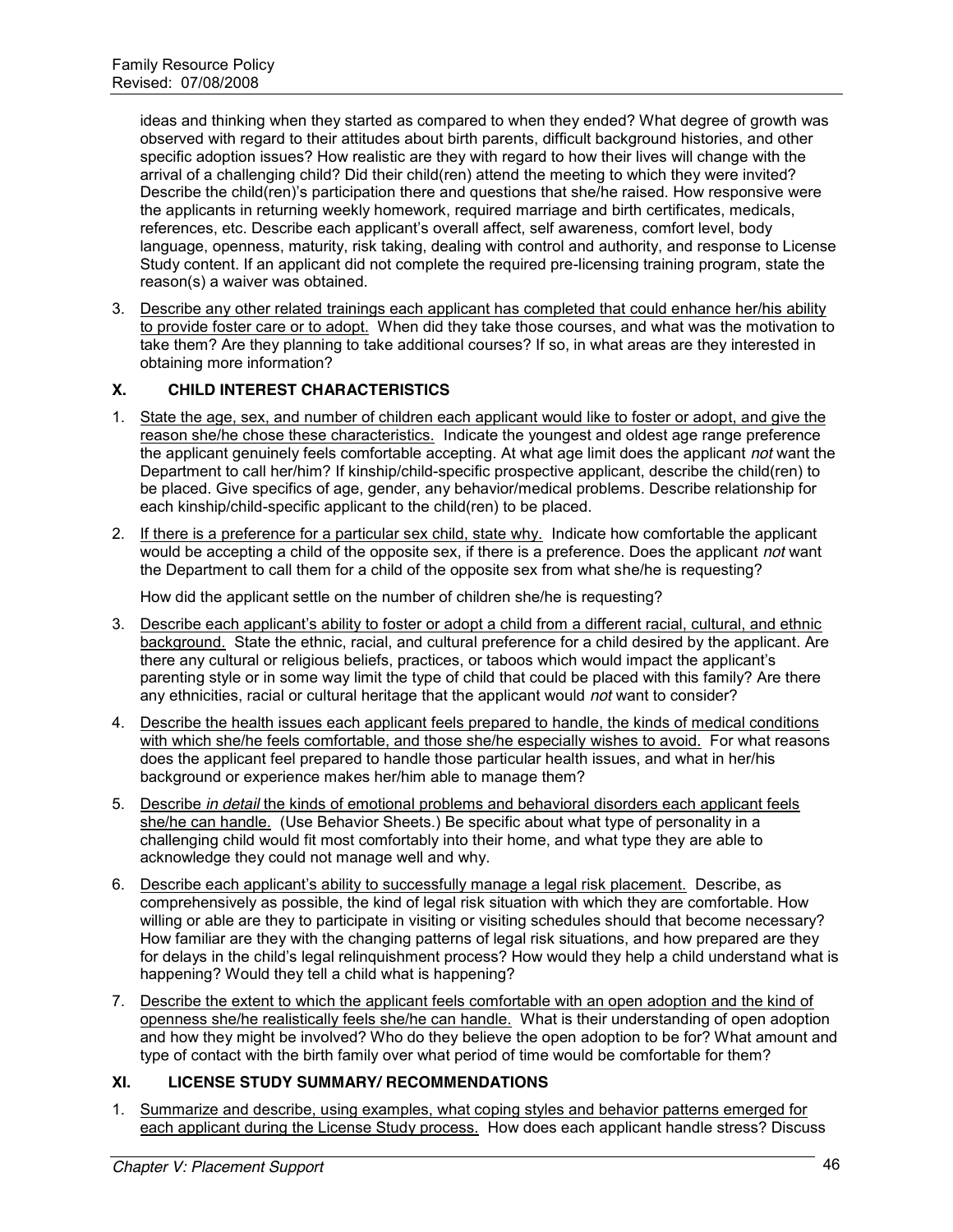the implications of these patterns for adoption or foster care. What in her/his experiences of parenting and being parented makes them ready, or not, to cope with the behavior of a challenging child?

How clearly can each applicant communicate what she/he needs in any particular situation or what needs to happen? How accurate are their observations about their own and others' needs? Are they aware of their own and others' feelings?

What issues appear to be unresolved for them, and how will this affect their coping with a challenging child?

Describe each applicant's style of handling losses and how effectively it works for each of them. Discuss its relevance to the foster care or adoption process. What stages of the grieving process are the applicants able to identify? What stages do they appear to be in with regard to their own losses?

What techniques do they plan to use to help children with their feelings? How does this relate to how they handled their own feelings with their losses? Can they acknowledge that any child placed with them will need to stay connected to her/his past and will, in fact, carry the reality of the birth parents with him/her? Describe the applicant's level of compassion, insight, and understanding with regard to critical issues such as continuity of significant connections, attitudes towards birth parents, attitudes towards losses, fertility, and motivation to parent a challenging child.

Describe each applicant's ability to anticipate and address safety issues, especially with regard to the needs of the specific child(ren) likely to be placed with them.

- 2. Summarize and describe what strengths and needs were observed. How do they communicate and express feelings? How comfortable will they be communicating with foster parents, birth parents, schools, the child? Cite examples which demonstrate their abilities or state with what areas they are still struggling. How able are they to identify differences in needs and behaviors among children?
- 3. Describe how realistic each applicant is with regard to the kinds of children she/he will be asked to parent. Give examples which demonstrate their readiness, or lack thereof, to parent a challenging child. How do they plan to meet those needs? How skilled are they in communicating with a child at the child's level? How accepting do they seem to be about seeking help from outside resources for a challenging child?
- 4. State if the applicant withdrew, is licensed, or is not licensed, and give the reasons why. If licensed, indicate whether the applicant is licensed as a foster care or pre-adoptive family, and whether this is a kinship, child-specific or unrestricted family.
- 5. Recommend by age, sex, number, racial, ethnic, linguistic, and/ or cultural background the child or children to be placed with this family. Indicate sibling group capability and why. If recommendations are different from previous section on Child Interest Characteristics, indicate the reasons.
- 6. Indicate if the applicant(s) should or should not be considered for legal risk placement and why.
- 7. Indicate if the applicant(s) should or should not be considered for an open adoption and why.

#### **XII. LICENSE STUDY UPDATE**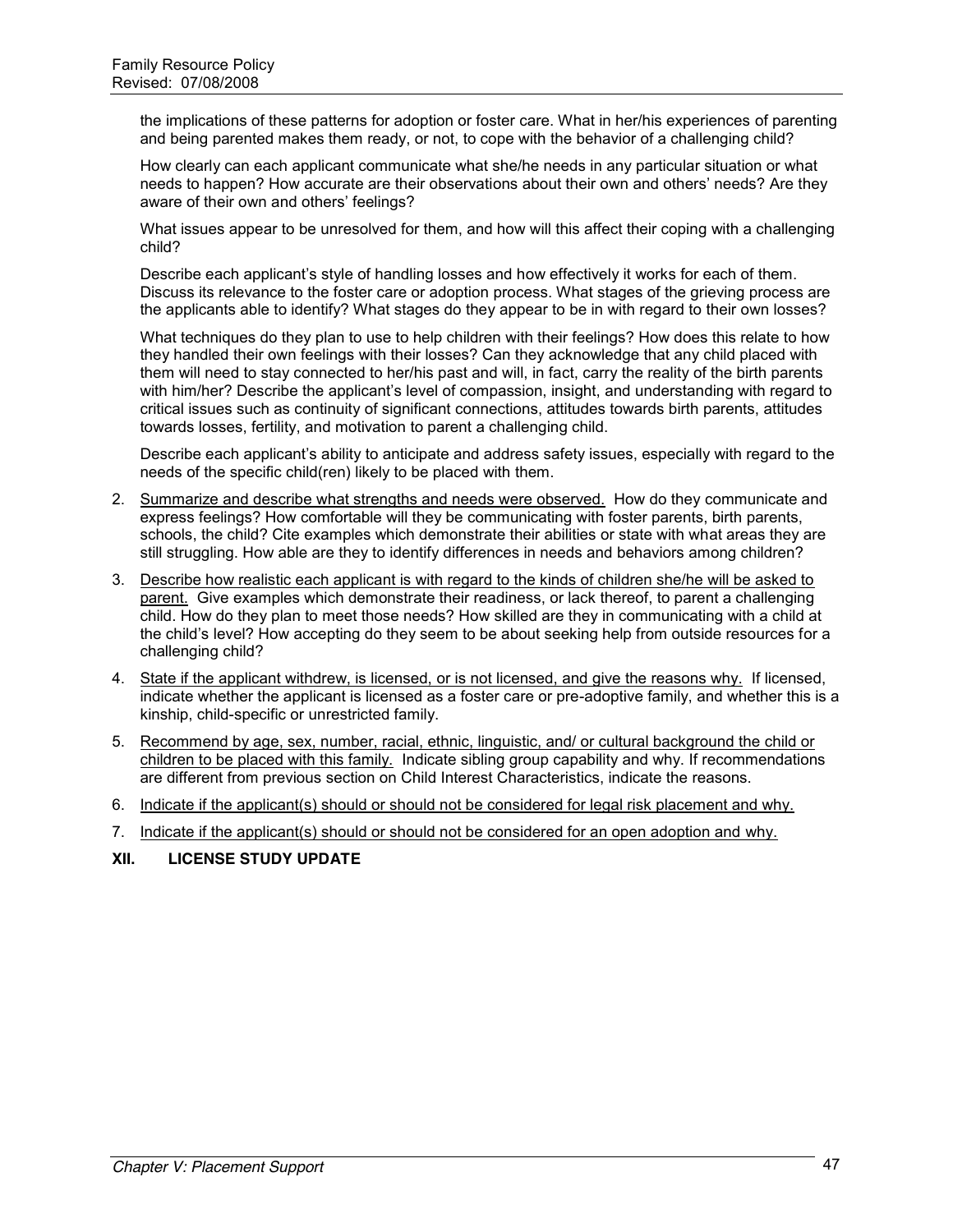# **Appendix 3**

# **ENHANCED SAFETY ASSESSMENT GUIDELINES**

**These Guidelines are intended to assist Department staff and foster/pre-adoptive parents in assessing the safety and well-being of all children placed or to be placed with Department foster/pre-adoptive families. Their purpose is to heighten awareness but not to be all inclusive. They will encourage and prompt discussion between Department staff and foster/pre-adoptive parents that will result in the identification and resolution of any and all safety issues that may exist. The Guidelines will help foster/pre-adoptive parents be on the alert for ways to prevent accidents and utilize strategies that maintain safety and well-being.**

# **I. INSIDE THE HOME:**

| <b>SAFETY ISSUES</b>                 | <b>OBSERVATION / QUESTIONS</b><br><b>FOR DISCUSSION</b>                                                                                                                                                                                                                                            |
|--------------------------------------|----------------------------------------------------------------------------------------------------------------------------------------------------------------------------------------------------------------------------------------------------------------------------------------------------|
| <b>PETS / ANIMALS</b>                | What kinds of pets/animals are kept in the home?<br>$\bullet$                                                                                                                                                                                                                                      |
|                                      | Does any pet/animal on the premises pose a danger to a foster/pre-adoptive<br>$\bullet$<br>child?                                                                                                                                                                                                  |
|                                      | What is owner's intent in having pet/animal?<br>$\bullet$                                                                                                                                                                                                                                          |
|                                      | If $dog(s)$ :<br>$\bullet$                                                                                                                                                                                                                                                                         |
|                                      | Verification that dog(s) has up to date vaccinations and rabies shots and<br>is licensed;                                                                                                                                                                                                          |
|                                      | Information on breed(s), age(s), sex(es) and size(s);                                                                                                                                                                                                                                              |
|                                      | Observation of dog's behaviors/demeanor with children and with social<br>workers/strangers coming into the home;                                                                                                                                                                                   |
|                                      | Is dog penned/caged at any time? Why?<br>$\overline{\phantom{m}}$                                                                                                                                                                                                                                  |
|                                      | Any obedience training?<br>$\bullet$                                                                                                                                                                                                                                                               |
|                                      | Have there been any prior dangerous incidents/behaviors? Have complaints<br>$\bullet$<br>or reports been filed with local authorities?                                                                                                                                                             |
|                                      | Has a behavior/temperament assessment been completed for any<br>$\bullet$<br>animal(s)? Why? Results?                                                                                                                                                                                              |
| <b>WINDOWS</b>                       | In homes with younger children, are all above ground level windows<br>$\bullet$<br>screened and safety guardrails in place to prevent falls?                                                                                                                                                       |
|                                      | Are windows propped open; do they close without slamming down?<br>$\bullet$                                                                                                                                                                                                                        |
|                                      | Do window/door blinds have no hanging or looped cords?<br>$\bullet$                                                                                                                                                                                                                                |
| <b>MEDICATIONS</b>                   | Are all prescribed and/or over-the-counter medications securely stored and<br>$\bullet$<br>not accessible to children/teens?                                                                                                                                                                       |
| <b>STAIRWAYS</b>                     | In homes with infants/toddlers, are safety gates available and in use?<br>$\bullet$                                                                                                                                                                                                                |
| <b>HOUSEHOLD</b><br><b>CHEMICALS</b> | Are cleansers, cosmetics, sprays, alcoholic beverages, insect repellants and<br>$\bullet$<br>any other items harmful by ingestion/inhalation, securely stored and not<br>accessible to infants/toddlers or children/adolescents with substance abuse<br>and emotional problems placed in the home? |
| <b>HOUSEHOLD</b>                     | Are additional refrigerators/freezers kept outside kitchen area?<br>$\bullet$                                                                                                                                                                                                                      |
| <b>APPLIANCES</b>                    | Are safety measures in place when stoves/wood stoves are in use?<br>$\bullet$                                                                                                                                                                                                                      |
|                                      | Are washers/dryers and other objects secured from younger children<br>$\bullet$<br>climbing in and being trapped?                                                                                                                                                                                  |
|                                      | Are all sharp objects safely secured from children?<br>$\bullet$                                                                                                                                                                                                                                   |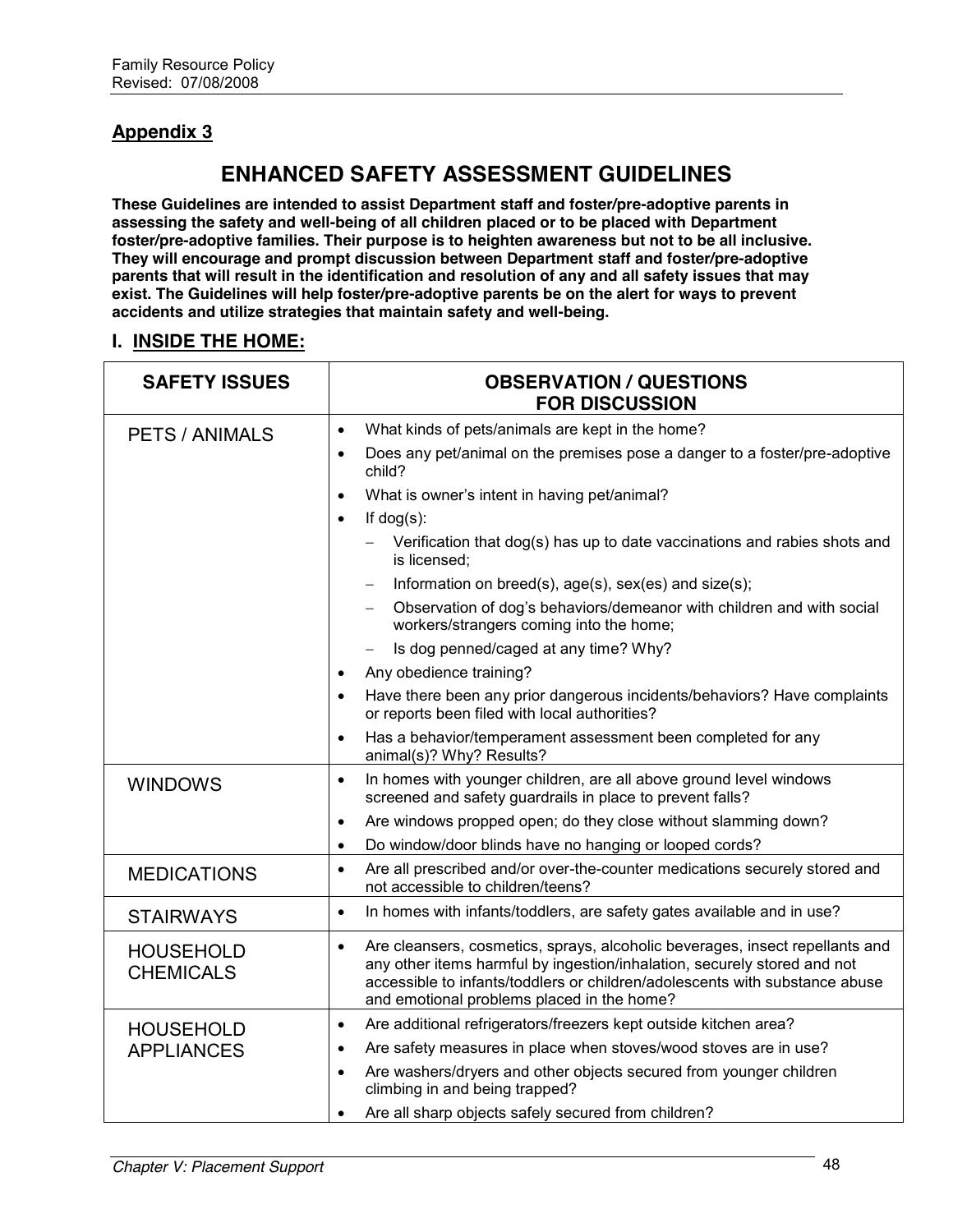| <b>ELECTRICAL</b><br><b>OUTLETS</b>       | In homes with younger children, are all outlets child-proofed with safety caps<br>$\bullet$<br>in place?                                                       |
|-------------------------------------------|----------------------------------------------------------------------------------------------------------------------------------------------------------------|
| <b>BATHROOMS</b>                          | For younger/special needs children, are baths always supervised?<br>$\bullet$                                                                                  |
|                                           | For younger children, are toilet lids kept closed?<br>$\bullet$                                                                                                |
|                                           | Do tubs and showers have slip resistant mats/floor surfaces?<br>$\bullet$                                                                                      |
| <b>BASEMENT / ATTIC</b>                   | Are all large containers kept secured and not accessible to young children?<br>$\bullet$                                                                       |
| / STORAGE                                 | Are all heavy/sharp tools not accessible to children?<br>$\bullet$                                                                                             |
| II. OUTSIDE THE HOME:                     |                                                                                                                                                                |
| <b>POOLS</b>                              | Are pools fenced, gated, locked, secured?<br>$\bullet$                                                                                                         |
| (Above and in-ground,                     | How is access restricted from inside the home?<br>$\bullet$                                                                                                    |
| inflatable, wading)                       | Are children supervised when pool is in use?<br>$\bullet$                                                                                                      |
|                                           | Are wading and inflatable pools emptied and turned over when not in use?<br>$\bullet$                                                                          |
| <b>BACKYARD AND</b><br><b>SURROUNDING</b> | If area has ponds, lakes, brooks, wells, etc., is access restricted and<br>$\bullet$<br>supervision plan in place?                                             |
| <b>PROPERTY</b>                           | Are structures (e.g., garages, sheds) locked? Is children's use restricted?<br>$\bullet$                                                                       |
|                                           | Is machinery (e.g., lawn mowers, snow blowers) accessible to children?<br>$\bullet$                                                                            |
|                                           | Are there any abandoned or hazardous objects on the property?<br>$\bullet$                                                                                     |
|                                           | Are gas or charcoal grills accessible?<br>$\bullet$                                                                                                            |
| <b>PETS / ANIMALS</b>                     | What kinds of pets/animals are kept outside the home?<br>$\bullet$                                                                                             |
|                                           | Does any pet/animal on the premises pose a danger to a foster/pre-adoptive<br>$\bullet$<br>child?                                                              |
|                                           | What is owner's intent?<br>$\bullet$                                                                                                                           |
|                                           | What behaviors are demonstrated?<br>$\bullet$                                                                                                                  |
|                                           | Have there been any incidents, complaints or reports filed with local<br>$\bullet$<br>authorities?                                                             |
|                                           | Are they caged, fenced, stabled at any time and why?<br>$\bullet$                                                                                              |
| <b>RECREATIONAL</b><br>EQUIPMENT /        | Are helmets available for all children with bikes, skateboards, roller blades,<br>$\bullet$<br>scooters, and for sports (e.g., baseball, football and hockey)? |
| <b>GAMES</b>                              | Are there any darts, weights, archery, bb-guns, paintball guns accessible to<br>$\bullet$<br>children?                                                         |
|                                           | Are safety/supervision plans in place for use/participation?<br>$\bullet$                                                                                      |
| <b>CAR SAFETY</b>                         | Are all seatbelts in working order?<br>$\bullet$                                                                                                               |
|                                           | Are car/booster seats appropriate for the age, size, and weight of the child?                                                                                  |

# **III. NEIGHBORHOOD:**

| <b>SAFETY ISSUES</b> |                                            | Are lakes, ponds, or other bodies of water accessible?                   |
|----------------------|--------------------------------------------|--------------------------------------------------------------------------|
|                      |                                            | • Are traffic, railroad tracks, quarries, construction sites accessible? |
|                      | Is route to school and/or playground safe? |                                                                          |
|                      |                                            | Are there any other concerns/hazards?                                    |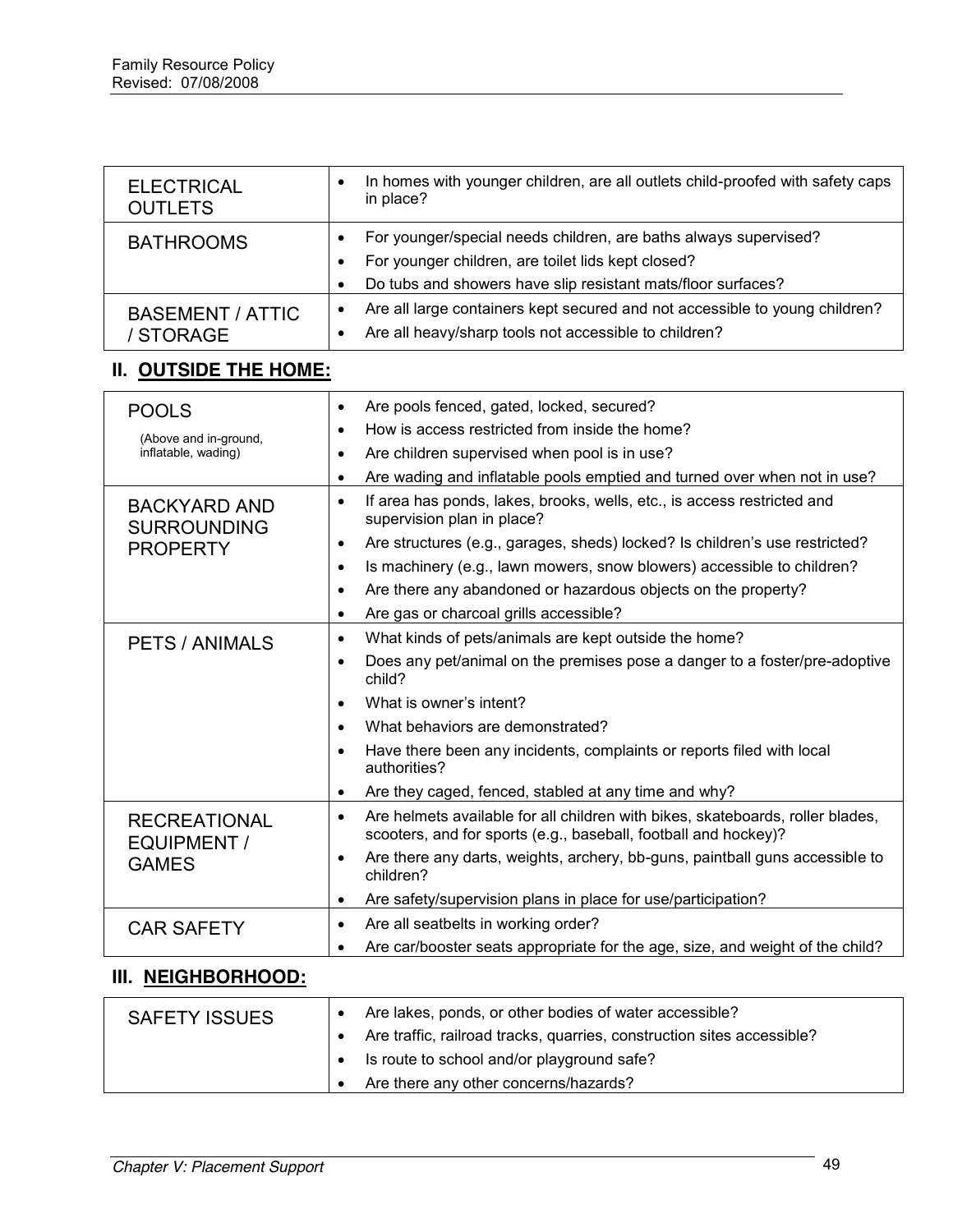# **Appendix 4**

# **Waivers for Placements of Children in Homes with Presumptively Disqualifying Dog Breeds and Other Potentially Dangerous Pets/Animals**

### **Policy**

To promote the safety and well-being of children who may be placed in Department foster/pre-adoptive homes, the Department has established the following standards with regard to pets/animals:

- No animal that poses a danger to a foster/pre-adoptive child is allowed to be maintained on the premises of a Department licensed foster/pre-adoptive home.
- All dogs maintained on the premises of the foster/pre-adoptive home must have up to date vaccinations and rabies shots, and must be licensed in accordance with local requirements.
- No child under age 12 will be placed in a home where a Rottweiler, Pit Bull or German Shepherd dog, or a dog which mixes at least 2 of those 3 breeds, is maintained on the premises, except after a review conducted in accordance with *Regulation* 110 CMR 7.105 (18) and with the approval of the Area Director.
- A licensed foster/pre-adoptive family, with whom the Department has placed a child in Department care or custody under age 12 years, who plans to acquire (or has acquired) a Rottweiler, Pit Bull or German Shepherd dog, or a dog which mixes at least 2 of those 3 breeds, must immediately notify the Department and arrange for the submission of a written request to approve continuation of the placement.

In determining whether a home meets these standards, the Department may request that the foster/preadoptive parent obtain and provide to the Department a copy of a behavior/temperament assessment and/or a copy of the veterinary records regarding the animal.

A potential foster/pre-adoptive family, which has a Rottweiler, Pit Bull or German Shepherd, or a dog which mixes at least 2 of these 3 breeds, is presumptively disqualified for placement of a child under age 12 years. This determination means that due to the presence of the dog the family is eligible to apply for licensing but the Department has determined that no child under age 12 years can be placed with the family without prior review and approval by the placing Area Director.

On occasion, an otherwise appropriate placement, found to be in the child's best interests, is precluded due to the existence of such a dog. Consistent with the safety, permanency and well-being of a child in substitute care as the paramount concerns, the Department has established a review process to permit consideration of a home that maintains such a dog.

# **Procedures: Request to Waive Presumptive Disqualification Re: Dog Breeds**

- 1. **Request for Review.** With the assistance of the child's Social Worker, Supervisor, and/or Area Program Manager, if needed, the family develops and submits to the placing Area Director a request, in writing, for approval to waive the presumptive disqualification regarding dog breeds under the following circumstances:
	- Placement, including emergency placement with a kinship or child-specific family prior to completion of the full License Study, is being considered for a child under age 12 years who is in Department care or custody with a family who is willing and otherwise able to be the child's placement but has a Rottweiler, Pit Bull or German Shepherd dog, or a dog which mixes at least 2 of those 3 breeds; or
	- x A licensed foster/pre-adoptive family, who has a child under age 12 years in Department care or custody placed with them, plans to acquire (or has acquired) such a dog.

The written waiver request includes as much of the following information about the child and the dog as is available from the foster/pre-adoptive family, the biological family, the dog's veterinarian, the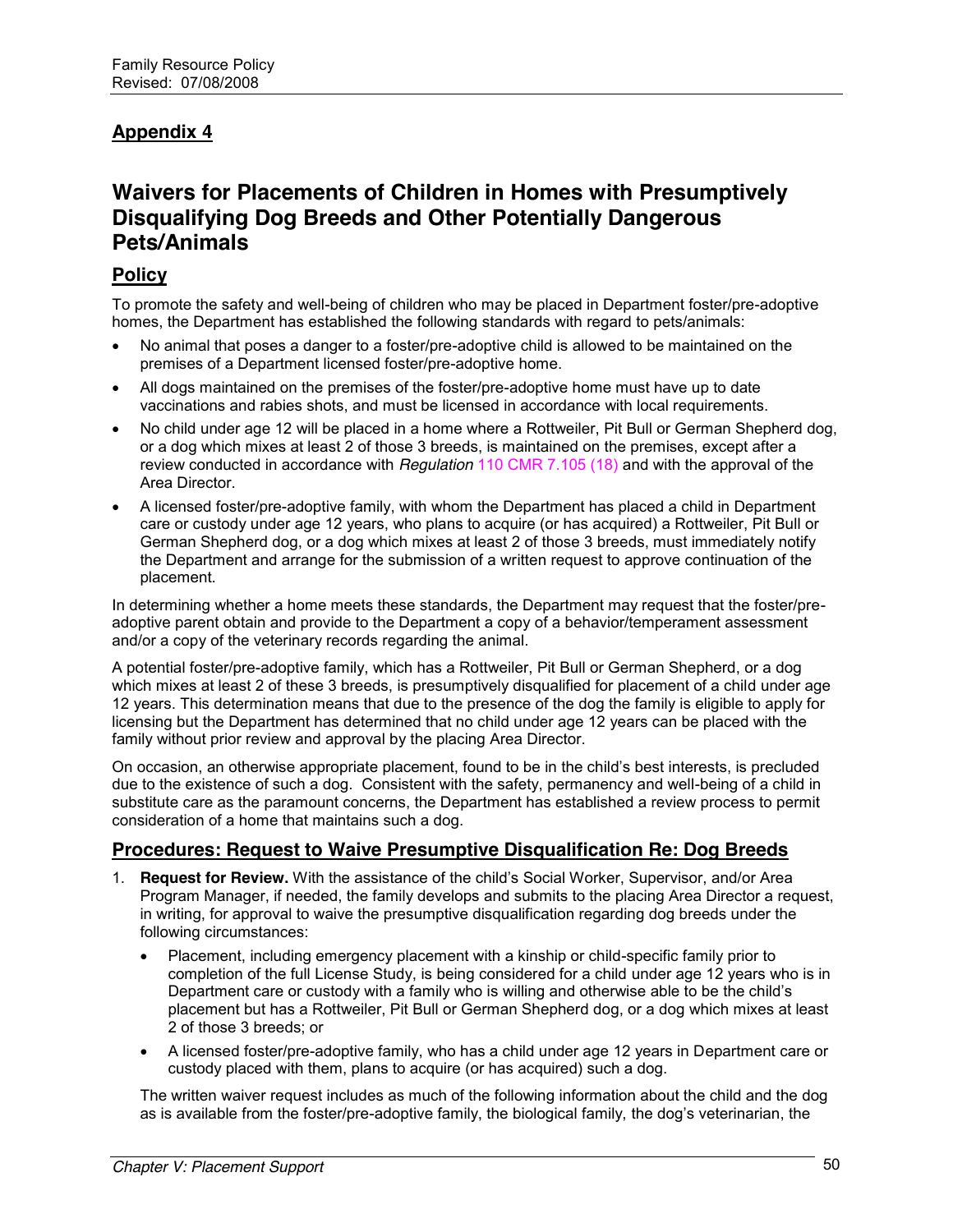local community's animal control officer and the Department records for the child, family and foster/pre-adoptive family:

- $\bullet$  the child's age, sex, size and behavior;
- the dog's age, sex, size and behavior;
- whether the dog has been neutered;
- the number of dogs on the premises;
- $\bullet$  the name of the veterinarian that treats the dog;
- whether the dog is penned or caged at anytime, and if so, under what circumstances and for what purposes;
- information from previous interactions between the child and dog, if any;
- whether the child stayed at the prospective foster home in the past;
- whether there have been any safety concerns regarding the dog with the child or any other child; and
- proposed resolutions for maintaining child safety and well-being.

The placing Area Director also considers, as available, statements from the prospective foster/preadoptive parent(s) and biological parent(s) that the child is safe around the dog.

To the extent that any of the required information is already available in the case record, such as on the child placement form, a copy of that form may be included as part of the request to the Area Director.

The Area Director establishes a mechanism for an Area Office manager to contact the animal control officer where the dog is maintained or the veterinarian for information regarding any complaints about the dog or any other conditions which may place the child at risk if living in the home with the dog. The mechanism will provide for a manager to obtain the dog owner's authorization to release information to the Department, when needed.

The Department may request the foster/pre-adoptive family to obtain and provide to the Department a copy of a behavior/temperament assessment of the dog and/or a copy of the dog's veterinary records for consideration with the waiver request.

For a *kinship* family with whom a child has been placed on an emergency basis prior to completion of the full License Study, this information must be provided to the placing Area Director prior to, or within 2 working days after, the emergency placement.

- 2. **Placing AD Review and Approval.** The placing Area Director reviews the available information and may consult with the Regional Director on an as-needed basis. Based on her/his review of all the factors listed in Procedure 1 above, the placing Area Director may authorize the placement if she/he determines that:
	- the existence of the dog on the premises of the foster/pre-adoptive home does not appear to present a risk of harm to the child;
	- the dog has never bitten any person; and
	- the child's best interests would be served by placement in the foster/pre-adoptive home.

The placing Area Director immediately informs the hosting Area Director (if different) of the decision and provides a copy of the information reviewed. If the hosting Area Director disagrees with the decision, she/he immediately notifies the Regional Director who resolves the disagreement. If more than one Region is involved and both placing and hosting Regional Directors are unable to reach agreement, the hosting Regional Director notifies the Deputy Commissioner of Field Operations/designee who resolves the disagreement.

3. **Waiver Regarding Other Animals.** When the Family Resource Worker or child's Social Worker, in consultation with her/his Supervisor and/or Area Program Manager, has concerns regarding the risk of harm posed to any anticipated or actually placed child by any other pet or animal that is being maintained on the premises of a potential or current foster/pre-adoptive family, she/he may require the family to request from the placing Area Director approval of a waiver that includes specific resolutions for maintaining child safety and well-being.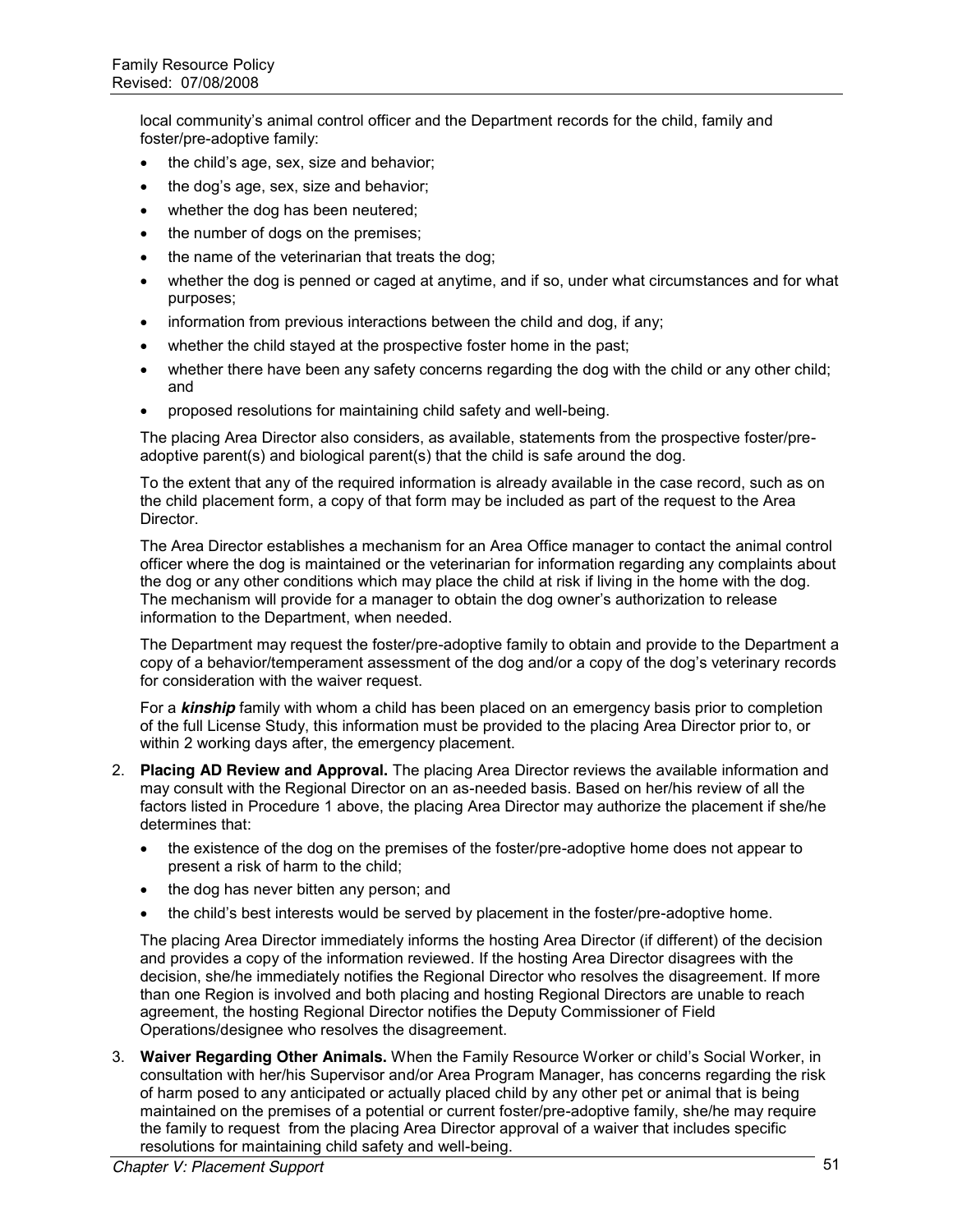**Appendix 5** *[The following new information is based on updated Department regulation information; see 110 CMR 7.106.]*

# **Licensing of Department Employees as Department Foster/Pre-Adoptive Families**

# **Policy**

The Department supports employees in becoming licensed Department foster/pre-adoptive families for children who are in its care or custody by establishing procedures that address approval of:

- the Department employee's request to seek licensing, and
- the decision to place a specific child who is in Department care or custody with a Department employee who has become licensed as a Department foster/pre-adoptive parent.

An important objective of these procedures is to ensure that no child who is in Department care or custody is placed with a Department employee who works in the same office that has case assignment responsibility for either the child or her/his family.

Both Department employee requests to seek licensing as a Department foster/pre-adoptive family and the decisions regarding placements of specific children who are in Department care or custody with them are subject to review and approval by a Central Office review team. The team consists of the Deputy Commissioner of Field Operations (Deputy Commissioner), General Counsel and Assistant Commissioner (Assistant Commissioner) for foster care and adoption or their designees. Requests for review and decision by the Central Office review team are directed to the Deputy Commissioner/designee.

The Department enacts measures to preserve confidentiality regarding the Department employee's family life throughout the License Study process and afterwards if she/he becomes a foster/pre-adoptive parent for a child who is in Department care or custody. Employees seeking to become Department foster/preadoptive parents must preserve the confidentiality rights of any child who might be placed with them and her/his family. *NOTE: Employees are not allowed to examine Department records for a child or her/his family except as required by their official duties.*

To promote licensing of Department employees in a manner that is objective and consistent with the Department's standards, the Department refers employees for completion of the License Study to:

- private agencies under contract for this purpose,
- an Area Office different from the Area Office in which the employee works, or has previously worked, or
- an Area Office in a different Region if the employee works in a Regional Office.

For an employee working in the Department's Central Office who is seeking licensing as a Department foster/pre-adoptive parent, the Deputy Commissioner/designee determines where the employee should be referred for a License Study.

Following licensing, the Central Office review team may approve placement of a specific child who is in Department care or custody with the Department employee when the placement is in the child's best interests. Before the placement occurs, the Deputy Commissioner/designee, in conjunction with the Regional Director/designee, or Senior Staff member/designee where applicable, will work with the Department employee, child and family to ensure that the Department employee does not work in the same office that has case assignment responsibility for either the child or her/his family.

**Department Employees Providing FOSTER CARE for Another Agency.** Department employees seeking to provide foster care for another agency must request, in writing, approval to apply from the Deputy Commissioner/designee before they begin the process. The Deputy Commissioner/designee will determine if it is permissible for the Department employee to apply to provide foster care for another agency and the procedures the Department employee will need to follow to obtain approval to apply. The Deputy Commissioner/designee will also determine the procedures that will be followed to approve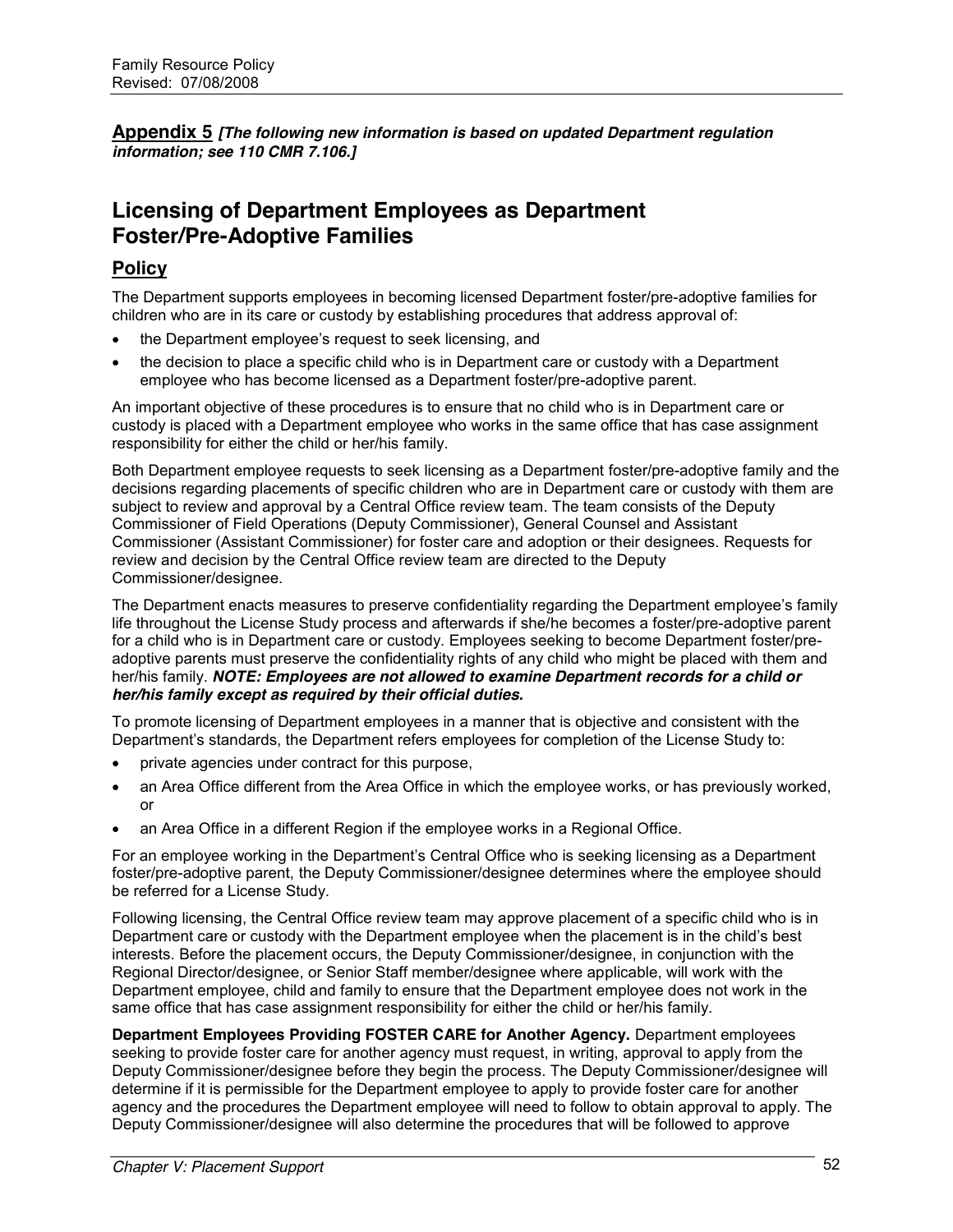placement of a child who is in Department care or custody with the Department employee who has been licensed to provide foster care by another agency.

**Department Employees Seeking to Arrange ADOPTION through Another Agency.** These policies and procedures do not preclude Department employees from applying to become, and being approved as, pre-adoptive parents by any private, licensed placement agency, nor is it necessary for the Department employee to request approval from the Deputy Commissioner of Field Operations/designee, unless the Department employee is seeking to adopt a child who is in Department care or custody. When the prospective adoption involves a child who is in Department care or custody, the Department employee is required to request approval from the Central Office review team before beginning the licensing process or before the placement decision is made if she/he was licensed without a specific adoptive child having been previously identified.

**Other Types of Continuing Relationships Outside the Workplace.** The Department also recognizes that maintaining relationships that extend beyond the workplace can be valuable to children who are in Department care or custody and to employees. Examples include such circumstances as a Department employee seeking to become a mentor for a child or seeking/agreeing to visit a child outside of the workplace requirements from a formerly or currently assigned family. When such circumstances arise, the Department requires the employee to submit a request, in writing, to the Deputy Commissioner/designee for prior approval by the Central Office review team of the proposed arrangement. The Central Office review team will determine the procedures to be followed for reviewing and approving the planned continuing connection.

# **Procedures: Approval for Licensing as a Department Foster/Pre-Adoptive Family**

- 1. **Employee Seeks Licensing as a Department UNRESTRICTED Foster/Pre-Adoptive Parent.** The employee submits a written request to the Deputy Commissioner/designee, indicating the type of licensing she/he is seeking. The employee is notified, in writing, as to who will be conducting the License Study based on their work location as specified below.
- 2. **Employee Seeks Licensing as a Department KINSHIP or CHILD-SPECIFIC Foster/Pre-Adoptive Parent.** The Department encourages employees to become licensed as kinship or child-specific families for children who are kin, with whom they have an ongoing relationship or with whom they would like to maintain a life-long family connection. The employee submits a written request to the Deputy Commissioner/designee, indicating the type of licensing she/he is seeking and including the following information:
	- $\bullet$  the name of the child she/he would like to have placed with her/him,
	- $\bullet$  the child's date of birth (if known).
	- the Area Office and Social Worker responsible for the child and child's family (if known),
	- a brief description of how she/he is related to or acquainted with the child, and
	- a brief description of the nature, frequency and location of all contacts that have occurred between the child and the employee up to the date of the request.
- 3. **Central Office Committee Reviews the Request.** The Deputy Commissioner/designee, General Counsel/designee and Assistant Commissioner/designee review the request and, when appropriate, arrange for the License Study to be conducted by either:
	- a private agency contracted for this purpose,
	- a different Area Office than the one in which the employee works (or one in which she/he has worked in the past) or
	- an Area or Regional Office in a different Region if the employee (including a Department Attorney) works (or has worked in the past) in a Regional Office.
- 4. **Review Outcome Notification.** Within 30 calendar days after the date the request was received, the Deputy Commissioner/designee notifies the employee, in writing, of the outcome of the request review. When a License Study will be conducted, the Deputy/designee also informs the employee of:
	- who will be completing the License Study and
	- the Committee's determinations regarding the nature, frequency and location of the contact, if any, that may occur between the employee and a specific child for whom she/he is seeking to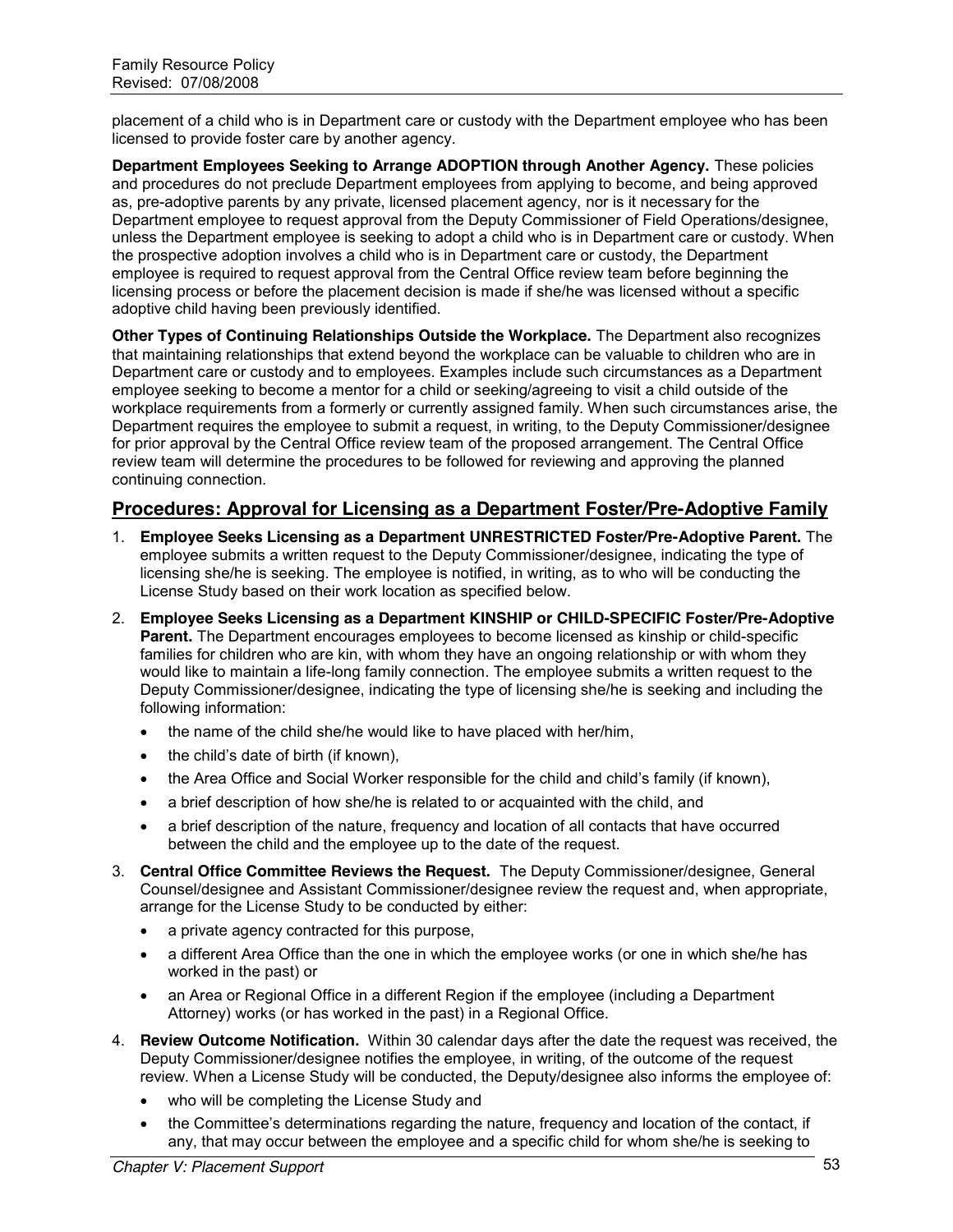become foster/pre-adoptive parent while the License Study is being completed and the decision about the child's placement is being made.

# **Procedures: Approval for Licensing by Another Agency to Provide Foster Care**

*[NOTE: Department employees do not need Department approval to apply to become licensed to adopt a child from a private, licensed placement agency. However, Department approval will be required if the child the employee seeks to have placed with her/him for purposes of adoption is in Department care or custody—see below "Procedures: Approval of Placement of a Child in Department Care/Custody with a Department Employee."]*

- 1. **Employee Requests Approval to Provide Foster Care for Another Agency.** Before applying to the other agency, the Department employee submits a written request to the Department Deputy Commissioner/designee that states:
	- the name and address of the agency for which the Department employee is seeking to provide foster care;
	- the reason(s) why she/he would like to provide foster care for the other agency; and
	- the name of the specific child she/he would like to have placed with her/him (if known) and a brief description of how she/he is related to or acquainted with the child.
- 2. **Review of Request and Outcome Notification.** The Deputy Commissioner/ designee determines whether the request is permissible and the procedures that will be required to review the request. Within 30 calendar days after the date the request was received, the Deputy Commissioner/designee notifies the Department employee of the outcome, in writing.

# **Procedures: Approval of Placement of a Child in Department Care/Custody with a Department Employee**

- 1. **Request for Approval of Placement with Department Employee.** When placement of a child who is in Department care or custody with a Department employee is sought, the child's Social Worker (or Adoption Social Worker) submits a request, in writing, to the Deputy Commissioner/designee for approval to place the specific child with the Department employee. This occurs regardless of whether the employee has been licensed by the Department or another agency for the purpose of foster care or adoption.
- 2. **Central Office Team Review of Placement Request.** All requests for placement of a child who is in Department care or custody with a Department employee are reviewed by a team consisting of the Deputy Commissioner/designee, General Counsel/designee and Assistant Commissioner/designee, regardless of whether the Department employee works in an Area, Regional or Central Office or she/he has been licensed by the Department or another agency.
- 3. **Review Outcome Notification.** Within 30 calendar days after the date the request was received, the Deputy Commissioner of Field Operations/designee notifies the Department employee of the decision regarding the child's placement, in writing, with a copy to the child's Social Worker (or Adoption Social Worker), the Area and Regional Director (or reporting manager if applicable) responsible for the employee and the Area and Regional Director responsible for the child and child's family.
- 4. **Post-Placement Case Assignment Responsibility.** Prior to the date of placement with the Department employee, the Deputy Commissioner/designee, in conjunction with the Regional Director/designee, or Senior Staff member if applicable, arranges case assignment or the employee's work location to provide for the child and family's cases (when separate) to be assigned to:
	- a different Area Office than the one in which the employee works (or one in which she/he has worked in the past),
	- an Area in a different Region if the employee (including a Department Attorney) works (or has worked in the past) in a Regional Office or
	- a private agency contracted for this purpose.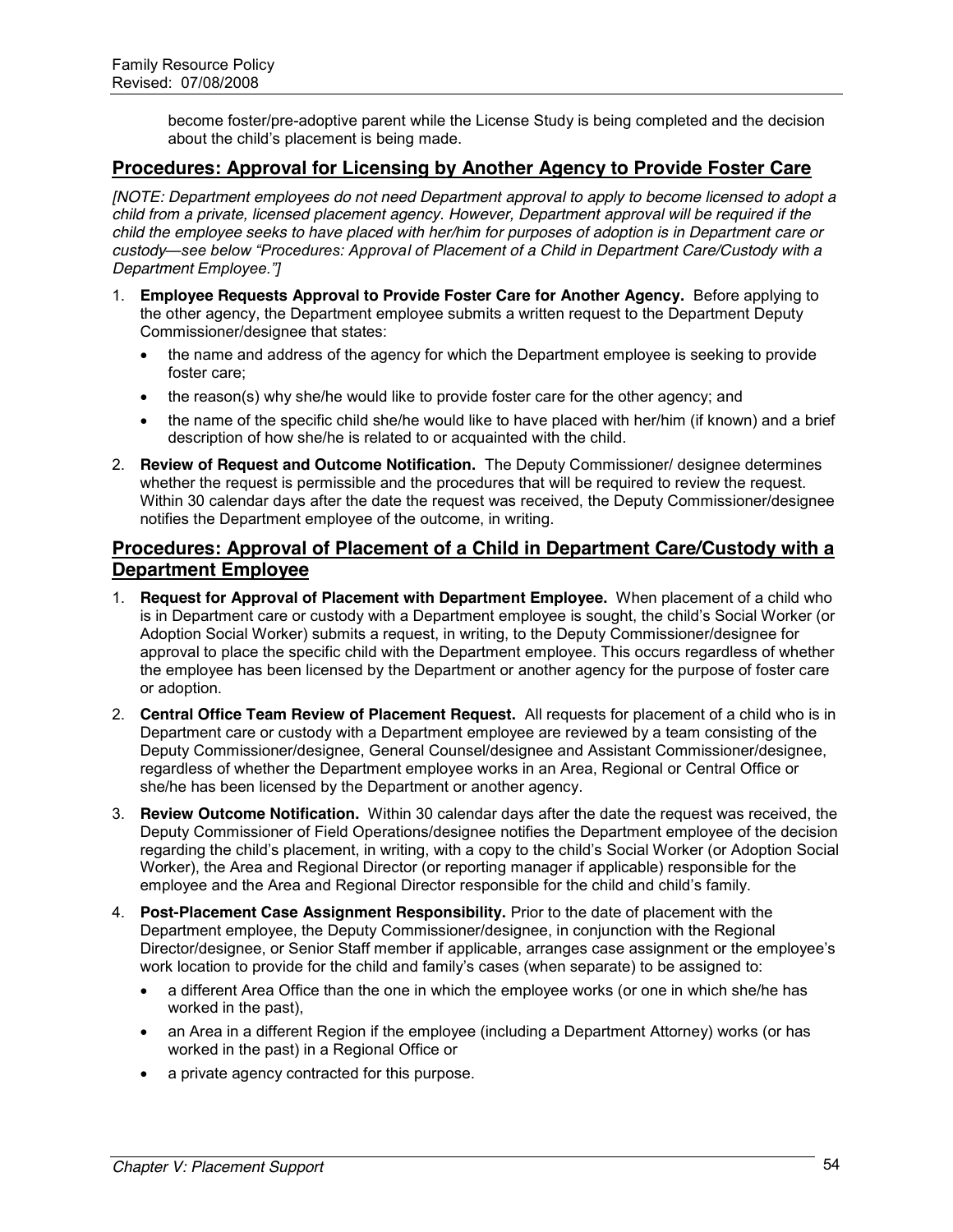# **Procedures: Approval of Continuing or Establishing Relationships Outside the Workplace**

- 1. **Department Employee Requests to Continue or Establish Relationship with Child in Department Care/Custody.** When a Department employee would like to continue or establish a relationship with a child who is in Department care or custody whom she/he has come to know through her/his employment at Department, she/he submits a written request to do so to the Deputy Commissioner/designee. The request specifies:
	- the name of the child with whom she/he would like to maintain or establish a continuing relationship outside the workplace,
	- $\bullet$  the child's date of birth (if known),
	- a brief description of how she/he has become acquainted with the child,
	- $\bullet$  the area office and/or social worker assigned to the child and child's family,
	- a brief description of the nature, frequency and location of all contacts that have occurred between the child and the employee up to the date of the request, and
	- a brief description of the nature, frequency and location of the contacts she/he would like to have in the future with the child.
- 2. **Review of Request and Outcome Notification.** The Central Office review team determines the procedures that will be required to review the request. Within 30 calendar days after the date the request was received, the Deputy Commissioner/designee notifies the Department employee of the outcome, in writing, with a copy to the child's and family's Social Worker, the Area and Regional Director of the employee (or reporting manager where applicable), and the Area and Regional director responsible for the child and child's family.
- 3. **Post-Approval Case Assignment Responsibility.** The Deputy Commissioner/designee works, in consultation with the Regional Director/designee or Senior Staff member (as applicable), arranges case assignment or the employee's work location to provide for the child and family's cases (when separate) to be assigned to:
	- a different Area Office than the one in which the employee works (or one in which she/he has worked in the past),
	- an Area in a different Region if the employee (including a Department Attorney) works (or has worked in the past) in a Regional Office or
	- a private agency contracted for this purpose.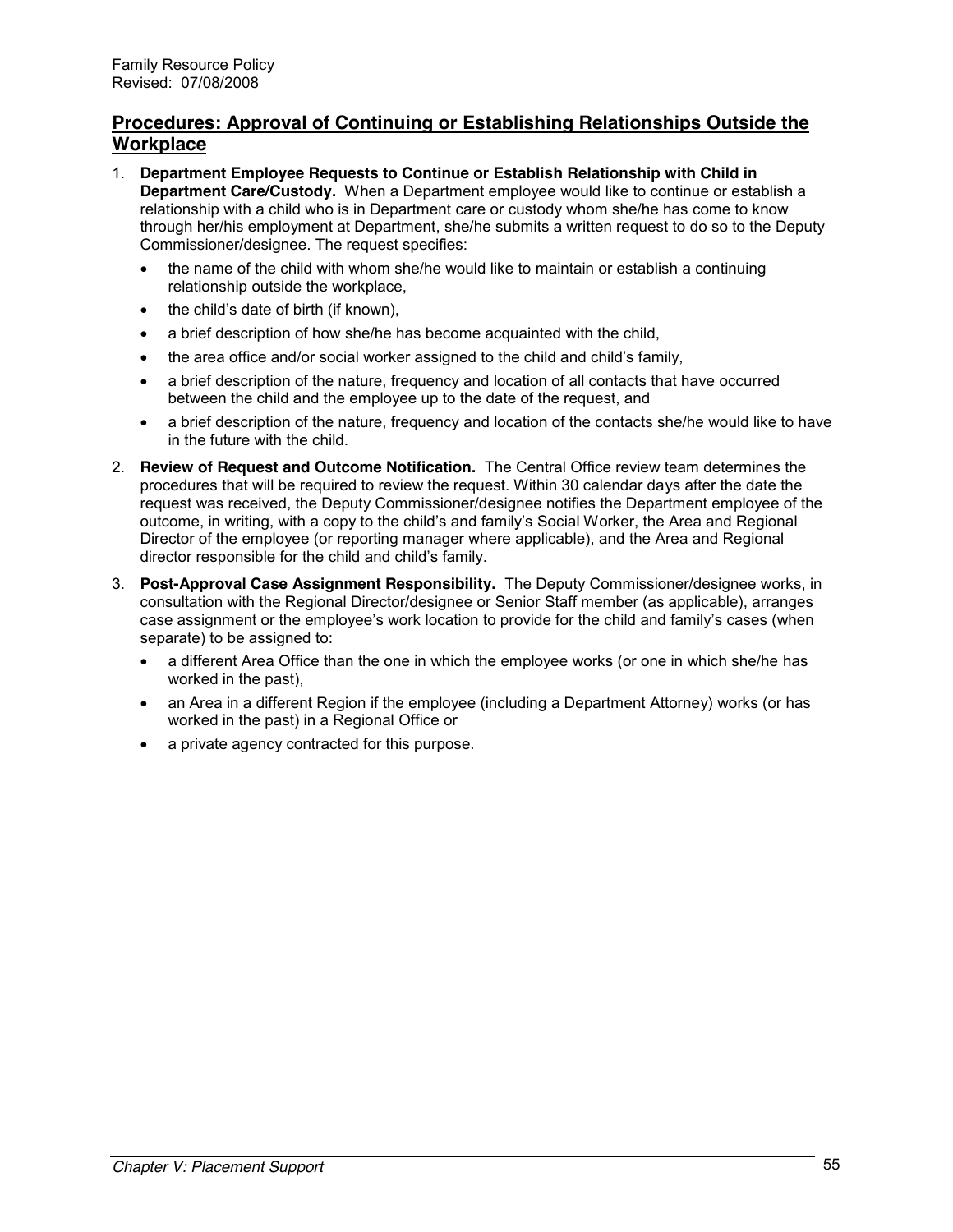# **Appendix 6**

# **Operational Map of Family Resource Activities**

|                                                                      | <b>TASK</b>                                                                                                       | Kinship & Child-<br><b>Specific Foster</b><br><b>Care &amp; Adoption</b>                                                                                | <b>Unrestricted</b><br><b>Foster Care</b> | <b>Unrestricted</b><br><b>Adoption</b> |
|----------------------------------------------------------------------|-------------------------------------------------------------------------------------------------------------------|---------------------------------------------------------------------------------------------------------------------------------------------------------|-------------------------------------------|----------------------------------------|
| Recruitment/Identification of<br><b>Foster/Pre-Adoptive Families</b> |                                                                                                                   |                                                                                                                                                         |                                           |                                        |
| $\bullet$                                                            | Identification                                                                                                    | AO - Child's SW                                                                                                                                         |                                           |                                        |
| $\bullet$                                                            | Toll-Free Telephone                                                                                               |                                                                                                                                                         | <b>Central Office</b>                     | <b>Central Office</b>                  |
| $\bullet$                                                            | <b>Statewide Recruitment</b>                                                                                      |                                                                                                                                                         | <b>Central Office</b>                     | <b>Central Office</b>                  |
| $\bullet$                                                            | <b>Local Recruitment</b>                                                                                          |                                                                                                                                                         | $AO - FRW$                                | $RO - FRW$                             |
| $\bullet$                                                            | FamilyNet Person Search &<br>Adding Inquiry Information                                                           | AO - Child's SW                                                                                                                                         | $AO - FRW$                                | $RO - FRW$                             |
| $\bullet$                                                            | <b>ICPC Request (Only for Potential</b>                                                                           | AO - Child's SW                                                                                                                                         |                                           |                                        |
|                                                                      | Kinship Resource for Child in Department<br>Custody)                                                              | RO - FRW (If Child<br>Profile completed to<br>obtain match)                                                                                             |                                           |                                        |
|                                                                      | <b>Initial Eligibility Screening</b>                                                                              |                                                                                                                                                         |                                           |                                        |
| $\bullet$                                                            | <b>Initial BRC</b>                                                                                                | AO - Child's SW                                                                                                                                         | $AO - FRW$                                | $RO - FRW$                             |
| $\bullet$                                                            | Home Visit(s) (Including interviews,<br>physical requirements checklist,<br>informational materials, application) | AO - Child's SW                                                                                                                                         | $AO - FRW$                                | $RO - FRW$                             |
| $\bullet$                                                            | <b>Full Household BRC</b>                                                                                         | $AO - Child's SW$                                                                                                                                       | $AO - FRW$                                | $RO - FRW$                             |
| $\bullet$                                                            | <b>Contacts for Verification</b>                                                                                  | AO - Child's SW (If<br>needed prior to<br>emergency placement)                                                                                          | $AO - FRW$                                | $RO$ – $FRW$                           |
|                                                                      |                                                                                                                   | $AO - FRW$                                                                                                                                              |                                           |                                        |
| $\bullet$                                                            | <b>Physical Requirements Assistance</b><br>& Waiver Request (For kinship family<br>only)                          | AO - Child's SW                                                                                                                                         |                                           |                                        |
| $\bullet$                                                            | <b>Physical Requirements Assistance</b><br>& Waiver Approval (For kinship family<br>only)                         | AO - Placing<br>AD/designee (For<br>support resources)                                                                                                  |                                           |                                        |
|                                                                      |                                                                                                                   | AO - Hosting<br>AD/designee (For 30<br>day License Study<br>period furniture & well<br>water waivers & for 35<br>sa. ft./child bedroom<br>space waiver) |                                           |                                        |
| $\bullet$                                                            | Disqualifying Dog Breed or<br>Dangerous Pet/Animal Waiver<br>Request                                              | AO - Child's SW (If<br>needed prior to<br>emergency placement)                                                                                          |                                           |                                        |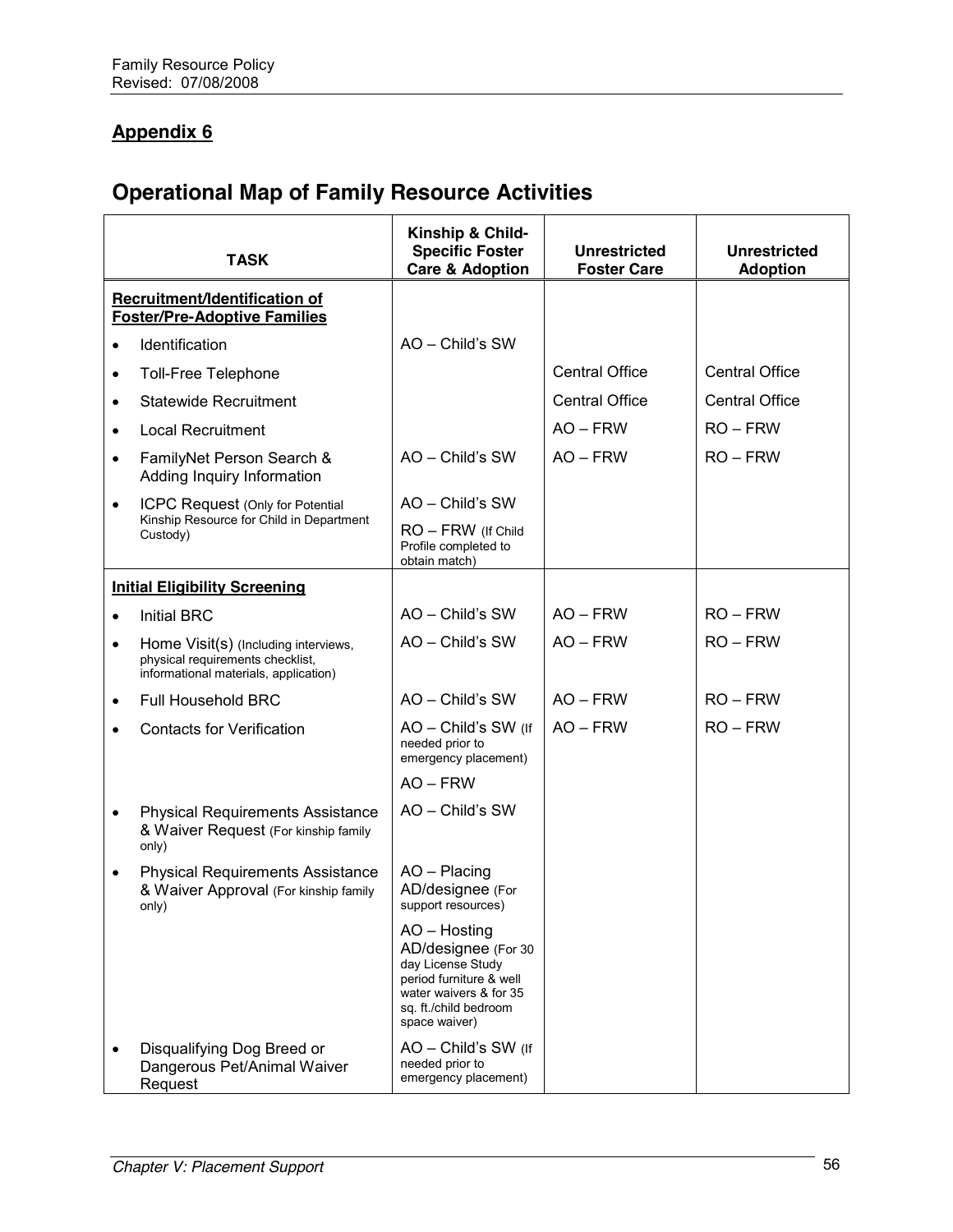|           | <b>TASK</b>                                                                                                                                                                                                                                                                                                                                                                  | Kinship & Child-<br><b>Specific Foster</b><br><b>Care &amp; Adoption</b> | <b>Unrestricted</b><br><b>Foster Care</b>                                                                                                                                                      | <b>Unrestricted</b><br><b>Adoption</b>                                                                                                                                                         |
|-----------|------------------------------------------------------------------------------------------------------------------------------------------------------------------------------------------------------------------------------------------------------------------------------------------------------------------------------------------------------------------------------|--------------------------------------------------------------------------|------------------------------------------------------------------------------------------------------------------------------------------------------------------------------------------------|------------------------------------------------------------------------------------------------------------------------------------------------------------------------------------------------|
|           | Disqualifying Dog Breed or<br>Dangerous Pet/Animal Waiver<br>Approval                                                                                                                                                                                                                                                                                                        | $AO - Placing$<br>AD/designee<br>(Hosting AD/designee<br>informed)       |                                                                                                                                                                                                |                                                                                                                                                                                                |
|           | <b>Emergency Placement Prior to</b><br><b>Completion of Full License Study</b><br>[Including initial interviews with all verbal<br>household members present (must<br>complete individual interview with at least<br>one parent), signed/completed application,<br>BRCs completed/needed approvals<br>obtained, home visit and physical<br>requirements checklist completed] | AO - Child's SW                                                          |                                                                                                                                                                                                |                                                                                                                                                                                                |
|           | <b>Emergency Placement Approval</b>                                                                                                                                                                                                                                                                                                                                          | AO - Placing<br>AD/designee<br>(Hosting AD/designee<br>informed)         |                                                                                                                                                                                                |                                                                                                                                                                                                |
|           | <b>Outcome Notice</b>                                                                                                                                                                                                                                                                                                                                                        |                                                                          |                                                                                                                                                                                                |                                                                                                                                                                                                |
|           | Eligible to Apply                                                                                                                                                                                                                                                                                                                                                            | AO - Child's SW                                                          | $AO - FRW$                                                                                                                                                                                     | $RO - FRW$                                                                                                                                                                                     |
|           | Not Eligible to Apply<br>$\overline{\phantom{0}}$                                                                                                                                                                                                                                                                                                                            | AO - Child's SW                                                          | $AO - FRW$                                                                                                                                                                                     | $RO - FRW$                                                                                                                                                                                     |
|           | Family Withdraws from<br>Consideration                                                                                                                                                                                                                                                                                                                                       | AO - Child's SW                                                          | $AO - FRW$                                                                                                                                                                                     | $RO$ – $FRW$                                                                                                                                                                                   |
|           | Family Does Not Complete<br>Application                                                                                                                                                                                                                                                                                                                                      | AO - Child's SW                                                          | $AO - FRW$                                                                                                                                                                                     | $RO - FRW$                                                                                                                                                                                     |
|           | Determining License Study Order<br>for Multiple Potential Kinship/Child-<br><b>Specific Families</b>                                                                                                                                                                                                                                                                         | AO - Child's SW                                                          |                                                                                                                                                                                                |                                                                                                                                                                                                |
|           | <b>License Study</b>                                                                                                                                                                                                                                                                                                                                                         |                                                                          |                                                                                                                                                                                                |                                                                                                                                                                                                |
|           | Assignment (Including establishing<br>paper Foster/Pre-Adoptive Family Record<br>and transferring family to hosting office, if<br>necessary)                                                                                                                                                                                                                                 | AO - FRSup                                                               | AO - FRSup                                                                                                                                                                                     | RO-FRSup                                                                                                                                                                                       |
| ٠         | Orientation, Training & Support                                                                                                                                                                                                                                                                                                                                              | AO – FRW                                                                 | AO – FRW                                                                                                                                                                                       | RO – FRW                                                                                                                                                                                       |
| $\bullet$ | Pre-Service Training Waiver<br>Request                                                                                                                                                                                                                                                                                                                                       | AO - FRW with<br>family                                                  | AO - FRW with<br>family                                                                                                                                                                        | RO - FRW with<br>family                                                                                                                                                                        |
| $\bullet$ | Pre-Service Training Waiver<br>Approval                                                                                                                                                                                                                                                                                                                                      | $AO - Hosting$<br>AD/designee                                            | AO - Hosting<br>AD/designee                                                                                                                                                                    | RO - Hosting<br>RD/designee                                                                                                                                                                    |
| ٠         | License Study (Including updated<br>prequalification & any waivers, confirmation<br>of other IES standards, home visits,<br>interviews with all verbal household<br>members, confirmation that physical<br>standards met, references & contacts for<br>verification as needed)                                                                                               | AO - FRW (Including<br>conference with child's<br>SW)                    | $AO - FRW$ [Including<br>review of pre-licensing<br>training criteria for<br>mutual selection &<br>recommendations re: #,<br>gender, age & charac-<br>teristics of child(ren) to<br>be placed] | $RO$ – FRW [Including<br>review of pre-licensing<br>training criteria for<br>mutual selection &<br>recommendations re: #,<br>gender, age & charac-<br>teristics of child(ren) to<br>be placed] |
| $\bullet$ | Suspension of License Study<br>Notice                                                                                                                                                                                                                                                                                                                                        | $AO - FRW$                                                               | $AO - FRW$                                                                                                                                                                                     | $RO$ – $FRW$                                                                                                                                                                                   |
| ٠         | Determined Ineligible to Apply<br>Notice                                                                                                                                                                                                                                                                                                                                     | AO - Hosting<br>AD/designee                                              | AO - Hosting<br>AD/designee                                                                                                                                                                    | RO - Hosting<br>RD/designee                                                                                                                                                                    |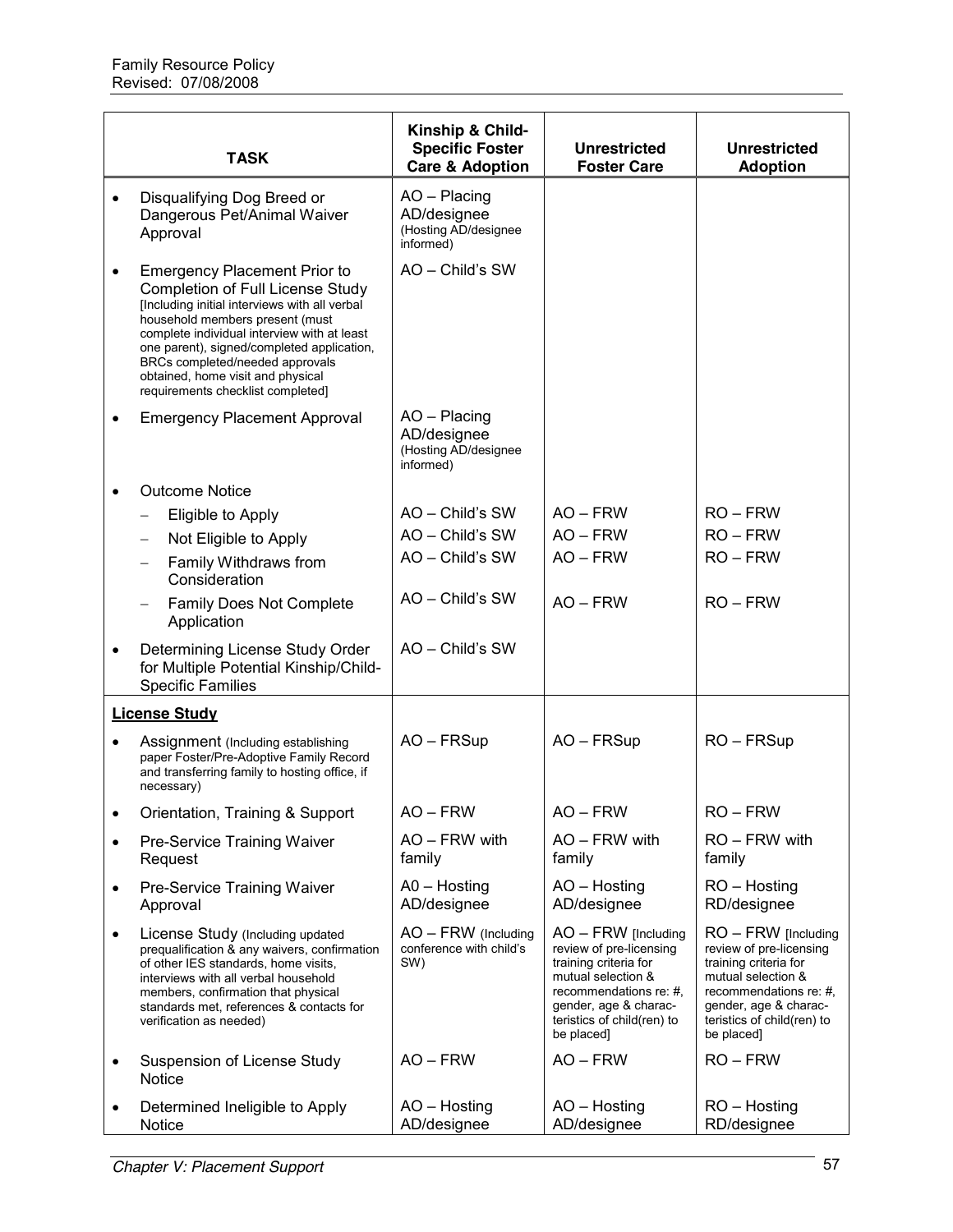|           | <b>TASK</b>                                                                                                                                                                                                                                                                                          | Kinship & Child-<br><b>Specific Foster</b><br><b>Care &amp; Adoption</b>                                 | <b>Unrestricted</b><br><b>Foster Care</b> | <b>Unrestricted</b><br><b>Adoption</b>                                                                 |
|-----------|------------------------------------------------------------------------------------------------------------------------------------------------------------------------------------------------------------------------------------------------------------------------------------------------------|----------------------------------------------------------------------------------------------------------|-------------------------------------------|--------------------------------------------------------------------------------------------------------|
|           | License Study Decision & Notice                                                                                                                                                                                                                                                                      | AO - Hosting<br>AD/designee [FRW<br>informs child's SW and<br>Department Attorney (if<br>court-involved) | AO - Hosting<br>AD/designee               | RO - Hosting<br>RD/designee                                                                            |
|           | Licensed Home Follow-Up (Including<br>completing Agreement, Professional<br>Development Plan & verifying receipt of<br>documents)                                                                                                                                                                    | $AO - FRW$                                                                                               | $AO - FRW$                                | $RO - FRW$                                                                                             |
| $\bullet$ | Follow-Up When License Denied &<br>Child Resides in Home                                                                                                                                                                                                                                             | AO - Hosting AD<br>informs Placing AD                                                                    |                                           |                                                                                                        |
| $\bullet$ | Providing Family with License<br><b>Study Upon Request</b>                                                                                                                                                                                                                                           | $AO - FRW$                                                                                               | $AO - FRW$                                | $RO - FRW$                                                                                             |
|           | <b>Placement Support</b>                                                                                                                                                                                                                                                                             |                                                                                                          |                                           |                                                                                                        |
| $\bullet$ | <b>Probationary Period Monthly Visits</b>                                                                                                                                                                                                                                                            | $AO - FRW$                                                                                               | $AO - FRW$                                | $RO - FRW$                                                                                             |
| $\bullet$ | <b>Probationary Period</b><br>Recommendation                                                                                                                                                                                                                                                         | $AO - FRW$                                                                                               | $AO - FRW$                                | $RO - FRW$                                                                                             |
| $\bullet$ | Post-Probationary Period Every<br><b>Other Month Visits</b>                                                                                                                                                                                                                                          | $AO - FRW$                                                                                               | $AO - FRW$                                | $RO - FRW (=$<br>contact, not visit, until<br>adoptive child placed or<br>6 months after<br>licensing) |
| $\bullet$ | Waiver of Capacity Limits Request                                                                                                                                                                                                                                                                    | AO - Placing AD                                                                                          | AO - Placing AD                           | AO - Placing AD                                                                                        |
| $\bullet$ | Waiver of Capacity Limits Approval                                                                                                                                                                                                                                                                   | RO - Hosting RD                                                                                          | RO - Hosting RD                           | RO - Hosting RD                                                                                        |
|           | Approval of Youth's Family-Based<br>Living Arrangement                                                                                                                                                                                                                                               | AO - Youth's SW                                                                                          | AO - Youth's SW                           |                                                                                                        |
|           | <b>Annual Reassessments</b>                                                                                                                                                                                                                                                                          |                                                                                                          |                                           |                                                                                                        |
|           | <b>Annual Reassessment Notice</b>                                                                                                                                                                                                                                                                    | $AO - FRW$                                                                                               | $AO - FRW$                                | $RO - FRW$                                                                                             |
|           | <b>Annual Reassessment Tasks</b><br>(Including record review, input from child<br>SWs, updating record, training review,<br>home visit, obtaining releases, BRCs,<br>physical requirements checklist, optional<br>references, unresolvable issues notice-as<br>needed & follow-up on family's needs) | $AO - FRW$                                                                                               | $AO - FRW$                                | $RO - FRW$                                                                                             |
| $\bullet$ | <b>Annual Reassessment Decision</b>                                                                                                                                                                                                                                                                  | AO - Hosting<br>AD/designee                                                                              | AO - Hosting<br>AD/designee               | RO - Hosting<br>RD/designee                                                                            |
| $\bullet$ | <b>Outcome Notice</b>                                                                                                                                                                                                                                                                                | $AO - FRW$                                                                                               | $AO - FRW$                                | $RO - FRW$                                                                                             |
| $\bullet$ | <b>Related Annual Reassessment</b><br>Activities (Including copy to family upon<br>request, updating Professional<br>Development Plan, sharing outcome with<br>child SWs, arranging for completion of<br>Agreement & CPA & FamilyNet<br>documentation)                                               | $AO - FRW$                                                                                               | $AO - FRW$                                | $RO - FRW$                                                                                             |
|           | Follow-Up When License Denied &<br>Child Resides in Home                                                                                                                                                                                                                                             | AO - Hosting AD<br>informs Placing AD                                                                    | AO - Hosting AD<br>informs Placing AD     | RO - Hosting RD<br>informs Placing AD                                                                  |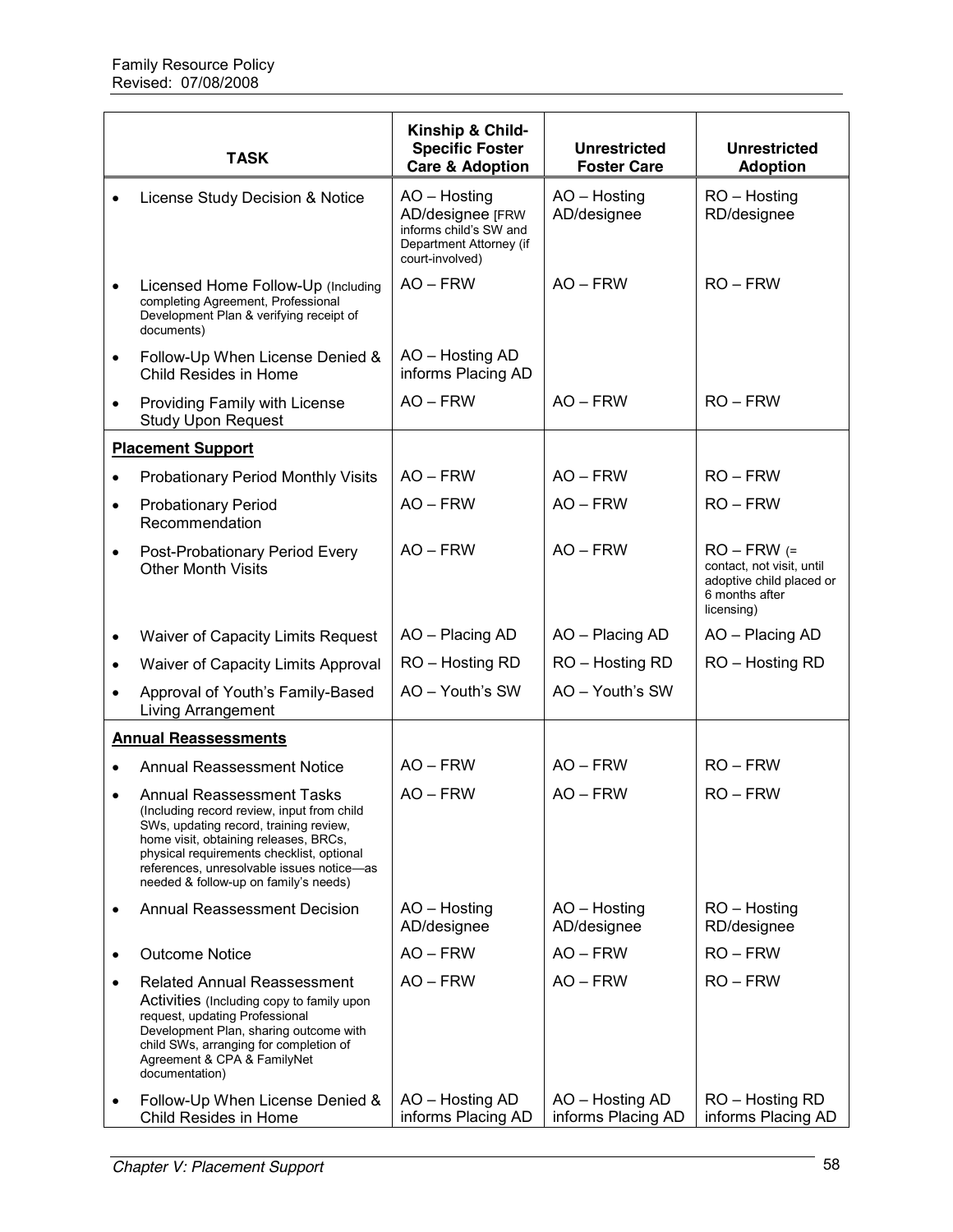|           | <b>TASK</b>                                                                                                                                                                                                                                                                                                 | Kinship & Child-<br><b>Specific Foster</b><br><b>Care &amp; Adoption</b> | <b>Unrestricted</b><br><b>Foster Care</b>                          | <b>Unrestricted</b><br><b>Adoption</b>                             |
|-----------|-------------------------------------------------------------------------------------------------------------------------------------------------------------------------------------------------------------------------------------------------------------------------------------------------------------|--------------------------------------------------------------------------|--------------------------------------------------------------------|--------------------------------------------------------------------|
|           | <b>License Renewal Study</b>                                                                                                                                                                                                                                                                                |                                                                          |                                                                    |                                                                    |
|           | License Renewal Study Notice                                                                                                                                                                                                                                                                                | $AO - FRW$                                                               | $AO - FRW$                                                         | $RO - FRW$                                                         |
| $\bullet$ | License Renewal Study Tasks<br>(Including record review, input from child<br>SWs, updating record, training review,<br>home visit, obtaining releases, BRCs,<br>physical requirements checklist, school &<br>optional references, unresolvable issues<br>notice-as needed & follow-up on family's<br>needs) | $AO - FRW$                                                               | $AO - FRW$                                                         | $RO - FRW$                                                         |
| ٠         | License Renewal Study Decision                                                                                                                                                                                                                                                                              | AO - Hosting<br>AD/designee                                              | AO - Hosting<br>AD/designee                                        | RO - Hosting<br>RD/designee                                        |
|           | <b>Outcome Notice</b>                                                                                                                                                                                                                                                                                       | AO - Hosting<br>AD/designee                                              | AO - Hosting<br>AD/designee                                        | RO - Hosting<br>RD/designee                                        |
| $\bullet$ | <b>Related License Renewal Study</b><br>Activities (Including copy to family upon<br>request, updating Professional<br>Development Plan, sharing outcome with<br>child SWs, arranging for completion of<br>Agreement & CPA & FamilyNet<br>documentation)                                                    | $AO - FRW$                                                               | $AO - FRW$                                                         | $RO - FRW$                                                         |
| $\bullet$ | Follow-Up When License Denied &<br>Child Resides in Home                                                                                                                                                                                                                                                    | AO - Hosting AD<br>informs Placing AD                                    | AO - Hosting AD<br>informs Placing AD                              | RO - Hosting RD<br>informs Placing AD                              |
|           | <b>Limited Reassessments</b>                                                                                                                                                                                                                                                                                |                                                                          |                                                                    |                                                                    |
|           | <b>Limited Reassessment Notice</b>                                                                                                                                                                                                                                                                          | $AO - FRW$                                                               | $AO - FRW$                                                         | $RO - FRW$                                                         |
| $\bullet$ | <b>Limited Reassessment Tasks</b><br>(Including home visit & optional record<br>review, input from child SWs, BRCs,<br>physical requirements checklist, investigator<br>contacts, references & follow-up on family's<br>needs)                                                                              | $AO - FRW$                                                               | $AO - FRW$                                                         | $RO - FRW$                                                         |
|           | <b>Limited Reassessment Decision</b>                                                                                                                                                                                                                                                                        | AO - Hosting<br>AD/designee                                              | AO - Hosting<br>AD/designee                                        | RO - Hosting<br>RD/designee                                        |
|           | <b>Outcome Notice</b>                                                                                                                                                                                                                                                                                       | $AO - FRW$                                                               | $AO - FRW$                                                         | $RO - FRW$                                                         |
|           | <b>Related Limited Reassessment</b><br>Activities (Including copy to family upon<br>request, sharing outcome with child SWs,<br>reviewing & updating Agreement & CPA if<br>needed & FamilyNet documentation)                                                                                                | $AO - FRW$                                                               | $AO - FRW$                                                         | $RO - FRW$                                                         |
|           | Follow-Up When License Denied &<br>Child Resides in Home                                                                                                                                                                                                                                                    | AO - Hosting AD<br>informs Placing AD                                    | AO - Hosting AD<br>informs Placing AD                              | RO - Hosting RD<br>informs Placing AD                              |
|           | <b>Removal of Children from</b><br><b>Foster/Pre-Adoptive Homes</b>                                                                                                                                                                                                                                         |                                                                          |                                                                    |                                                                    |
|           | <b>Emergency Removal</b>                                                                                                                                                                                                                                                                                    | AO - Child's SW<br>(normally); requires<br>AD/designee<br>approval       | AO - Child's SW<br>(normally); requires<br>AD/designee<br>approval | AO - Child's SW<br>(normally); requires<br>AD/designee<br>approval |